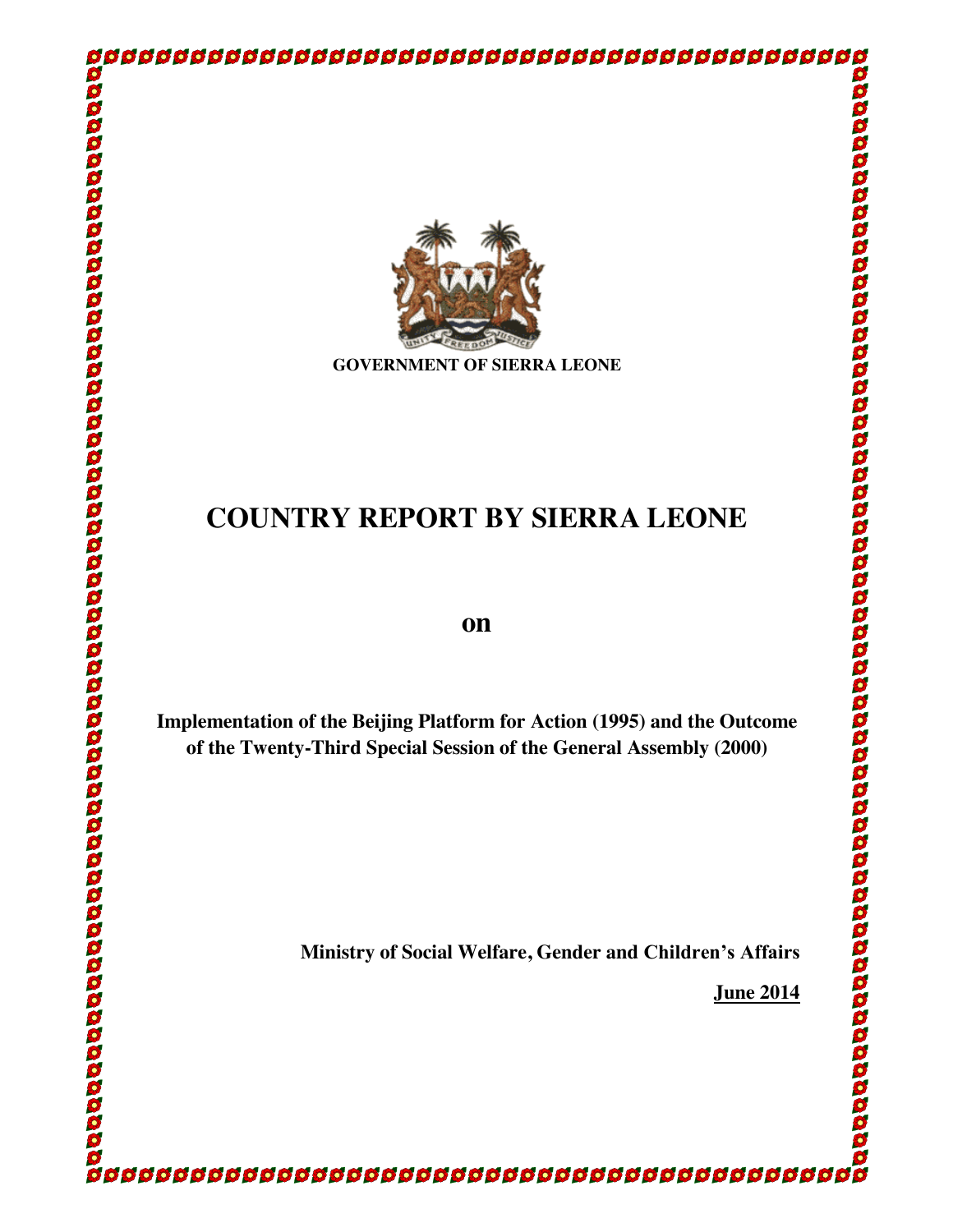| <b>Section</b> | Page No. |
|----------------|----------|
|                |          |
|                |          |
|                |          |
|                |          |
|                |          |
|                |          |
|                |          |
|                |          |
|                |          |
|                |          |
|                |          |
|                |          |
|                |          |
|                |          |
|                |          |
|                |          |
|                |          |
|                |          |
|                |          |
|                |          |
|                |          |

# **Table of Contents**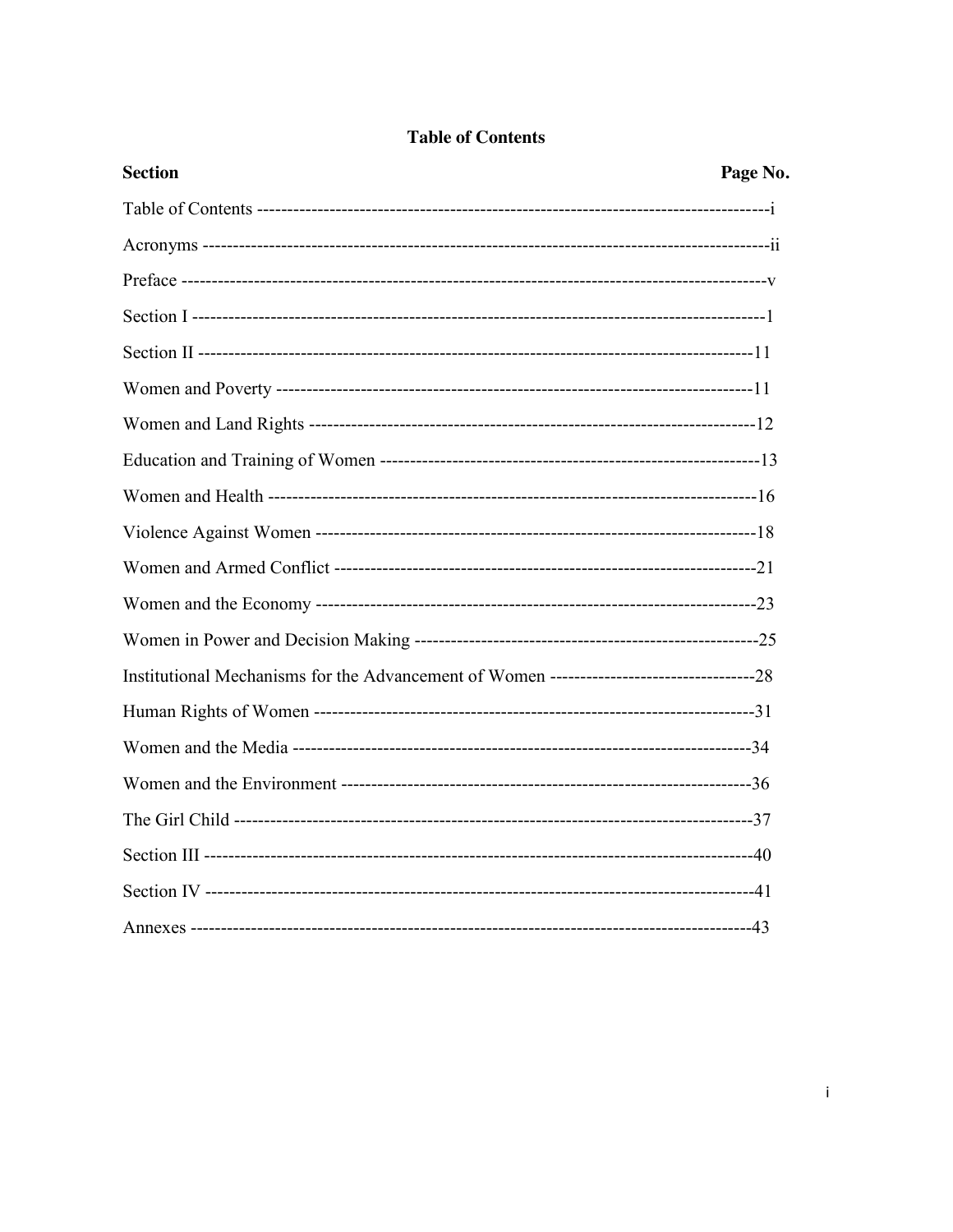# **Acronyms**

| AfDB          | <b>African Development Bank</b>                                               |
|---------------|-------------------------------------------------------------------------------|
| AU            | African Union                                                                 |
| A4P           | Agenda for Prosperity                                                         |
| <b>BDPfA</b>  | Beijing Declaration and Platform for Action                                   |
| <b>CEDAW</b>  | Convention on the Elimination of All Forms of Discrimination Against<br>Women |
| <b>CRC</b>    | Convention on the Rights of the Child                                         |
| <b>CSO</b>    | Civil Society Organization                                                    |
| <b>DHS</b>    | Demographic and Health Survey                                                 |
| EFA           | <b>Education</b> for All                                                      |
| <b>ECOWAS</b> | Economic Community of West African States                                     |
| FP            | <b>Family Planning</b>                                                        |
| FSU           | <b>Family Support Unit</b>                                                    |
| FGM/C         | Female Genital Mutilation / Cutting                                           |
| <b>FHHs</b>   | Female Headed Households                                                      |
| <b>FHCI</b>   | Free Health Care Initiative                                                   |
| FP            | <b>Focal Points</b>                                                           |
| GBV           | <b>Gender Based Violence</b>                                                  |
| GII           | Gender Inequality Index                                                       |
| GoSL          | Government of Sierra Leone                                                    |
| <b>GDP</b>    | <b>Gross Domestic Product</b>                                                 |
| GDO           | Gender Designated Officer                                                     |
| <b>GER</b>    | <b>Gross Enrolment Rate</b>                                                   |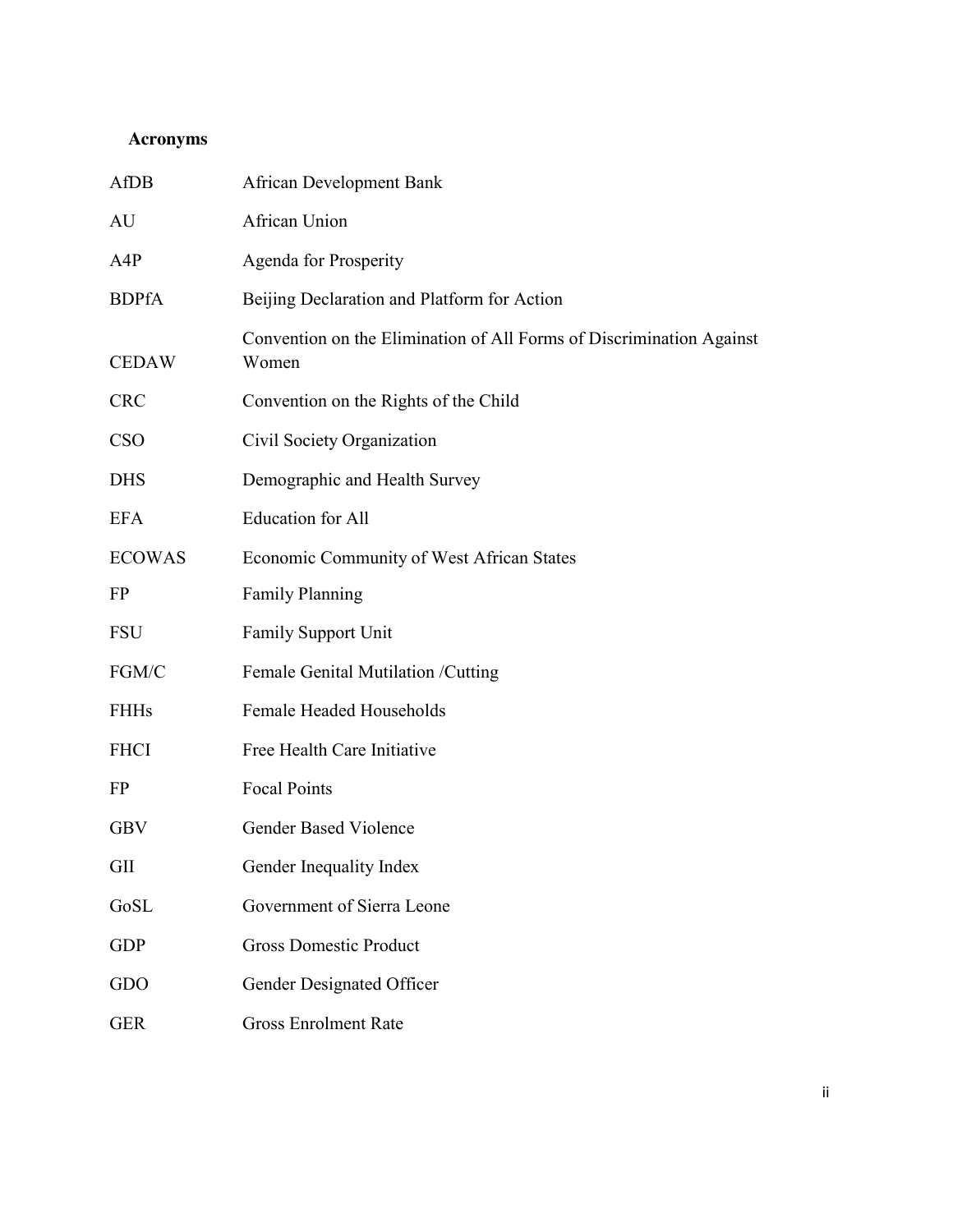| <b>GNI</b>       | <b>Gross National Income</b>                              |
|------------------|-----------------------------------------------------------|
| HDI              | Human Development Index                                   |
| <b>HRC</b>       | Human Rights Commission                                   |
| <b>IMC</b>       | <b>Independent Media Commission</b>                       |
| <b>IMR</b>       | <b>Infant Mortality Rate</b>                              |
| <b>IRC</b>       | <b>International Rescue Committee</b>                     |
| <b>LGSC</b>      | <b>Local Government Service Commission</b>                |
| <b>MARWOPNET</b> | Mano River Union Women's Peace Network                    |
| <b>MEST</b>      | Ministry of Education Science and Technology              |
| <b>MHHs</b>      | Male Headed Households                                    |
| <b>MRU</b>       | Mano River Union                                          |
| <b>MMR</b>       | <b>Maternal Mortality Rate</b>                            |
| MoU              | Memorandum of Understanding                               |
| <b>MOFED</b>     | Ministry of Finance and Economic Development              |
| <b>MCC</b>       | Millennium Challenge Corporation                          |
| <b>MDGs</b>      | Millennium Development Goals                              |
| <b>MDA</b>       | Ministries, Departments and Agencies                      |
| <b>MLGRD</b>     | Ministry of Local Government and Rural Development        |
| <b>MSWGCA</b>    | Ministry of Social Welfare, Gender and Children's Affairs |
| <b>MICS</b>      | Multiple Indicator Cluster Survey                         |
| NAC-GBV          | National Committee on Gender Based Violence               |
| <b>NEC</b>       | National Electoral Commission                             |
| <b>NGSP</b>      | National Gender Strategic Plan                            |
| <b>NGOs</b>      | Non-Governmental Organizations                            |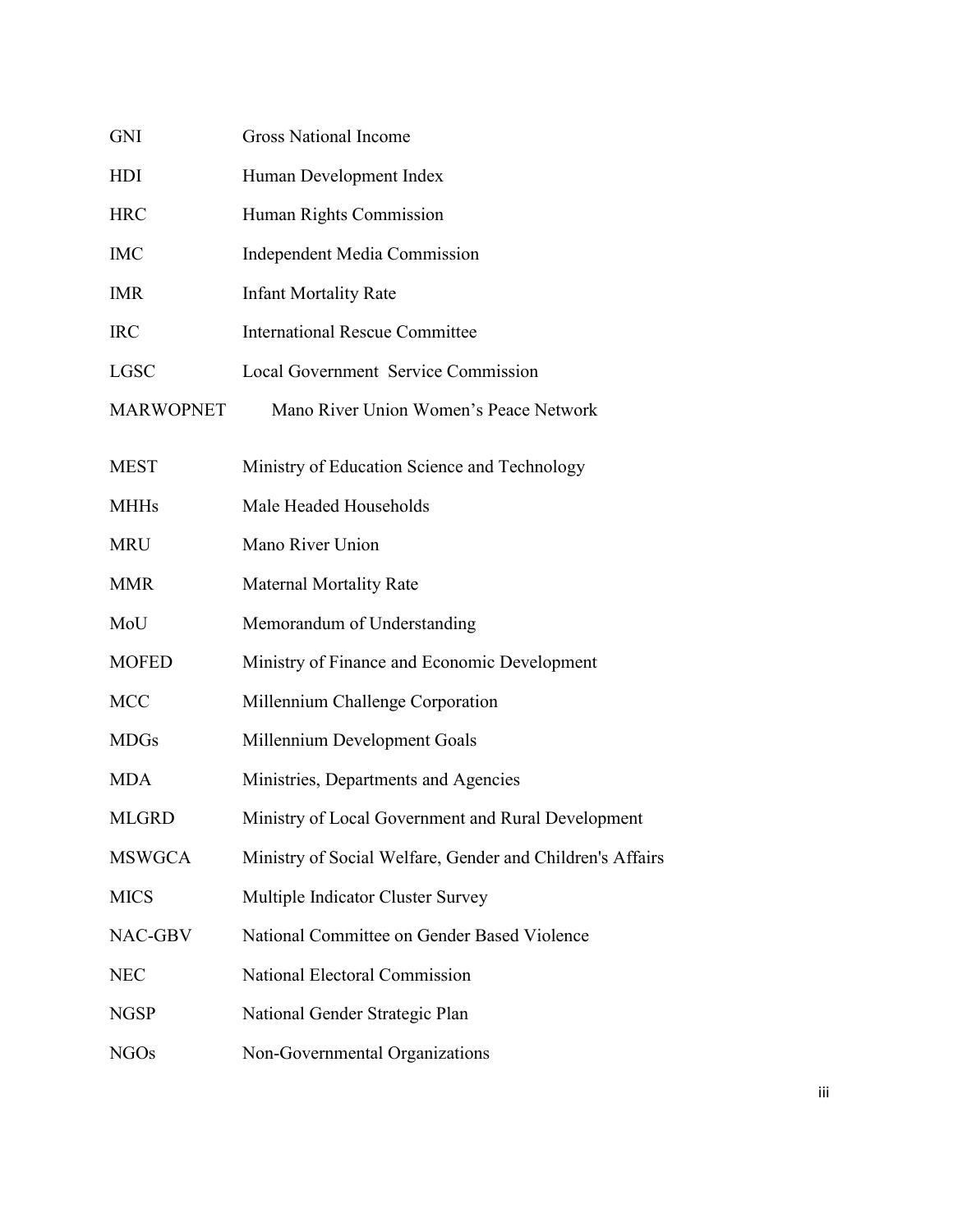| <b>PRS</b>     | <b>Poverty Reduction Strategies</b>                            |
|----------------|----------------------------------------------------------------|
| <b>SGBV</b>    | Sexual and Gender-Based Violence                               |
| <b>SiLNAP</b>  | Sierra Leone Nation Action Plan on UNSCR 1325 and 1820         |
| <b>SLP</b>     | Sierra Leone Police                                            |
| <b>TVET</b>    | <b>Technical Vocational Education and Training</b>             |
| <b>TRC</b>     | Truth and Reconciliation Commission                            |
| <b>UNDP</b>    | United Nations Development Program                             |
| <b>UNCDF</b>   | United Nations Capital Development Fund                        |
| <b>UNIPSIL</b> | United Nations Integrated Peacebuilding Office in Sierra Leone |
| <b>UNSCR</b>   | United Nations Security Council Resolution                     |
| <b>VAWG</b>    | Violence Against Women and Girls                               |
| <b>VSV</b>     | Victims of Sexual Violence                                     |
| <b>WB</b>      | World Bank                                                     |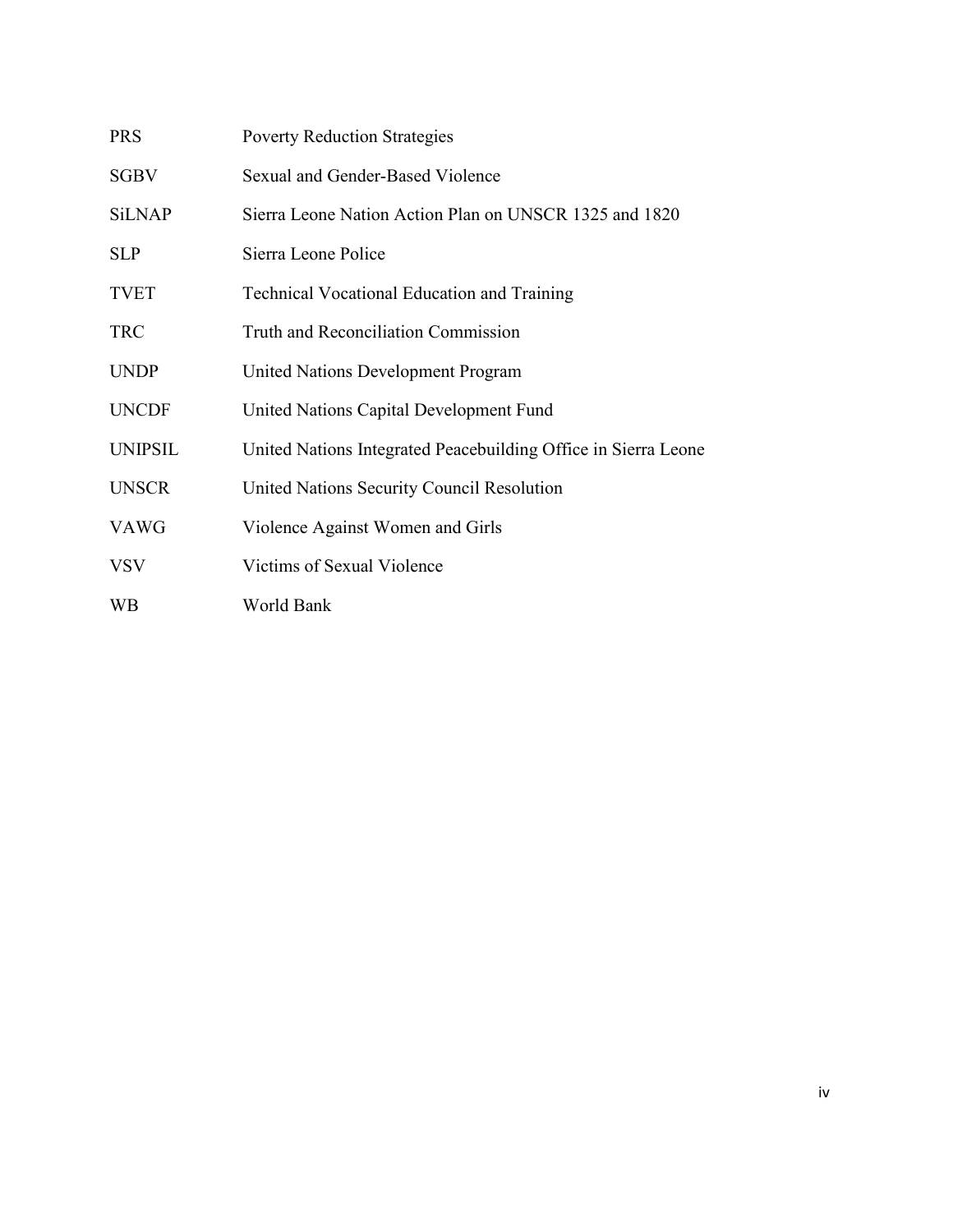#### **Preface**

The Government of Sierra Leone under the leadership of His Excellency the President, Dr. Ernest Bai Koroma is committed to the achievement of gender equality and women's empowerment in Sierra Leone. The government and people of Sierra Leone continue to make steady progress in the advancement of women and girls as highlighted in the 12 critical areas of the Beijing Declaration and Platform for Action and other international and regional human rights instruments including CEDAW.

Government has demonstrated such commitments through the development of policies, plans and promulgation of legislations for the protection, welfare and advancement of women and girls in Sierra Leone. In 2000, the Ministry developed the twin policies namely: National Policy on the Advancement of Women and the National Gender Mainstreaming Policy. As a way of commitment of the advancement of women as well, the government of Sierra Leone signed and ratified the Convention on the Elimination of All Forms of Discrimination Against Women (CEDAW) on the  $21<sup>st</sup>$  September and  $11<sup>th</sup>$  November 1988 respectively. In 2007, a landmark legislation of the "Gender Justice Laws" namely: Domestic Violence Act; Registration of Customary Marriage and Divorce Act; Devolution of Estates Act and the Sexual Offences Act 2012. To support the full implementation of these legislations, the government developed national action plans including the National Gender Strategic Plan (2010-2013); the new Ministry of Social Welfare, Gender and Children's Affairs Strategic Plan (2013-2018) which is yet to be launched, Sierra Leone National Action on UNSCR 1325 and 1820 (2010-2014); National Action Plan on GBV (2012) and National Referral Protocol on GBV (2012) - among others.

With the visionary leadership of the President Ernest Bai Koroma, the government of Sierra Leone developed and officially launched the Agenda for Prosperity using two prong approaches: mainstreaming gender and in the entire document whilst having Gender Equality and Women's Empowerment pillar. The Gender Equality and Women's Empowerment Pillar has four main clusters including governance, violence against women and girls, education and economic empowerment of women. The government of Sierra Leone has been widely acclaimed for such a remarkable approach and the model is been discussed as the best practice for the post 2015 agenda and the SDGs.

The Government of Sierra Leone is mindful of its commitment to the Beijing Declaration and Platform for Action and has taken concrete steps in addressing the various critical areas of concern. The report has attempted to respond the issues highlighted in the guidelines for the country reviews and taking cognizance of the consultations especially among the various line Ministries, Departments and Agencies.

Alhaji Hon. Moijue E. Kaikai **Minister of social Welfare, Gender and Children's Affairs Sierra Leone.**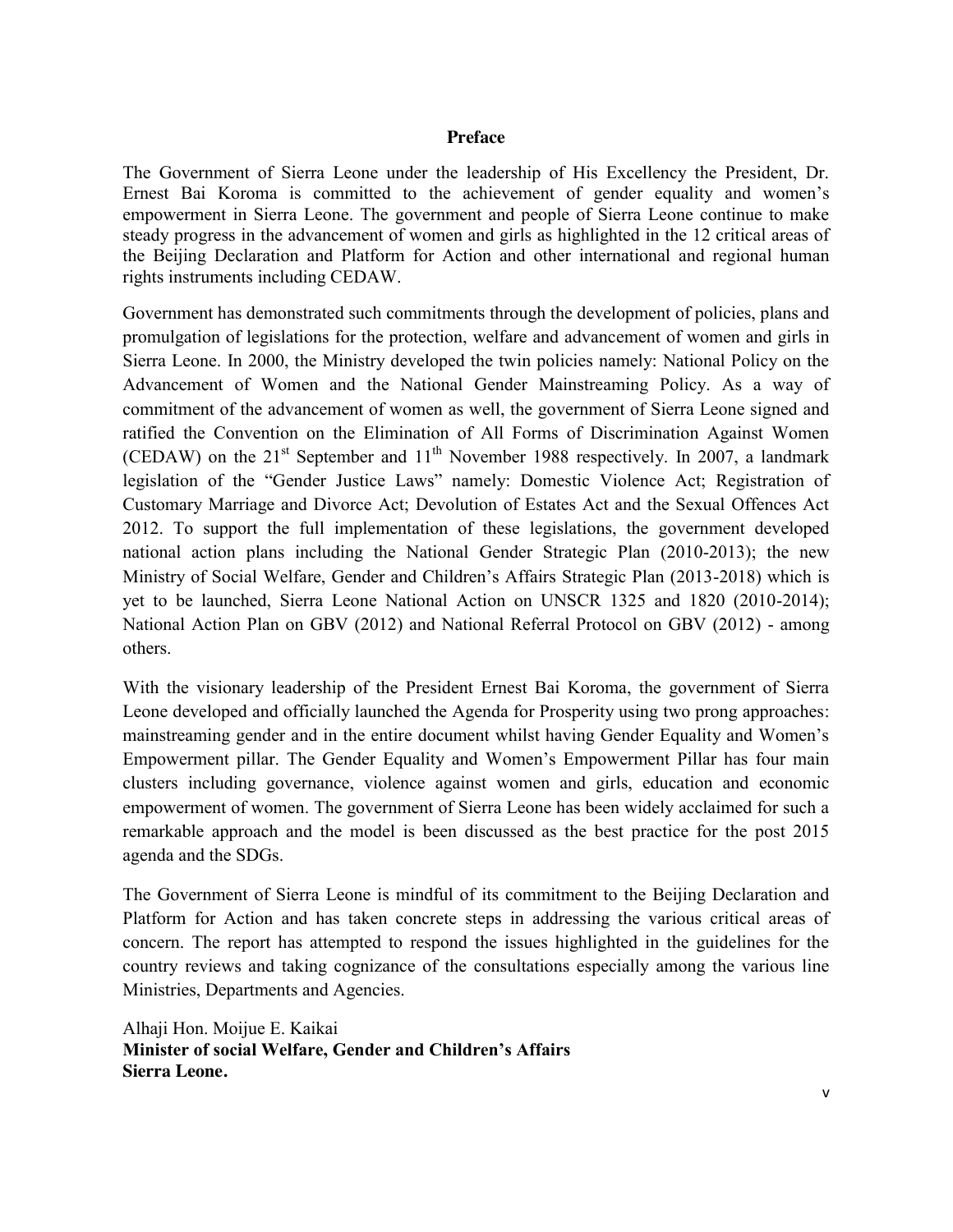#### **SECTION I**

Building on the performance of the Gender Desk which was established in 1993, a Ministry of Gender and Children's Affairs was created in 1996, with the aim of promoting women's advancement and empowerment in accordance with the BDPfA. It was merged with the Ministry of Social Welfare in 1998 and renamed the Ministry of Social Welfare, Gender and Children's Affairs (MSWGCA). The Gender Directorate of the MSWGCA is the national machinery responsible for promoting gender equality and women's empowerment and monitoring and implementation of the BDPfA. Three Regional Gender Desk Officers were deployed with logistics to ensure coordination, monitoring and supervising gender mainstreaming and other programming initiatives with Ministries, Departments and Agencies (MDAs), Local Councils, and NGOs/CBOs. The setting up of the MSWGCA, as the national gender machinery for the promotion of the gender agenda, is considered as a major step in efforts aimed at enhancing women's empowerment. A Gender Advisor is situated at State House to advise the President of Sierra Leone on gender and women's issues. These and other initiatives have established the institutional framework for the promotion of gender equality.

A number of policies and laws have been developed to fully promote gender equality and women's advancement as part of the implementation of the BDPfA. This is a major achievement for MSWGCA, which took the lead in developing two national policies: the National Policy on the Advancement of Women; and the National Policy on Gender Mainstreaming adopted in 2000 to guide the Government's gender equality project. These were reinforced by the National Gender Strategic Plan (2010-2013), and the Sierra Leone National Action Plan (SILNAP) on United Nations Security Council Resolution (UNSCR) 1325 on Women, Peace and Security; and UNSCR 1820 on Sexual Violence, adopted and launched in 2009 and 2010 respectively. The MSWGA was also instrumental in establishing a Gender Pillar within the Agenda for Prosperity (2013-2018) Sierra Leone's Third generation of Poverty Reduction Strategy. The Gender Pillar articulates the way forward for gender equality and women's empowerment in all of critical areas of concern within the BDPfA.

To date, the Government of Sierra Leone (GoSL) has enacted various laws to ensure the protection and promotion of the rights of women and children, such as the Anti-Human Trafficking Act (2005), the Sierra Leone Citizenship Amendment Act (2006), the Prevention and Control of HIV/AIDS Act (2007); and the three Gender Acts (2007) on domestic violence, customary marriages and divorces and the devolution of estates; the Child Rights Act (2007), and the Sexual Offences Act (2012). The enactment of these laws has set the pace for the full implementation of the BDPfA; however the implementation has been fraught with challenges. Notwithstanding, these "Gender Acts" have contributed to the progressive move towards Constitutional Reform. The GoSL through the Agenda for Prosperity has initiated actions for the promotion of gender equality and women's empowerment including policy and legislative reforms. . The 'twin policies' namely National Policy on the Advancement of Women and the National Policy on Gender Mainstreaming are currently being reviewed and collapsed into one National Gender Equality and Women's Empowerment Policy.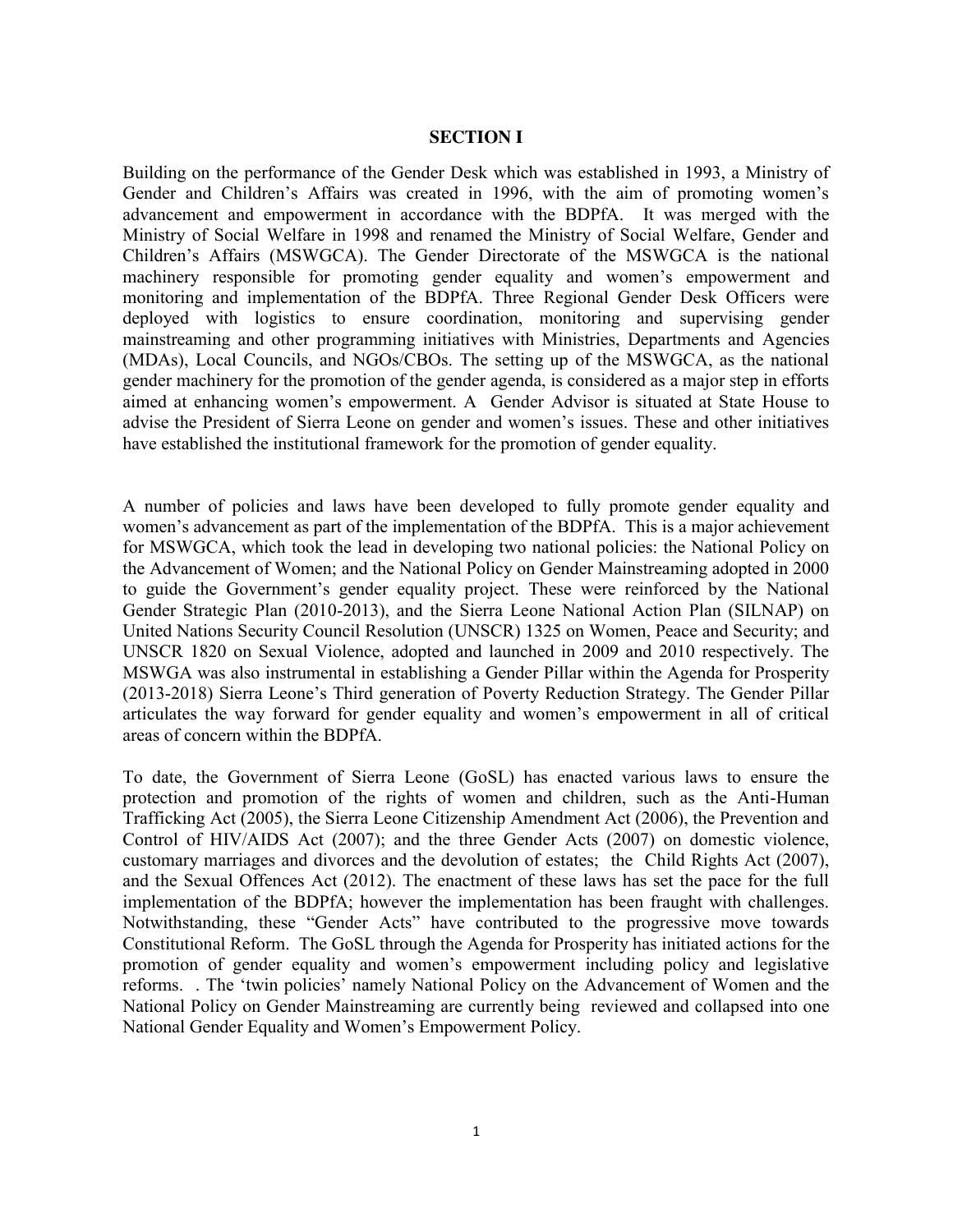The Gender Equality Bill, 2011 drafted as a private member Bill spearheaded by the Sierra Leone Female Parliamentary Caucus was not enacted into law before the closure of the last Parliament. In the course of the campaign for the Parliamentary and Presidential Elections in 2011, the current president, Dr. Ernest Bai Koroma promised the women that a Gender Equality Act would be passed to give the women a minimum 30% quota for Parliamentary Seats and executive appointments. The contents of the Bill however turned out to be inconsistent with certain provisions of the Constitution of Sierra Leone, 1991 including Section 56(1) of the Constitution which gives the President discretionary authority to appoint Ministers and Deputy Ministers. Accordingly, there was need for some provisions of the 1991 Constitution to be amended so as to make them consistent with the provisions of The Gender Equality Bill. It is hoped that the current Constitutional review Process will look into this issues.

In appointive positions in Sierra Leone, the Commissioner General of the National Revenue Authority, Administrator and Registrar General, Director General of the Sierra Leone Roads Authority, Solicitor General, Auditor General, the Chief Justice, Brigadier General, Chairperson for Environmental Protection Agency, Head of Electoral Commission and several more as chairpersons of various parastatals. This is considered as one of the greatest achievements since the adoption of the BDPfA. The participation of women in appointive political ministerial positions is higher than in elective positions.

Since the BDPfA, Sierra Leone has had four national elections, in 1996, 2002 and 2007 and 2012. The 2012 presidential elections were a breakthrough for women's political participation. For the first time in the history of presidential elections in Sierra Leone, a woman was selected as the running mate of the SLPP flag bearer (the SLPP is the oldest political party in the country). Four other females were also chosen as running mates by other political parties. Although women form half of the voters it does not reflect in electoral outcomes for women. There was a high national turnout of voters- 87.3 per cent with more females than males registering to vote. Only 65 women were nominated to contest for Parliament and they represent 11 per cent of candidates. This mirrors the same figure as 2007. Out of the 65 women nominated as candidates only 16 were elected to Parliament. This falls short of the 13.7 per cent who were in the Parliament of 2007 and the 30 per cent recommended in the Beijing Platform for Action (BPFA). At the executive level, nine women have been appointed as ministers, although only two have cabinet rank; seven women are deputies in key ministries like Finance, Foreign Affairs and Agriculture, which traditionally are occupied by men. Also, one of them is a Minister of State in the Vice President's Office.

Elections for local councils were also conducted in 2012 and citizens elected their councillors and mayors or chairmen. Women were elected as 16.7 percent of mayors, 7 percent of chairpersons, 66.7 per cent of deputy majors, and 19.1 percent of councillors. The local council elections held in 2012 noted an infinitesimal rise, as merely two additional women were elected. This does not reflect a positive change in women's representation at the local level. However, there are individual cases of a drastic rise in the number of women elected to office at local council level. For example in Kailahun, the number of elected female councillors increased from 3 to 12, and the district Koinadugu increased its number of female councillors from 6 in 2008 to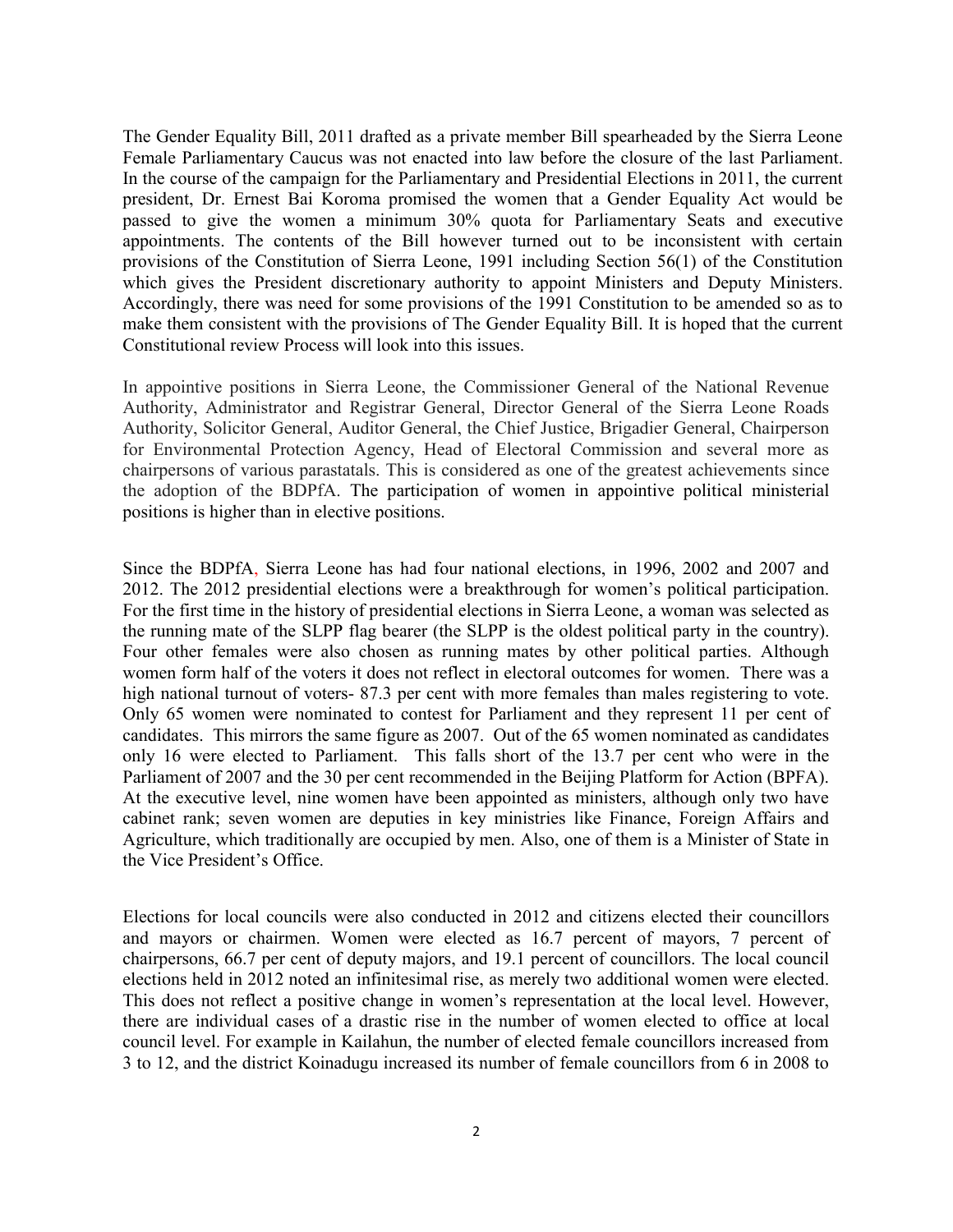8 women representatives. The role model is the Makeni City Council, where the Mayor and Deputy are women, and 7 out of the 15 councillors are also women.

Government continue to make some steady progress in the area of governance the number of Presidential Appointees (cabinet ministers, Deputy Ministers and Ambassadors) has increased. If you analyse the women in decision-making especially in key Parastals as Directors, you can see that in the day to day running of State Institutions there has been a significant number of female appointed including the "Generals Club" (Auditor General, Commissioner General of the National Revenue Authority, Solicitor General, Administrator and Registrar General, Brigadier General etc) and also within the Presidency. In comparison, Sierra Leone is not performing badly against the global trend on women in decision-making which is approximately 20%. Female representation in Parliament is more or less constant hovering at about 14 percent. In the local councils, there has been much improvement in terms of the number of female Mayors/Chairpersons or the Deputy Mayors/Chairpersons elected (18%). Furthermore, there are positive signs as more women were elected to chair very important sector committees in local councils. These landmark outcomes would have been inconceivable two decades ago thanks to the BDPfA.

Since the adoption of the BDPfA and the twenty-third special session of the General Assembly, Sierra Leone has made important strides in expanding opportunities for women and girls. However, challenges still remain. Two major interrelated challenges to the achievement of Gender Equality, Women's Empowerment and the successful implementation of the BDPfA include low level of education among women and girls and deeply rooted patriarchal customs and traditions. The practice in rural societies within Sierra Leone, where most people live below the poverty line, is usually to favour education of boys at the expense of girls. Such male preferences have led to huge disparities in educational enrolment and attainment for men and women. Another issue is the women's allegiance to their respective political parties. In a context where there are limited numbers of women qualified to hold decision-making positions, it is challenging to attain the 30% within an administration. Unless this issue is addressed to allow capable women to serve the Government of the day, the country would continue to face challenges in certain countries including Sierra Leone in achieving the minimum 30% quota for women in Governance. In the provinces, the establishment and location of schools have also had serious implications for educational enrolment and attainment. Where schools are inaccessible due to long distances, parents and guardians may be discourage to invest in their children or wards' education. Most parents and guardians decided against sending their children or ward to schools located outside the communities. This has affected the enrolment and attendance of girls more than boys, contributing to the particularly low level of education for women in the provinces.

Women are eligible to be candidates for elected positions on the same terms as men. However, for Paramount Chieftaincy positions, traditional and cultural practices pose barriers for women in certain parts of the country. Nomination for such positions is not under the purview of political parties but purely the ruling houses. At the moment tangible measures have not been put in place or adopted to increase the number of women standing as candidates under the political party's ticket. In addition tribal customs and practices on property rights differ throughout the country. In the North and Western Areas women can own land in their own rights whereas in the South and Eastern areas, women can only have access to land through their male relatives.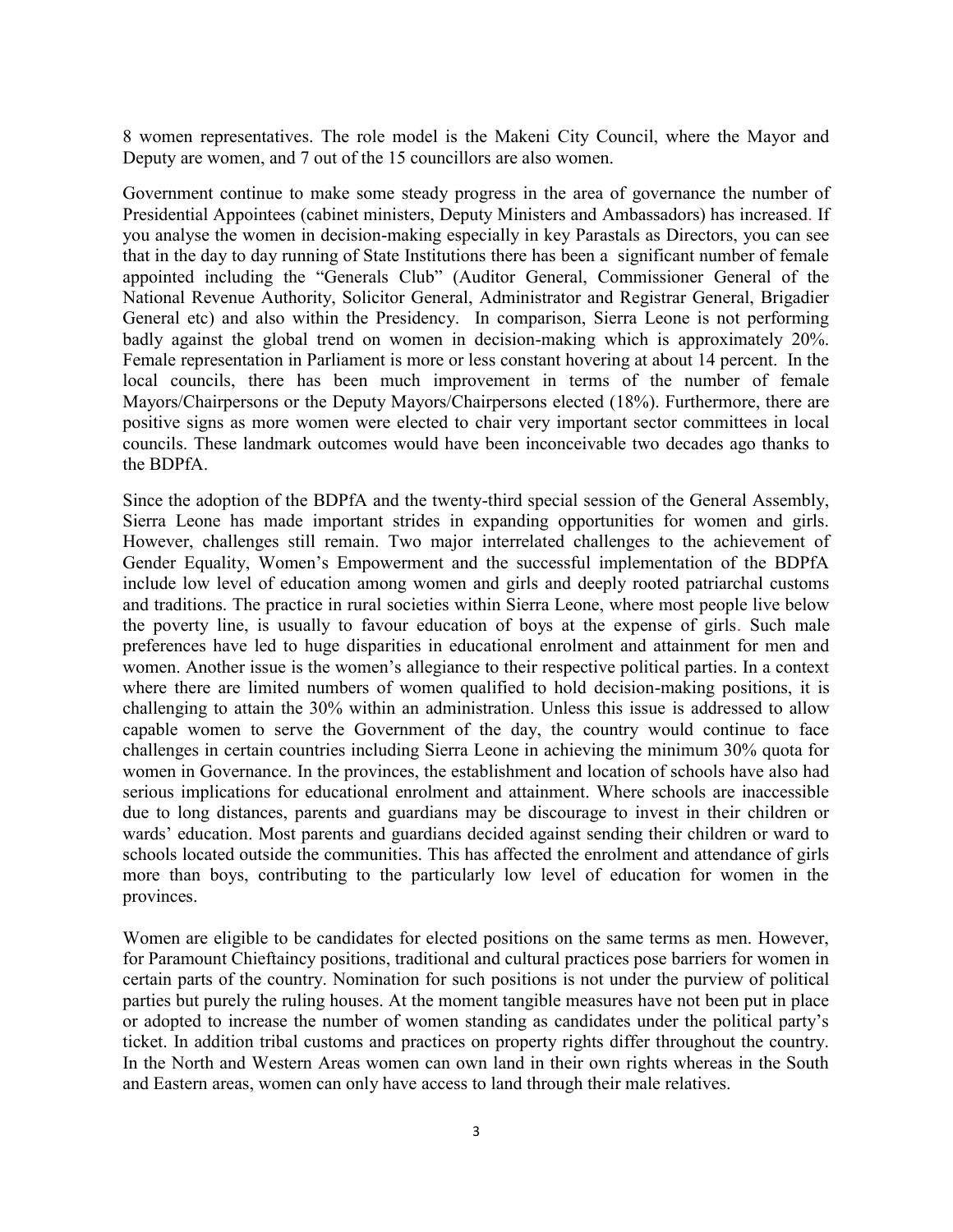Another major challenge is that the MSWGCA has not been effective in carrying out its mandate, because of high senior staff turnover and the weak human-resource and institutional capacity. This is in spite of the various institutional and human-capacity training and the financial and material support received from partners. It is currently staffed by 9 of the 36 senior staff that are needed for it to effectively carry out its mandate. Six are in Freetown and the other three are at the provincial headquarter towns. As a result, the ministry is constantly in need of technical and financial resources to enable it engage effectively with its various partners.

The ministry's problems have been compounded by low budgetary allocations from the national budget. Unlike other social sectors like health and education, whose share of the national budget ranged between 4.1% to 9.6% and 11% to 19.4 respectively in 2005-2010, the MSWGCA's annual budgetary allocation has been a dismal  $0.2\%$  to  $0.7\%$  of the national budget and  $1.1\%$ and 2.7%6 of the sectoral allocation. Due to its poor financial and technical capacities, and in spite of its inter-ministerial mandate, the MSWGCA is one of the weakest and least influential institutions on the national political scene.

Although all MDAs are expected to have Gender Designated Officers (GDOs) or Focal Points (FPs) to follow up on the government's mainstreaming agenda, only a few (Ministry of Education, Science and Technology; Ministry of Agriculture, Forestry and Food Security; Ministry of Finance and Economic Development; and the Ministry of Labour and Social Security, Ministry of Foreign Affairs and International Cooperation, Ministry of Trade and Industry, Ministry of Tourism and Culture); have designated GDOs/FPs. In the past the GDOs were usually junior administrative-level personnel with little or no technical and managerial capacity to effectively function and/or engage with their respective management teams in promoting the government's agenda. However, in 2013 the Ministry of Social Welfare, Gender and Children's Affairs organised a training workshop for senior level personnel of the Ministries/Department/Agencies. Also, given that gender is mainstreamed in all the pillars of the Agenda for Prosperity, MDAs are obliged to establish functional GDOs/ FPs to ensure the effective gender mainstreaming of their programmes and activities.

The Government of Sierra Leone through the Human Resource Management Office and the Public Service Commission has recruited a total of ninety five senior professional staff in a bid to strengthen the Institutional and technical capacity of the Ministry. The professional staff will be given some orientation on the mandate of the Ministry.

Sierra Leone has embraced the Beijing Declaration by making progress in establishing relevant legal framework in order to promote gender equality and women's empowerment**.** The Constitution of Sierra Leone (1991, amended 2001) provides for equal rights for men and women. However, in *Section 27(4) (d),* the Constitution nullifies much of the promise of the equality provision in Section 27 (3). The exceptions in *Section 27(4) (d),* in effect allows for discrimination in areas that mostly affect women*.* Consequently*,* most of the significant laws that are discriminatory against women still apply, rendering the equality provision in Section 15 seriously inconsistent and unproductive. There is an ongoing Constitutional Review Process which ends in March, 2015. As part of its strategies, the new Constitutional Review Commission plans to work closely with civil society groups and Non-Governmental Organisations including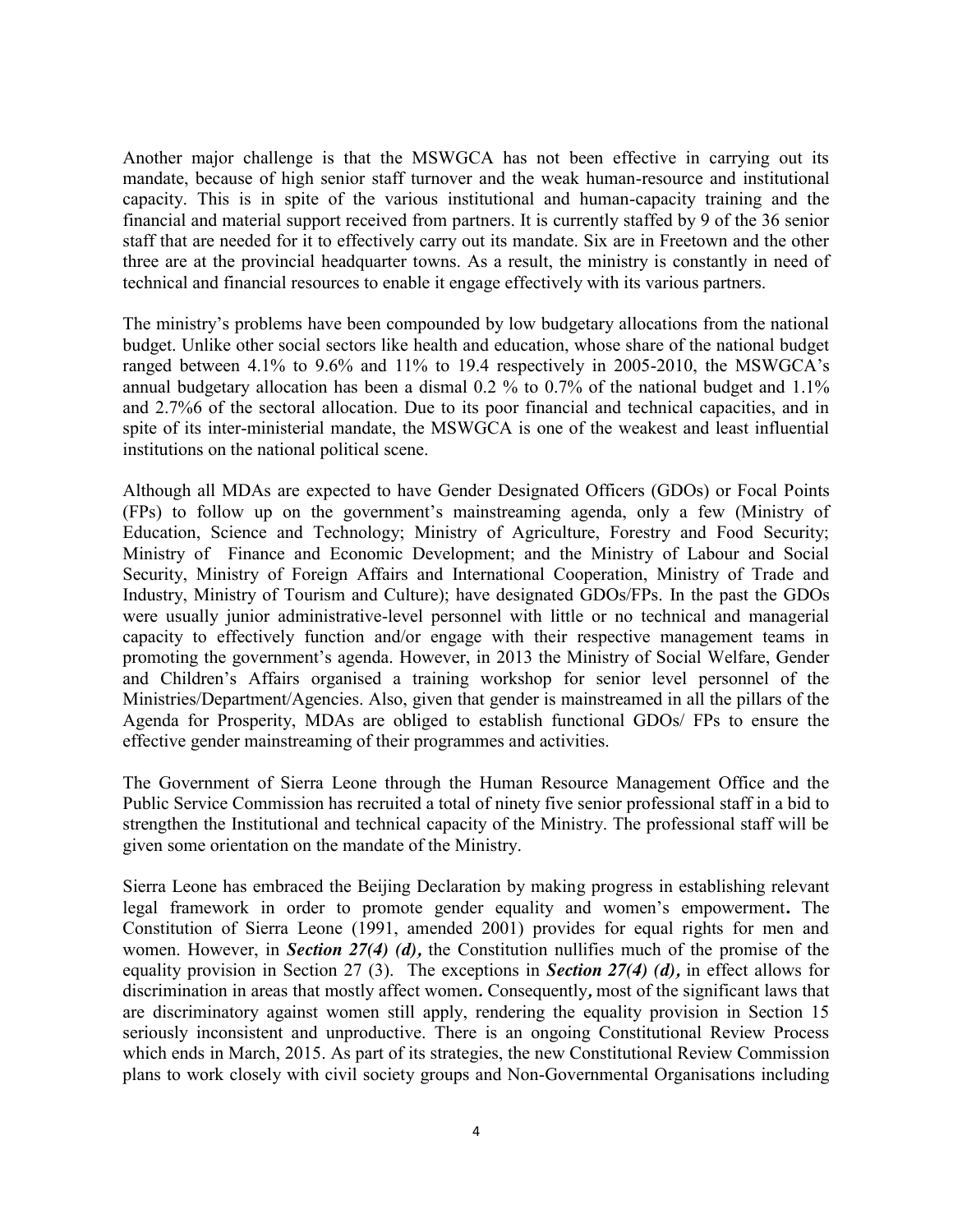UN Agencies and other women's Organisation to ensure that women's voices are heard on gender equality clauses which do not promote gender equality are repealed from the Constitution.

Women constitute 22.5 percent of the Constitutional Review Committee. They would actively contribute to the deliberations to ensure that the amended Constitution provides an adequate blueprint for achieving social cohesion, good governance, application of human rights, including women's rights and afford equal opportunities to Sierra Leonean women, men, girls, and boys as outlined in the BPFA. During the Constitution Review process in the period 2006 to 2008 women recommended that the discriminatory provisions against women in Section 27(4d & 4e) of the 1991 Constitution should be expunged and others such as that relating to citizenship be amended. The recommendation on 27 (4d) featured in the Committee's report to Government. It is now evident that the 2008 report of the previous Committee will form part of the background documents in the work programme of this 2013 Committee. Women's organizations/groups and mixed gender human rights activists expect that the recommendation for the removal of Section 27 sub-sections4d & 4e will be upheld in 2015 and its outcome reported to government . This report will however be subjected to a referendum after passage in Parliament thus affording the people themselves a final say on their issues.

The enactment of the Local Government Act, No. 1 of 2004, which by Section 95 (2) (c), on the composition of Ward Committees, requires that at least fifty percent of the other members besides the Councillor and Paramount Chief of a Ward, should be women. It provides that a Ward Committee shall comprise "not more than ten other persons, at least, five of whom shall be women, resident in that ward and elected by the ward residents in public meeting". A ward is the smallest political and administrative unit in a Chiefdom represented by a Councillor in a District Council of the Local Government. This is a very positive legislative measure as it affects the rural women who are generally and heavily marginalized in their participation in political decisions that affects them.

Another significant legislative break through is the passage of the Chieftaincy Act No. 10 of 2009. Section 8 makes women eligible to contest for and become Paramount Chiefs. This is a significant development because the chieftaincy, particularly paramount chieftaincy in the Northern and some part of the Eastern Provinces, was a no go area for women. By this law, women are now eligible to contest for and become paramount chiefs anywhere in Sierra Leone. Further and by subsection (I) (b) candidates can now trace their lineage from both the paternal (male) and maternal (female) descent. Before the passage of this act, rules' regarding chieftaincy was customary and patrilineal.

Progressive as Section 8 of the Chieftaincy Act, 2009 may appear to be, the proviso contained in subsection (1) (b) of Section 8 of same and the provisions of Section 72 (3) of the 1991 Constitution strengthens the status of customary law and usage as far as Chieftaincy is concerned and therefore women may be lawfully disqualified from contesting for paramount chieftaincy if the customary law of the chiefdom so determines.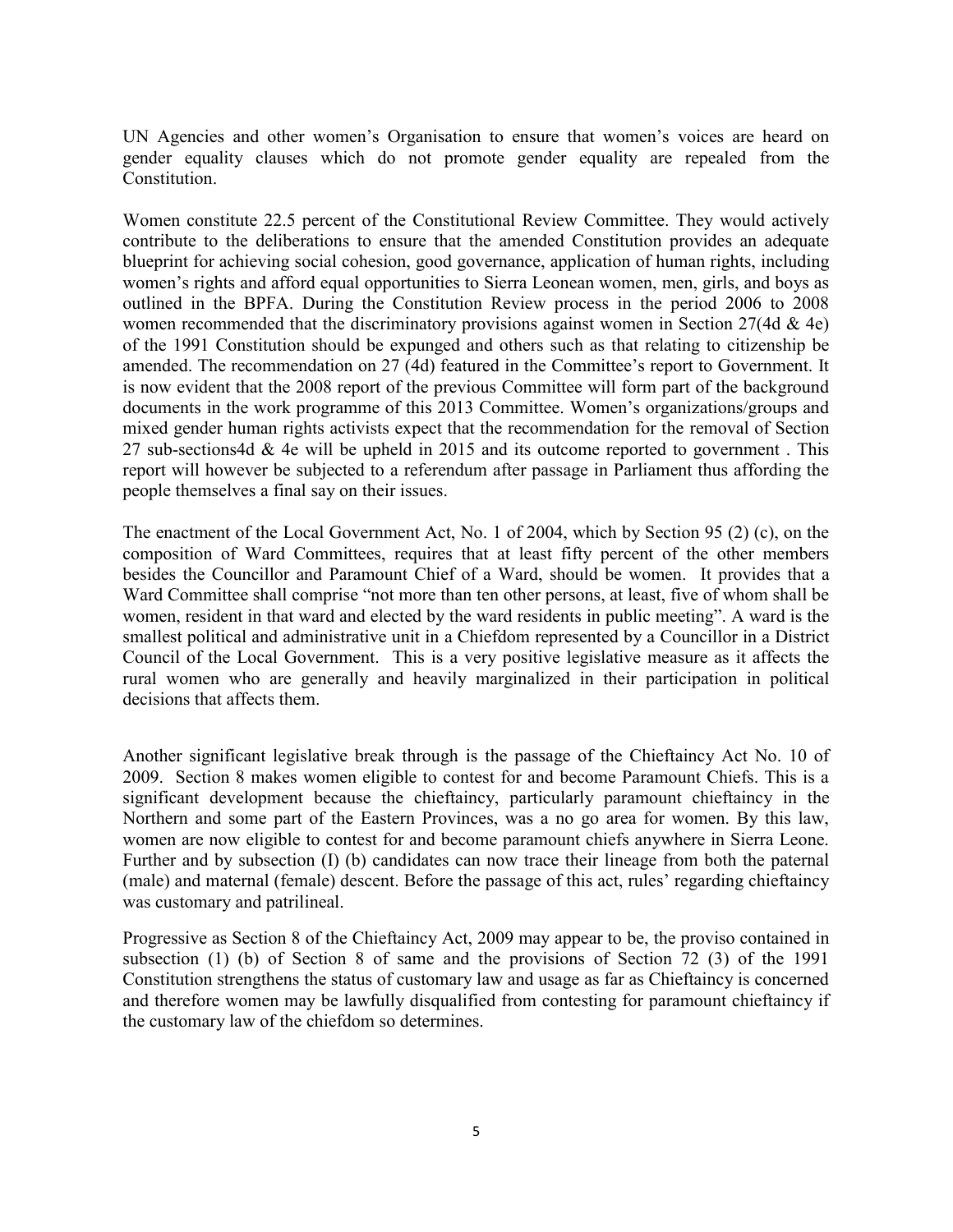In 2007 the Government enacted the Domestic Violence Act, the Devolution of Estates Act, the Registration of Customary Marriage and Divorce Act and the Child Rights Act. All of these Acts have been specifically tailored to address issues of violence, discrimination and abuse against women and girls as recommended in the BDPfA. The Sexual Offences Act 2012 consolidates all other previous provided Acts aims at eliminating the rates of sexual offences through increasing criminal penalties; the challenge lies in the implementation. The Sexual offences Act heralded the setting up of the Saturday courts to facilitate the timely prosecution of sexual offences. However, the passage of the Matrimonial Causes Bill, which went to Parliament at about the same time as the Sexual Offences Bill, is still pending.

Customary and traditional norms in the country continue to constitute a serious and central obstacle barring women from accessing rights and contributing meaningfully to the progress of the implementation of the BDPfA. Apart from a few areas of progress there is huge gender disparities in social, economic and political spheres as a result of customary practices which obstruct women's effective and gainful engagement. Women's effective and systematic participation is yet to become institutionalised.

The Anti-Human Trafficking Act was enacted in 2005. The Act gives legal basis to prosecute offenders. Section 2 (1) of the Act creates the offence of trafficking in person whilst Section 2 (2) and (3) defines what trafficking means.The National Task Force on Trafficking in Person was established in November 2006. Its primary purpose was to coordinate the implementation of the Anti-Human Trafficking Act, with focus on the enforcement of the law against trafficking, rendering assistance to victims of trafficking, prevention initiatives geared to improving the economic wellbeing, and opportunity for potential victims, and to increase public awareness of the causes and consequences of trafficking.

An Anti-Trafficking Sub-Committee on Migrant Workers was set up in August 2013. The Sub-Committee is chaired by the Ministry of Labour and Social Security with other representatives from the Ministry of Social Welfare, Gender and Children's Affairs, Ministry of Foreign Affairs and International Cooperation, the Sierra Leone Police and Immigration Department. Their responsibility is to monitor indicators or evidences of trafficking during and after the process of recruiting persons, many of women are young women recruited as house maids, in Sierra Leone to work abroad, as well as during periods covering the contracts of foreigners recruited from abroad to work in industries or service-based businesses in the country.

The Ministry has been part of the national advocacy machinery to get adequate Budgetary allocations to support gender equality and women's empowerment. The Ministry of Finance and Economic Development continues to strive for better allocations. There was an increase in budgetary allocation to the Ministry of Health for the first time ever to support the Presidential Initiative to end Teenage Pregnancy for the first time.

Sierra Leone has made some strides to address the issues of sexual and gender-based violence since the adoption of the BDPfA. A National Committee on Gender-Based Violence (NaC-GBV) has been established comprising of government institutions, UN System, International and Civil Society Organizations and National Non-governmental Organizations including traditional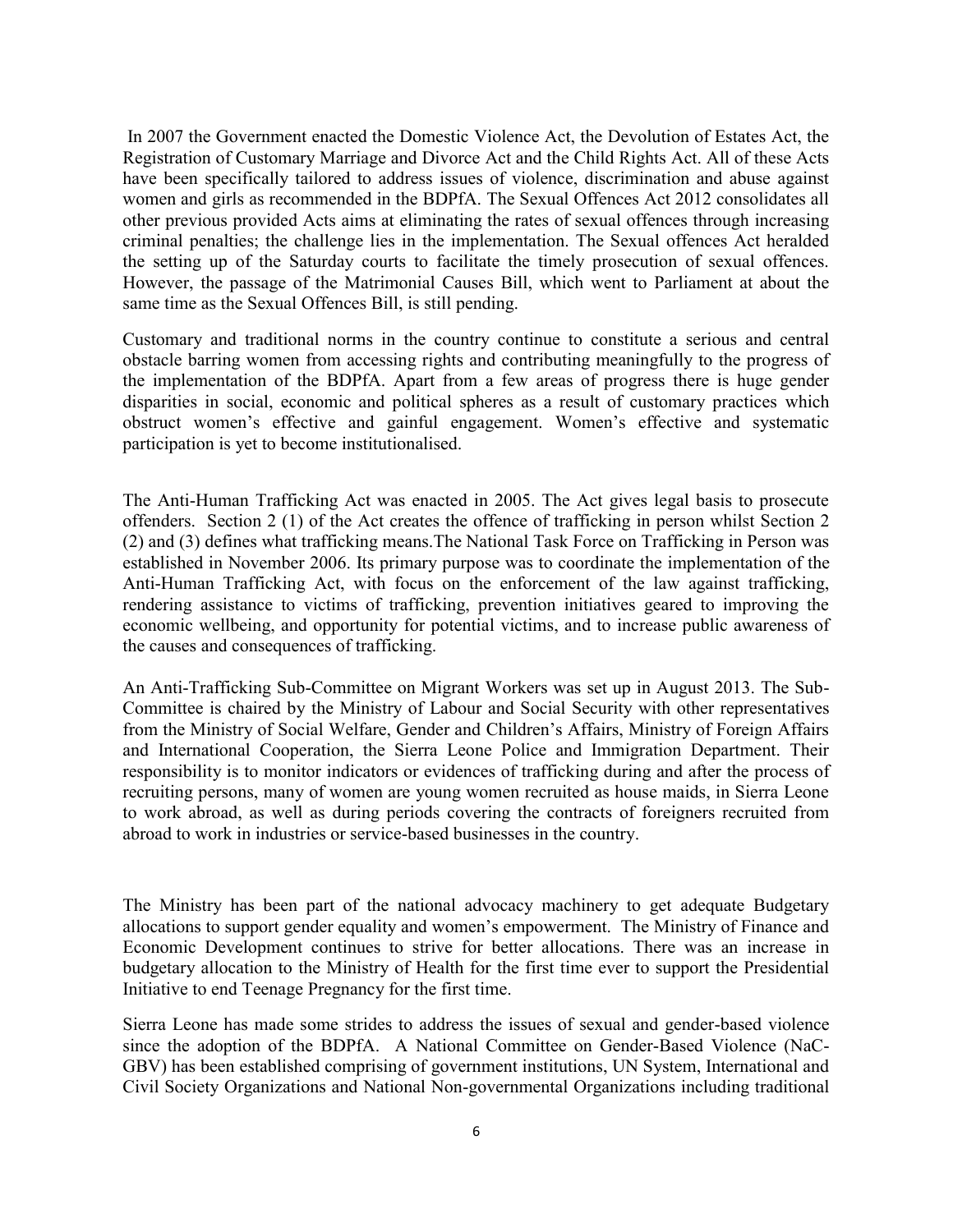and religious leaders as well as community leaders working on the prevention and response to issues of gender-based violence across the country. To this end, a NaC-GBV Secretariat has been set up within the Ministry of Social Welfare, Gender and Children's Affairs with a designated Coordinator. The National Committee meets monthly and the meetings are chaired by the Hon. Minister of Social Welfare, Gender and Children's Affairs with the Assistant Inspector General of Police for crime serving as co-chair. This is a mechanism that facilitates dialogue between the Government and monitor issues of violence against women as prescribed in the BDPfA. There is a national Platform for state and non-state actors to meet and work jointly on the Presidential Imitative to end Teenage Pregnancy

Child Welfare Committees have been established at chiefdom, district and regional levels to sensitize the communities about disadvantages of forced and early marriages including other harmful traditional practices in their communities. Child focused organizations mostly civil society organizations have established Child Rights Coalition (CRC) working in close collaboration with the district, regional and national protection committees to undertake awareness raising campaigns on child protection issues. Massive sensitization and awareness raising is ongoing throughout the country to completely eradicate child marriage and child betrothal. At the same time the MSWGCA has decentralized its functions to district levels where CSOs are core members of the Directorate of Gender **at** these devolved areas.

#### **Office of the Gender Adviser to the President**

His Excellency the President, Dr. Ernest Bai Koroma historically appointed a Gender Adviser to the Presidency (GAP) in April 2012. The Adviser is a core member of the President's Advisory Council that meets weekly with the President to brief him on relevant national issues. The primary role of the Adviser is to provide technical advice to the President and his Government on issues relating to gender and women's issues. As a result, the GAP works with all relevant Ministries, Departments, Agencies, Development Partners, Civil Society, Traditional and Religious Leaders to support Government's national and international priorities and obligations. Considering the challenges faced by the MSWGCA, the appointment of the Gender Adviser sent a very strong political statement nationally and internationally that the President is committed to improving the status of gender issues by highlighting it as a national priority agenda.

This office of the GAP was established during the development of the Third Poverty Reduction Strategy Paper III (PRSP) commonly known as the Agenda for Prosperity (A4P). In the A4P document, a two-prong approach to have Gender as a standalone pillar as well as mainstreaming across all other pillars is maintained. Today, this initiative has become a best practice attracting numerous accolades both nationally and internationally; receiving invitations to share the process for other countries within the African Union to adopt. The GAP in close collaboration with the MSWGCA and technical support from Development partners ensured that gender is mainstreamed across all other pillars in the A4P.

The President's leadership and political support on gender issues has shown that gender issues should not be perceived as the sole responsibility of the Gender Ministry, but that complimentary structures could be created to effectively support the Ministry in to effectively implement their core mandate. The Office of the Gender Adviser to the President with budgetary allocation and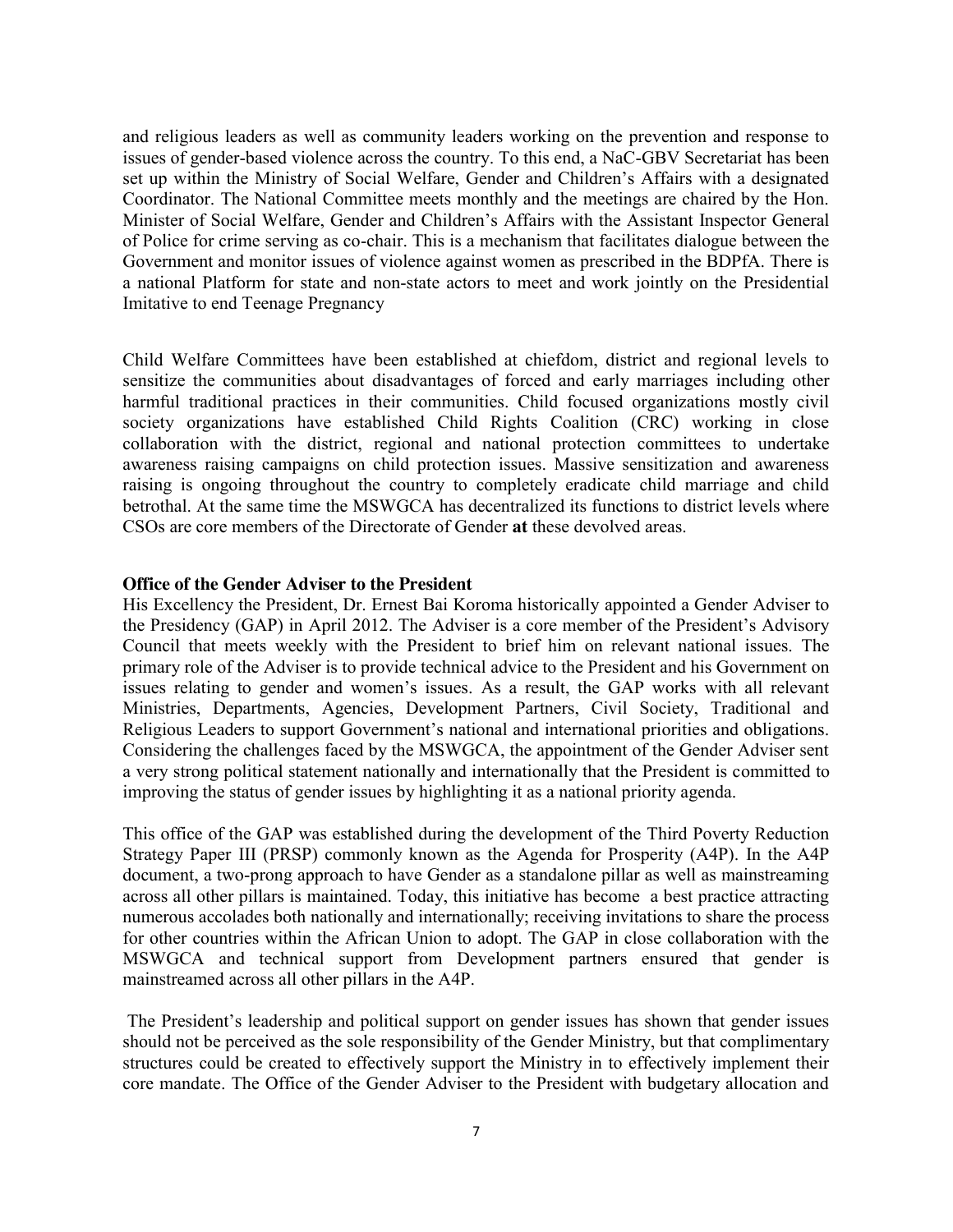clear roles and responsibilities is another best practice for Sierra Leone that could be adopted by other countries to promote gender equality and the empowerment for women.

## **District Budget Oversight Committees**

The government of Sierra Leone established the District Budget Oversight Committees which constitute mainly of non-state actors to monitor government budgeting and expenditure trends put in place by the various MDAs. This is to ensure that the civil societies and are part of the governance and promoting service delivery to the people of Sierra Leone.

#### **Open Government Initiative (OGI)**

The concept of the Open Government Initiative was proposed by His Excellency Ernest Bai Koroma 2008. Good governance and dialogue may be impeded by the blight of corruption which disrupts free flow of information, undermines accountability and transparency for decisions and discourages greater participation in the decision making process.

The Open Government Initiative is designed to play a crucial role in the good governance of a democratic society by ensuring transparency and accountability, promoting participation and the rule of law through dialogue between the government and the citizens of this country. Since its inception in 2008, the Open Government Initiative is working with Civil Society Organizations and the media in facilitating dialogue between the citizens of this country and their Government. The Open Government Initiative partners with local Civil Society Organizations in the areas of sensitization and mobilization to enhance the impact of its activities to the Sierra Leone society.

The Open Government Initiative conducts two town hall meetings engaging the three arms of government and local councils in dialogue with communities throughout the country. The Open Government Initiative has a weekly radio/television discussion program 'Have Your Say In Governance' where brings heads of Ministries, Para-statals are invited to educate, discuss and answer questions on current governance issues with a representative from the Civil Society. The Open Government Initiative holds intermittent Consultative meetings with the Government, Civil Society Organizations, Media Houses and stake holders to review its activities, highlight challenges and reflect on the lessons learnt, and to map the way forward.

The Open Government Initiative through dialogue between Members of Parliament and Councilors improved dialogue between them and their constituencies and wards, judiciary court training for Justice of the Peace, gender-based violence and juvenile justice among others to ensure awareness raising between right holders and duty bearers. The OGI is cognizant of the fact that without free flow of information and dialogue democracy cannot prevail and development remains unattainable. The open Government Initiative is committed to the promotion of free flow of information and citizen participation in governance through dialogue with the government. The OGI is headed by a strong female in the person of Madam Khadija Sesay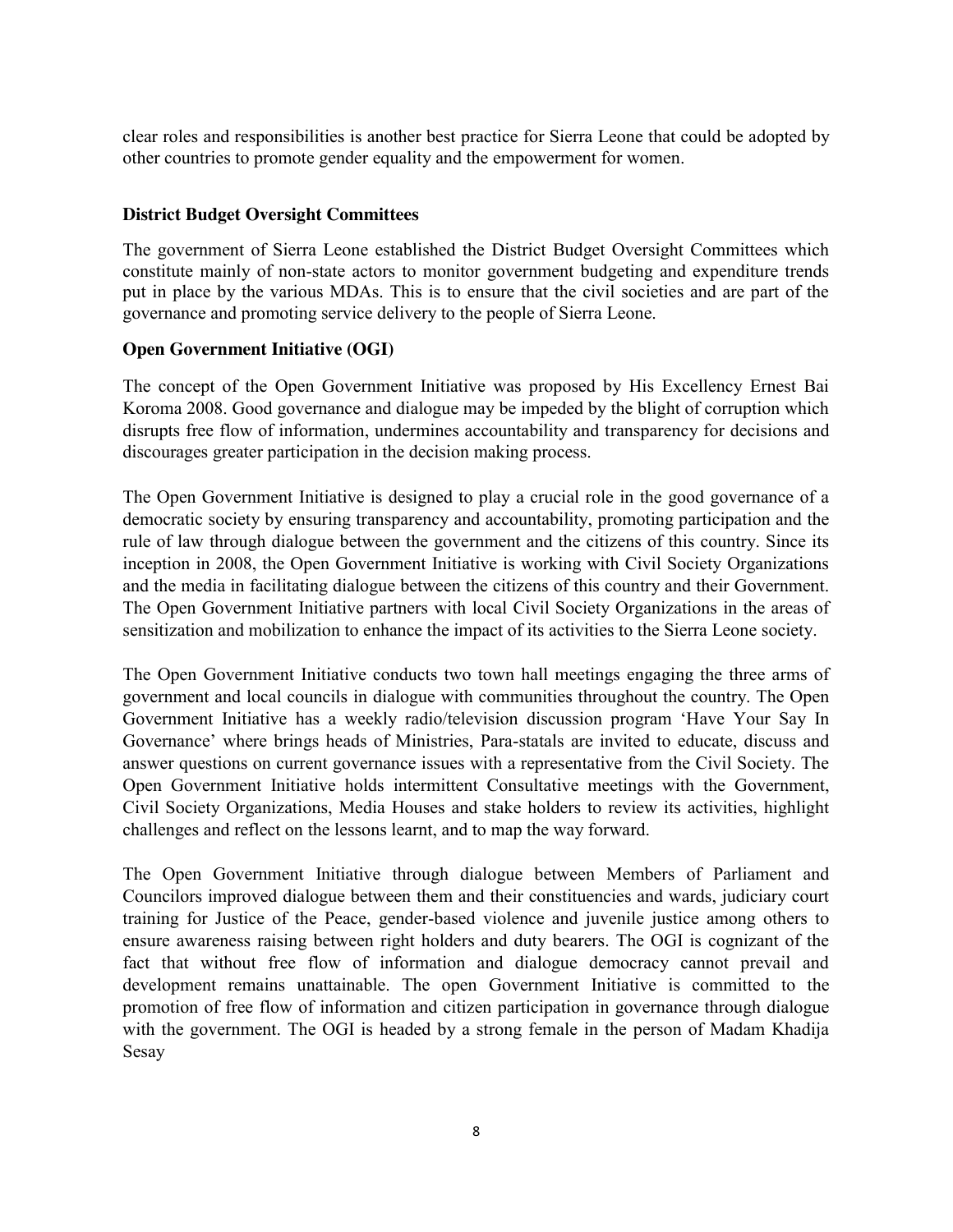Since the restoration of peace in Sierra Leone all stakeholders have joined in the recovery and peace building efforts, especially with the active support of development partners as evidenced in the compact with the UN Peace Building Commission (PBC). Various initiatives/programmes were established and funded under the Peace Building Fund (PBF) to ensure that the hard-won peace is nurtured and maintained, and that Sierra Leone would not relapse into war. Even where there have been hot spots of political violence that posed threats to the safety and security of persons, especially women and girls serious responses were made to diffuse and prevent conflicts through relevant strategies/actions including dialogue, mediation and reconciliation. A number of representatives of women's organizations like Mano River Union Women's Peace Network (MARWOPNET), National Organization of Women Sierra Leone (NOW-SL), Women's Forum and Gender Empowerment Movement have being trained by Economic Community of West African States (ECOWAS) and UNOWA on negotiation and mediation techniques. Women's Participation in negotiations is being recognized but the level has not increased much. The progress is slight. The UNWOMEN in partnership with ECOWAS including the UN office in West Africa (UNOWA) have conducted a three phased training programme in West Africa to strengthen the capacity of women peacebuilders as negotiators and to build a community of practice. UN Women has also supported a 4 year project on Gender Responsive budgeting jointly with UNCDF. This has resulted in dedicated budgetary allocations to districts. Ministry of Finance and Economic Development (MOFED) is replicating this programme at a national level in 2014.

Although Sierra Leone has made significant socio-economic achievements in recent years, the Country is unlikely to meet all the Millennium Development Goals (MDGs) by 2015. The country is doing well on Goal 6 on combating HIV/AIDS. According to government reports, there is also the potential to meet Goals 2, 4, and 5 on universal primary education child mortality and maternal mortality, with the application of sustained efforts at the same level of operations. Gender parity in education has improved. Great effort has been made to narrow wide disparities in the enrolment between boys and girls. In 2003, the gender parity gap reduced for primary education. Of the number of children enrolled in primary school, 58 percent were boys and 42 percent were girls. Combining both primary and secondary schools, 63 percent of those enrolled were boys and 37 percent were girls. Gender parity index gross intake ratio for primary in 2012 is 1,000 according to the World Bank data. Such dramatic increase in the attendance of girls was the result of an affirmative action that provides support for the education of the girl child. Primary education school fees for all children were abolished in 2001 and in 2003, full support was provided for all girls entering the Junior Secondary School in the Eastern and Northern Regions because these regions were recording low numbers in attendance. Although gender parity has been reached in primary education, gender disparity still persists in secondary and tertiary education. The reasons include early marriage and teenage pregnancy, a school environment that is not conducive to learning (inadequate physical infrastructure and gender insensitive teaching-learning processes), cultural and religious biases, and a low number of female teachers. The Presidential Initiative to end teenage Pregnancy is one of the significant national responses in this area. Efforts such as free girl child education, national strategy for the reduction of teenage pregnancy, improving on the quality and accessibility of education continue to ensure effective retention and completion of primary and secondary school by girls.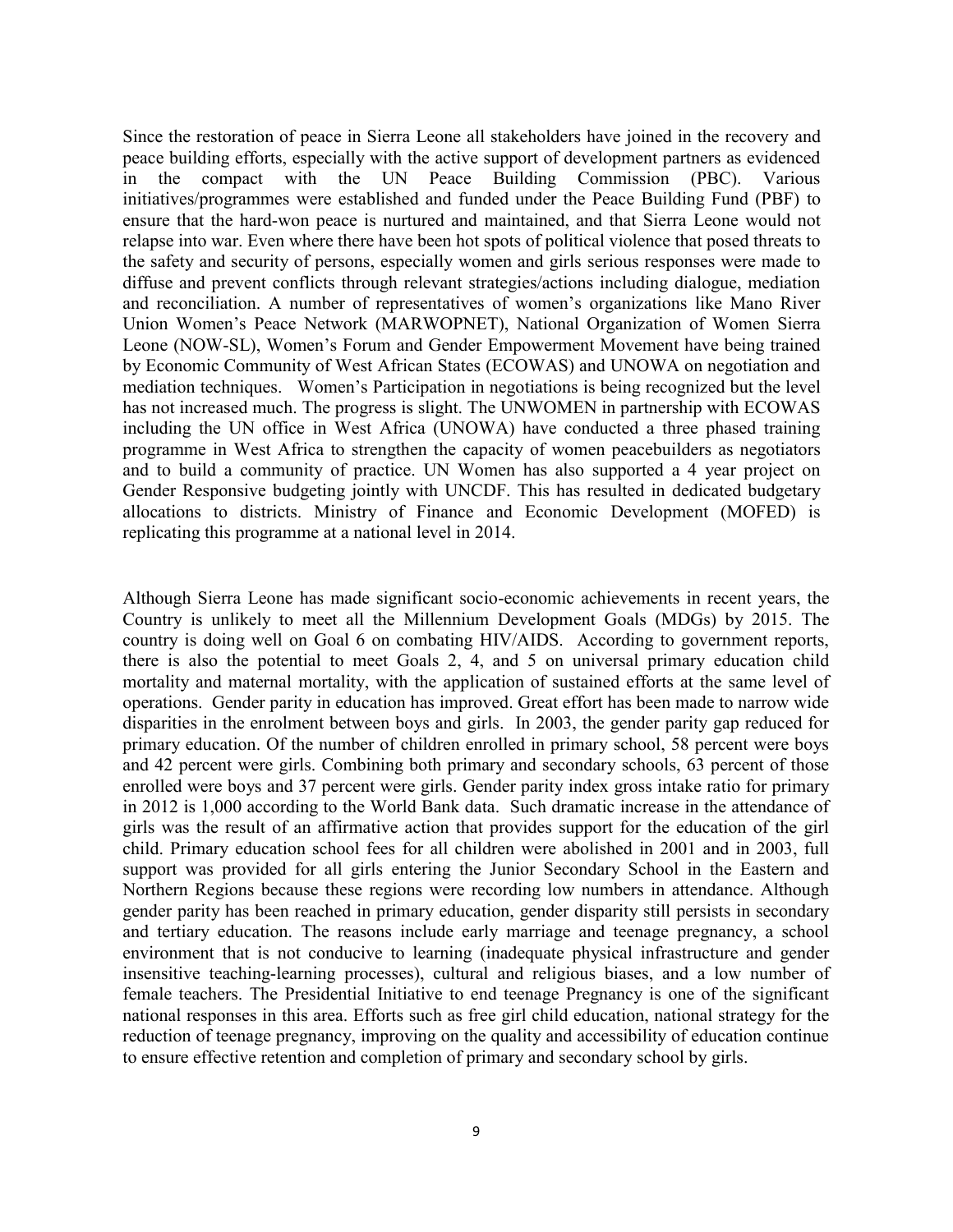Since the end of the war Sierra Leone has placed poverty reduction high on its development agenda and has developed three poverty reduction strategies (PRSP 2005-2007), Agenda for Change (2008-2012), Agenda for Prosperity (2013-2018)). The first two PRSP had social protection and gender issues incorporated into the document. The Agenda for Prosperity has a total of eight pillars with a standalone gender pillar as well as gender mainstreamed into the entire document in a bid to address critical areas of the BDPfA.

Sierra Leonean women have not been able to achieve more equitable political representation at different levels of government to respond or meet goal three. The number of women holding political offices has been fluctuating with an increasing trend. The number of women in appointive positions is steadily increasing as a result of the H.E the President Ernest Bai Koroma's commitment to Gender Equality. It is hoped that the Affirmative Action Bill which calls for a minimum 30 per cent quota for women in decision making positions will be enacted by the end of the 2014.

In 2000, the maternal mortality ratio was 1,800 per 100,000 births, the world's highest. Sierra Leone's 2008 Demographic and Health Survey indicated maternal mortality had dropped dramatically to 857 per 100,000 births. However according to WHO (2013) Sierra Lenes maternal mortality rate has risen to 1100 per 100,000 births. Even with the introduction of the free healthcare initiative in 2010 by the Government of Sierra Leone (which provides free healthcare services to pregnant women and lactating mothers), the possibility of achieving the MDG target of 450 by 2015 still remains a considerable challenge. Noting that teenage pregnancies contribute 30-40% of maternal deaths, the Presidential Initiative to end Teenage Pregnancy will undoubtedly lower the current maternal mortality rates by 2015.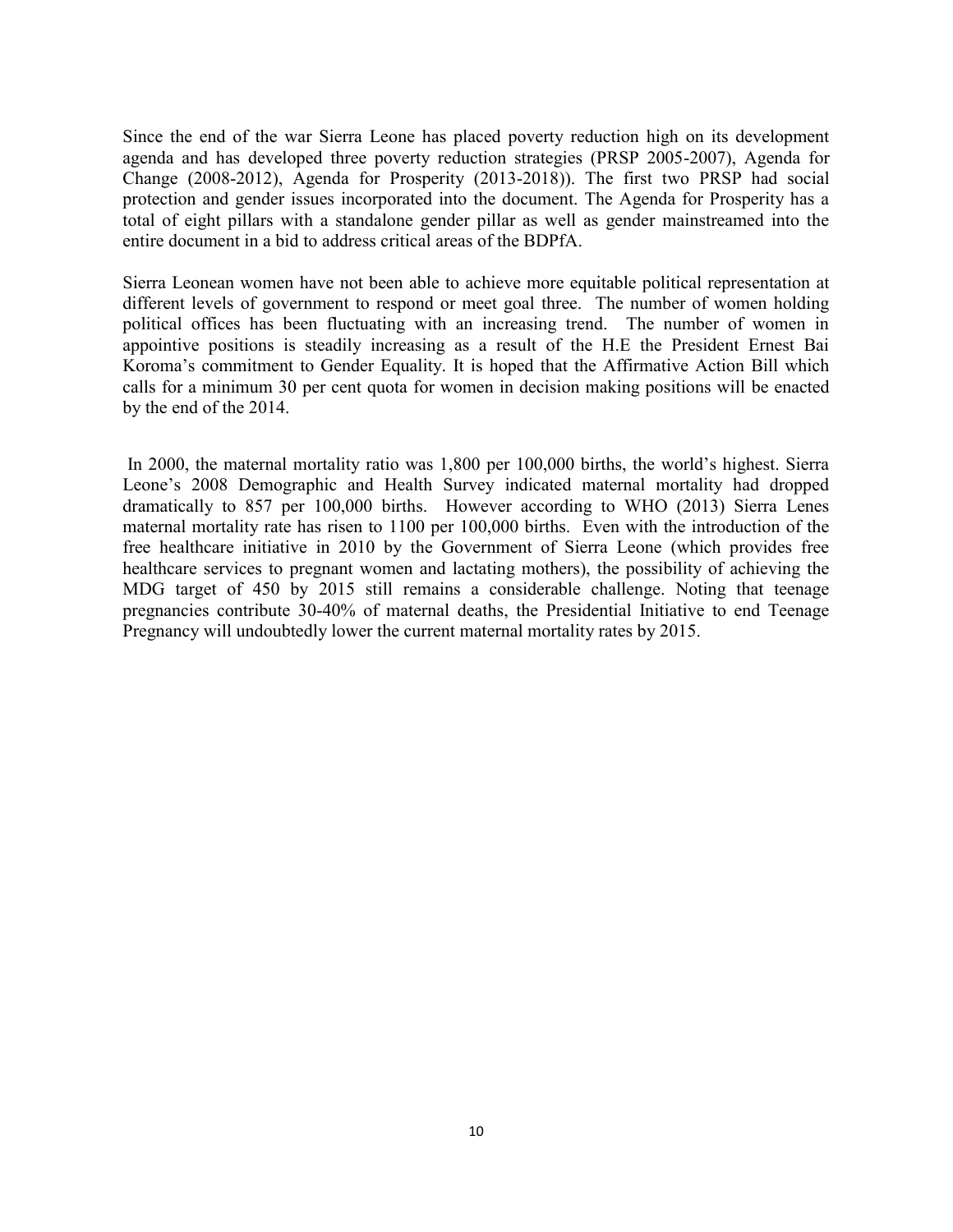## **SECTION II**

#### **Background**

This section looks at the twelve (12) critical areas of the Beijing Declaration and Platform for Action. It reviews progress, challenges and recommendations on each of the critical areas within the period under review.

## **Women and Poverty**

## *Situational Analysis*

The BDPfA notes that women's poverty is directly related to the absence of economic opportunities and autonomy, lack of access to economic resources, including credit, land ownership and inheritance, lack of access to education and support services and their minimal participation in decision making processes.

In 2011 according to Sierra Leone Household Survey 52.9 per cent of the population is poor as compared to 66.4 percent in 2003. Using these poverty lines, the urban poverty rate was substantially lower than the rural poverty rate, and has also showed a sharper decline over this time period. Rural poverty was 66.1 percent in 2011, compared with 78.7 percent in 2003. Urban poverty was 31.2 percent in 2011, a decline from 46.9 percent in 2003, despite an increase in poverty in the country's largest metropolitan area, Freetown, from 13.6 to 20.7 percent.

Female headed households comprised 17.5 percent of total households in 2003 and 25.8 percent in 2011. In 2003, there was not a significant difference in poverty levels between the two groups, with 61.3 percent of male headed household and 59.8 percent of female headed households living below the poverty line. By 2011, however, the difference was significant, 47.5 and 43.8 percent of households respectively. Disaggregation by rural/urban status shows, however, that female-headed households in urban areas are doing about the same, with approximately onequarter of both groups of households being poor. In rural areas, female headed households are doing better than male-headed households, with 61.4 percent of male headed households below the poverty line compared to 57.1 percent of female headed-households.

## **Highlights of Achievements**

## **National Development Planning Processes**

Since the end of the war Sierra Leone has placed poverty reduction high on its development agenda and has developed three poverty reduction strategies (PRSP 2005-2007), Agenda for Change (2008-2012), Agenda for Prosperity (2013-2018)). The first two PRSPs had social protection and gender issues incorporated into the document. The Agenda for Prosperity has a separate gender pillar as well as gender mainstreamed into the entire document in a bid to address critical areas of the BDPfA.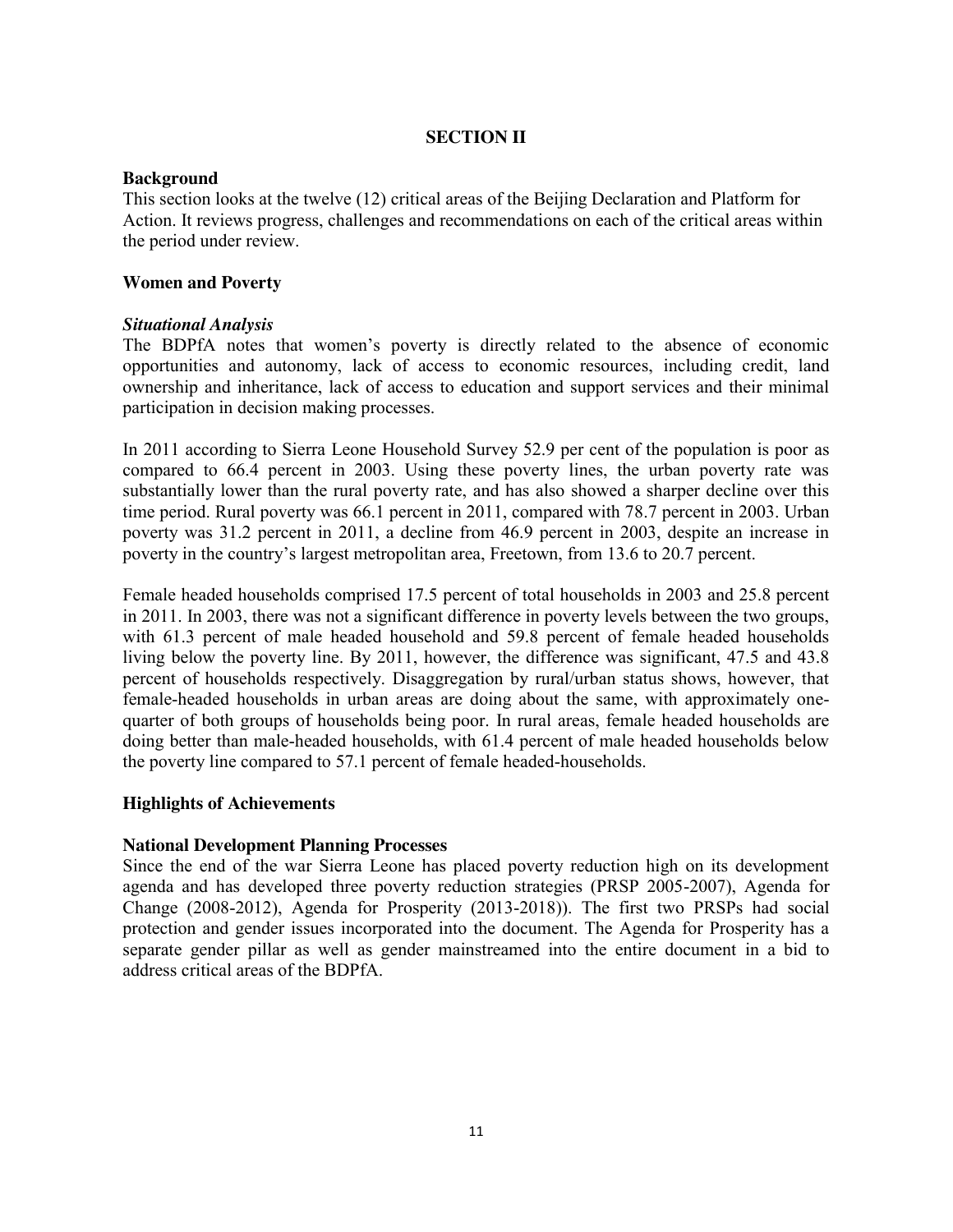## **Women and Land Rights**

#### Highlight of achievements

The Government of Sierra Leone through the Ministry of Lands, Country Planning and the Environment has developed a draft National Lands Policy. A coalition of civil society organisations collaborated with the Ministry of Social Welfare, Gender and Children's Affairs to ensure that the draft Land Policy is engendered. Additionally the Agenda for Prosperity has also put in place concrete strategies to address women's access and control over productive resources especially gender sensitive land reforms including the under mentioned:

- Institute reforms in relation to regulation that govern the way in which land ownership rights and obligations are determined.
- Ensure and promote participation of local communities and relevant stakeholders in  $\bullet$ planning, design and implementation processes, with special emphasis on gender equality.
- Developing a comprehensive land use policy, especially for agriculture.
- $\bullet$ Developing and enacting an integrated legal framework that ensures that women have equal rights with men in terms of land ownership. The framework will also address land market issues; the land register must be modernized with a committed political support and extensive informed public debate.
- Developing a single National Land Register Institution for all parcels in the Country using modern IT register technologies and a GPS parcel number system.

## **Challenges**

Studies reveal that two main land tenure systems exist in the country: one based on customary laws and traditions as in most rural communities in the provinces and the other based on statutory freehold as it is in the Western Area and commercial centres of provincial headquarter towns. In the customary tenure system, access to land is determined by the traditional authorities especially chiefs and family heads who have the powers to allocate land. However especially in traditional setting, the opinion of women in such allocation is hardly observed as they rarely hold such decision making leadership positions. Although this traditional means of allocating land may vary from one locality to another, across the board, the notions do not accord women the right to own or inherit land. The leasehold tenure system is based on English law that was inherited at independence and has provision for an individual to own land privately with Title Deeds and such land maybe sold, rented or transferred. However, because of poor administration of land and the prevalence of male egoism within most family circles, both land tenure systems tend to marginalize women in cases of inheritance.

The government of Sierra Leone in 2007 enacted the Devolution of Estates Act. However this legislation does not include family, chieftaincy and community properties which make it extremely difficult for women especially those in the rural areas to inherit such properties as land in the rural settings is regarded as community property. Most of the women find themselves in the informal sector and predominantly in the agricultural sector. Unfortunately, the poor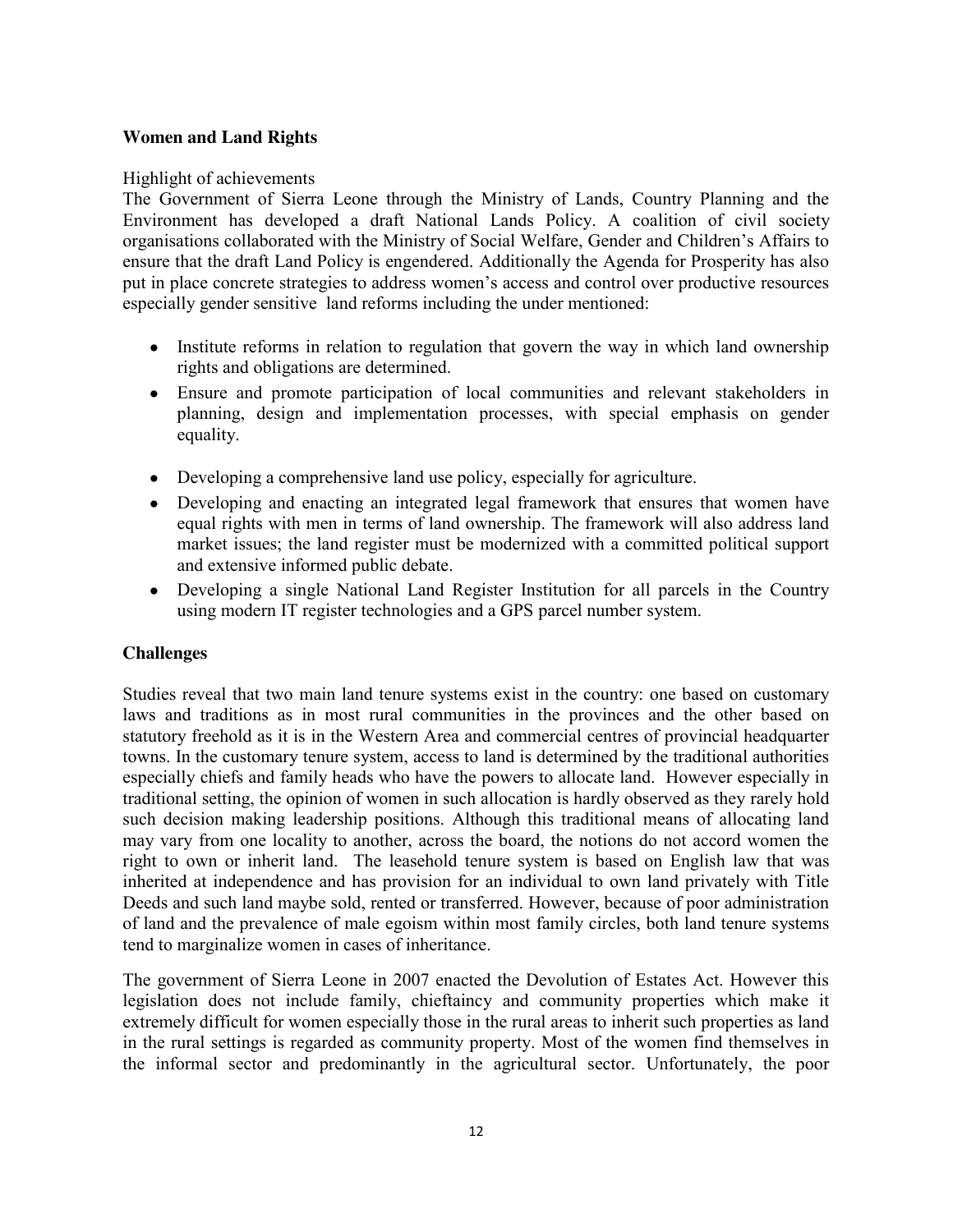especially women are perceived to have inadequate and unsecured ownership to this asset which reduces their ability to substantially improve their socio-economic development.

#### **Recommendations for Action**

The Government is seeking to address the following:

- Eliminate harmful practices and discrimination against rural women and address customs and traditions which justify and perpetuate them;
- Pay special attention to the needs of women and ensure that they participate in decisionmaking processes at the community level and in development planning, and that have equal access to basic services and infrastructures and economic opportunities, including income-generating projects and credit facilities;
- Ensure that all discriminatory customary law is repealed or amended and brought into full  $\bullet$ compliance as regards land ownership and women's right to inheritance and
- Expedite its efforts in adopting the proposed Land Policy and address the adverse effects  $\bullet$ of land acquisitions and long-term leases on women, and ensure that they are involved in the negotiations of land lease agreements and that their livelihoods are not negatively affected by such agreements.
- There harmonise legislation and have consistency in all laws both customary and legislative.

#### **Education and training of women**

An analytical report on the 1985 census confirmed that in 1985, 91.5 per cent of all females in the country aged five (5) years and older were regarded as illiterate. While the average level of illiteracy in the whole country for females exceeded 90 per cent in all the districts, Kambia and Koinadugu were the worst at 97 per cent. The illiteracy level for females in the western area was the lowest at 67 per cent. The 1985 report also confirmed that out of a total of 1.32 million of females aged five (5) and older, 1.02 million and 0.01 had completed primary and secondary school respectively.

High levels of illiteracy have had implications at a political level, where women and women's issues have generally been relegated to the back burner. There was always a great lack of awareness of the need of women to participate in issues affecting their lives, even among the women themselves. It was therefore relatively easy for successive governments before the war to ignore issues affecting women and girls. The low level of female participation in formal education has had negative consequences in terms of economic viability, politics, health and social welfare level for women.

The mismatch between the supply of tertiary educational skills and labour-market demands (for mining, agriculture and other priority areas) will be addressed in the country PRSP III. Clearly, the technical skills needed to meet the demands of the mining, agriculture; road building and physical infrastructure sectors are inadequate. Government will therefore revamp TVET and skills training through a new accreditation and competency framework, providing more relevant courses and programmes, new apprenticeship schemes, and greater public–private partnerships.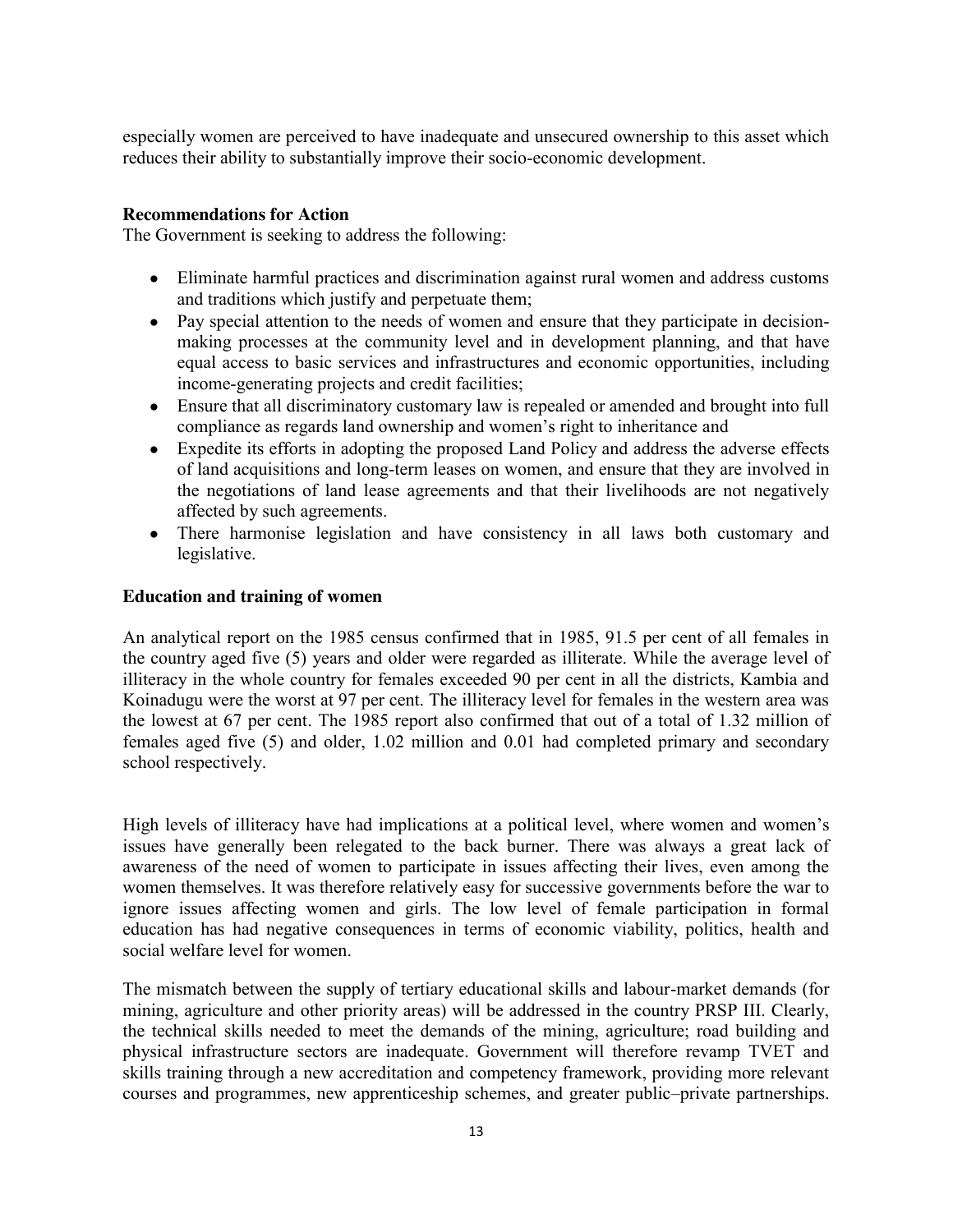At the same time, efforts will be made to attract women to train for technical jobs that are presently dominated by men. Alternative funding mechanisms for students in higher education, including loan schemes, would be explored, and grants targeted transparently to the most needy students.

Efforts to improve the literacy rate amongst adults will be intensified, through provision of adequate adult literacy and civic education programmes. Programmes will especially target women.

Building women's human capital regardless of current educational status yields economic returns nationally. This is being shown by the Barefoot Women Solar Engineers Initiative, which was established in 2010 with the aim of supporting Government's rural electrification project, and is a best practice for empowering illiterate women in rural communities. The Government's Solar Training College is managed by 12 illiterate community women who benefitted from a six-month solar training programme in Telonia, India. These women came together to form the Barefoot Women Solar Engineer Association of Sierra Leone; they manage the affairs of the college and serve as its tutors. The college's overall aim is to provide rural electrification based on solar energy throughout Sierra Leone.

The college also aims to train 15,000 rural unemployed and unemployable men, women and youth in income-generation, micro-enterprise activities, in order to create and sustain the demand for their products in rural communities.

#### **Highlights of Achievements**

**Chapter II, Section 9(1) and 9(2) (a) of the 1991 Constitution** provides for gender equality in education and outlines state directives that secure women's rights to equitable access to and benefit from education. **17.2** Education Act 2004.

To further concretize this constitutional guarantee, an Education Act was passed by Parliament to serve as the linchpin of efforts to achieve the numerous policies and initiatives including the global Education for All (EFA) targets by 2015 and the BDPfA. The Act makes Basic Education compulsory and stipulates punitive measures for deterrents and reaffirms the specific concerns of the Education For All (EFA) goals 4 and 5 to increasing enrolment and eliminating gender disparity in education for girls and women.

#### *Policy Instruments/Measures*

#### *Non – Formal Primary Education Programme (NPFE)*

In 1992, the government in close collaboration with UNICEF and the Ministry of Development and Economic Planning (MODEP) established the Non- Formal Education Programme. The initiative included gender sensitive measures targeting school age girls, of 14 years and above, in peri-urban communities and remote villages with little or no formal schools. Features and incentives included free tuition, placement/enrolment in schools with close proximity to pupils' homes, flexible and shorter school hours. These encouraged communities to release girls who are typically engaged in household chores and street hawking, to attend these less conventional schools. The Truth and Reconciliation Commission (TRC) recommended strongly for girls who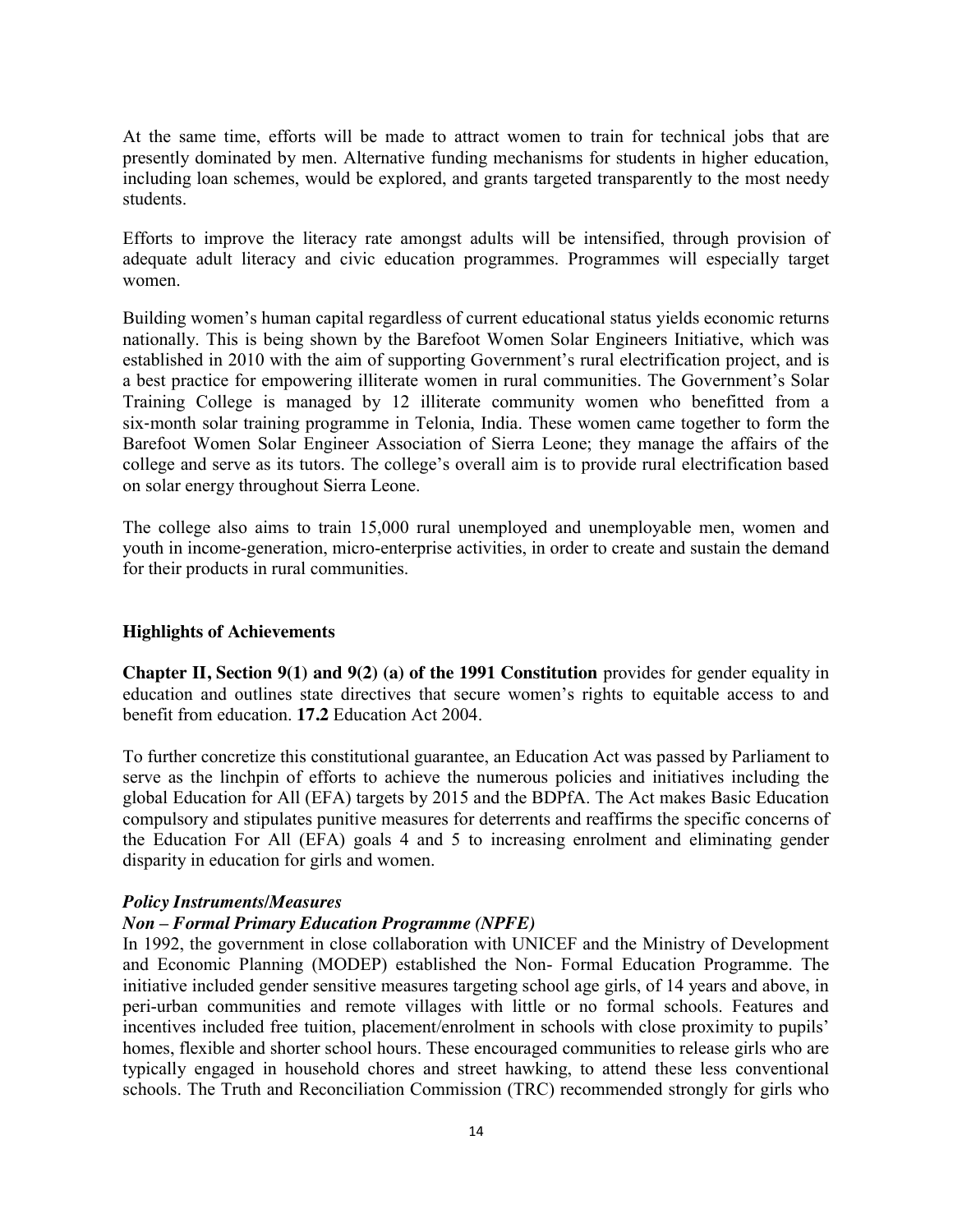become pregnant to go back to school once they deliver safely. This recommendation is implemented by the Ministry o Education, Science and Technology coupled with provisions enshrined in the Education Act 2004. Additionally the Sexual Offences Act 2012 has criminalized sexual activity with children below the age of 18 years which will also contribute to the retention of children especially girls in schools.

#### *National Education Policy (NEP) 1995*

To consolidate on the gains of the Non Formal Education (NFE), a new education policy was adopted in 1995. The thrust of the policy introduced a nine year "Basic Education System" which allowed for a wider range of subjects to broaden options for accessing tertiary education either along the polytechnic or university stream. Cognizant of the existing drive to achieving gender parity and meeting the education needs of all, the policy outlined the under-stated gender objectives:

- To increase enrolment, retention and graduation rates at all levels, projecting a minimum graduation target of 70% for girls at Basic Education level and the achievement of 30% female literacy by 2000.
- To take necessary action to promote cultural, social and attitudinal change in favour of female advancement through education. Steady progress towards attaining these targets are being achieved as highlighted in subsequent sections of the report.

The formal school system comprises of pre-primary, primary, junior secondary and senior/techvoc school levels. However, pre-primary enrolment starts at an average age of three years and continue for a three-year period. Children are normally enrolled at primary level at age six which is sufficient enough to cope with the curriculum of primary education in Sierra Leone. At an average age of 11 years, children are expected to have completed the primary level and enroll into the junior secondary school where they are due to spend another three years before writing the Basic Education Certificate Exams (BECE) and graduate to the senior secondary school (SSS) level.

#### **Challenges**

Cultural and economic factors are also cited as contributing factors to the low level education of girls and women. The economic crisis that Sierra Leone experienced in the 1980s meant that as resources became scarce and priorities were set, most families chose to educate their males rather than their girls and women. This preference is common in many African societies, where families believe that by educating their boys they will support their own kin, whereas educating their girls they will benefit the families those girls marry into.

Girls in Sierra Leone face barriers to education, including high rates of early marriage, teenage pregnancy, extra fees and sexual exploitation. Girls living in rural areas face a particularly elevated risk of child marriage. There is gender disparity in secondary education. A significant number of children are out of school for reasons ascribed to poverty, inadequate facilities, school environments that are not ideal for learning, including (sexual) abuse, and inadequate parental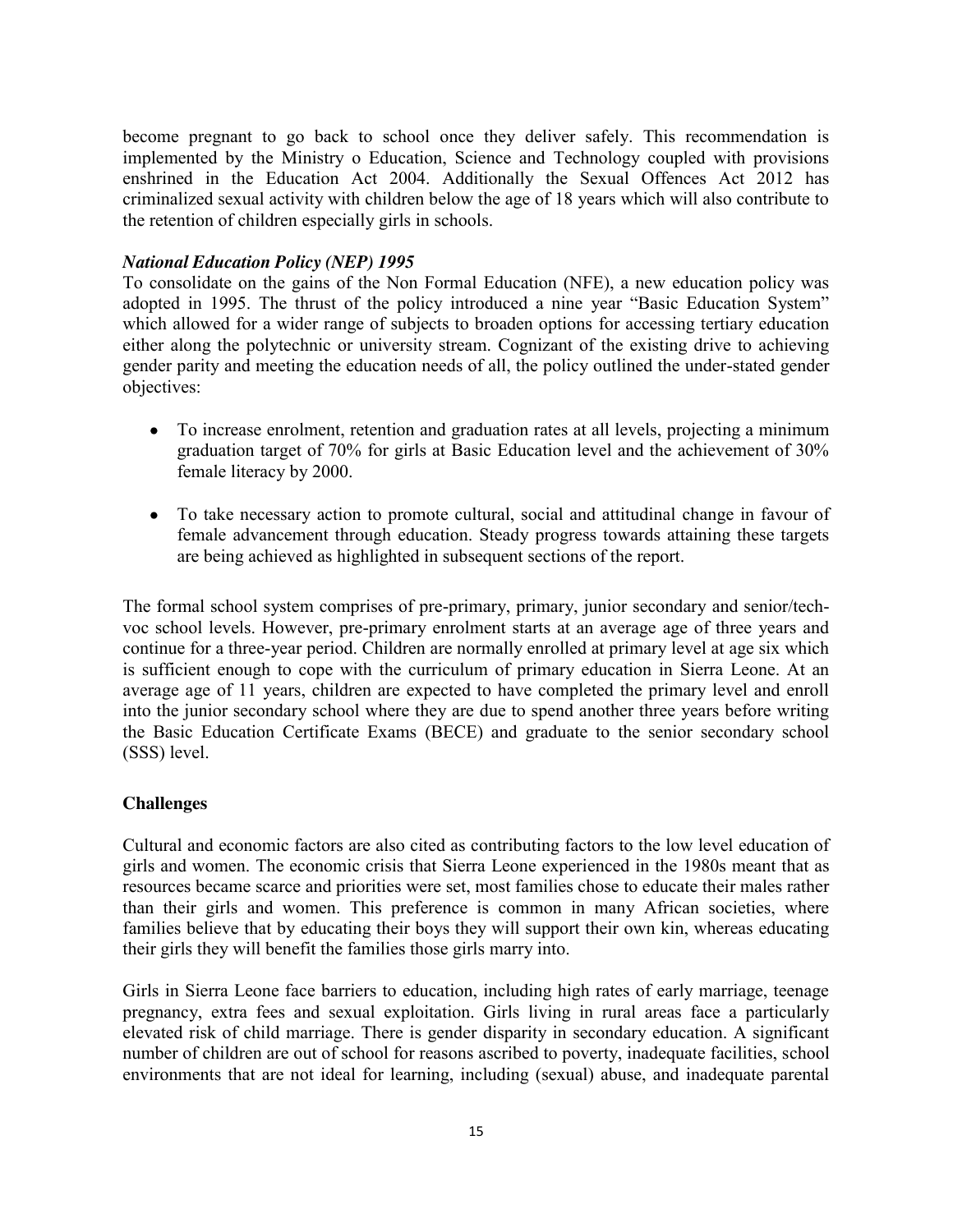care. Orphaned children and those not living with their biological parents are at a greater risk of missing out on education.

The historical prevalence of early and forced marriage in Sierra Leone has also played a role in the decisions of parents on whether to educate their girl children or withdraw them from school, further compounding the illiteracy level of women. The high illiteracy rate among women in Sierra Leone before the war has greatly disadvantaged them, particularly in the public arena. Women have been greatly unable to participate fully in many sectors of public life and therefore have not mustered enough power to change lives and social status of women.

In addition, in the provinces, the establishment and location of schools have been far from the neediest rural communities resulting in long distances to be covered by children from their homes to school approximately 5 kilometres. This has discouraged parents and guardians from sending their children and wards to school. Such reluctance appears to have affected the enrolment and attendance of girls more than boys, which has contributed to the particularly low level of women in the provinces.

#### **Recommendations for Action**

- Intensify programmes of improvement to the educational infrastructure, especially in rural areas, and raise awareness of the importance of education as a human right and a basis for the empowerment of women; Conduct public education on the three "Gender Acts" including the Sexual Offences Act and ensure its implementation and enforcement.
- Build the capacity of the Local Councils to ensure equal access for women and girls to all levels of education and retain more girls in school, and intensify its efforts in reducing geographical disparities in access to education;
- Ensure that sexual abuse and harassment in school are adequately addressed and punished, and effectively implement the National Strategy for the Reduction of Teenage Pregnancy (2013) as well as the Teachers Code of Ethics, and remove all barriers to school attendance by pregnant girls and young mothers;
- Integrate age-appropriate education on sexual and reproductive health and rights into  $\bullet$ school curricula, including comprehensive sex education for adolescent girls and boys covering responsible sexual behaviour and the prevention of early pregnancies and sexually transmitted diseases, including HIV/AIDS.

#### **Women and Health**

Women have long experienced unequal access to basic health services as well as unequal opportunities for the protection, promotion and maintenance of health. In the face of this plight, the Pan African Women's Association (PAWA) Sierra Leone used the platform for International Women's Day in 1992, to advocate about the hardships women were enduring under the structural Adjustment Programmes. They cited the limited access to health care facilities as well as the exorbitant costs attached to what little health care was available.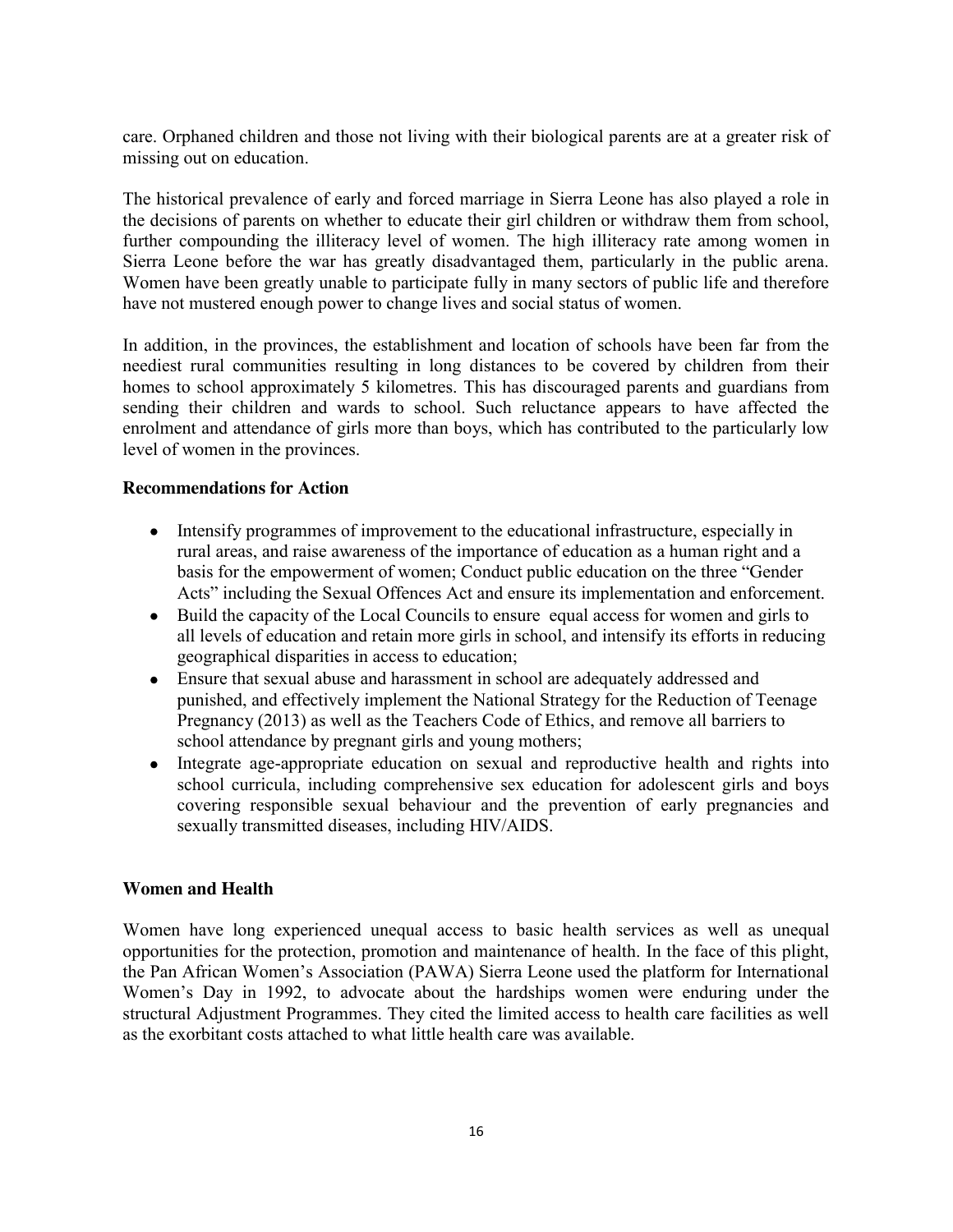The persistently high Maternal Mortality rate was due also to the low percentage of births attended to by skilled personnel, the lack of policies to guide the delivery of obstetric care and the absence of a reproductive policy. There were very few well-equipped Maternity Units and blood banks in the country which most pregnant women cannot afford. Other contributing problems include paucity of trained staff, poor conditions of service and the high exodus of qualified practitioners.

Despite the inadequacies in the Sierra Leone 1991 Constitution in addressing the health of women per se, the government and its partners have, over the years, embarked upon a number of efforts to provide women with necessary health services with varying success.

#### **Highlights of Achievements**

The National Health Policy formulated in 2002 addresses Governments key concerns. The Policy notes the need to treat its citizens with particular vulnerability resulting from gender, poverty, conflict and specific health problems. Among the national priority health problems identified in the policy are: unsatisfactory reproductive health, especially Maternal Mortality and other health concerns including Sexually-Transmitted Infections (STIs), HIV/AIDS and nutrition-related diseases.

At the moment the government is very supportive of maternal health and welfare issues. There is a strong political commitment supported by substantial bi-lateral and multi-lateral donor assistance. A "reduction of Maternal Mortality Association" comprising medical professionals and a "Maternal and Child Health Project" are in place. Increasing access to health facilities for women and girls such as through national budgetary allocations through Gender Responsive Planning supported by UN Women yielded noteworthy models which should be replicated nationally.

According to the Demographic and Health Surveys (DHS), the Maternal Mortality Ratio and Infant Mortality Rate of Sierra Leone in 2008 stood at 857/100,000 live births and 89/1000 respectively. The Child Mortality Rate was 140/1000 live births [DHS 2008] and one quarter of all under-five deaths occurred during the neonatal period. Even though no recent DHS has been conducted to assess progress in mortality, successive Multi-Indicator Cluster Surveys (MICS) conducted in 2005 and 2010 show that infant mortality has reduced from 170/1000 live births to 128/1,000 live births and child mortality reduced from 286/1000 live births to 217/1000 live births, respectively. There has been significant reduction in maternal mortality ratio from 1800/100,000 live births in 2001(Joint WB, UNFPA, UNICEF and WHO Report) and 1,300/100,000 live births (MICS 2005) to 857/100,000 live births (DHS 2008). The causes of child mortality are primarily malaria, diarrhoea, acute respiratory infections, and malnutrition. Overall, malaria accounts for 50% of all under-five hospital consultations and 41% of all underfive deaths. A high adolescent fertility rate, 122 per 1000, and high early child bearing rate of 38%, together add to health risks for adolescent mothers and their babies. Although remarkable progress has been made in reducing morbidity and mortality, Sierra Leone has high infant- and under-5 mortality rates, and low life expectancy, compared to many countries in the sub-region such as Ghana and Cote d'Ivoire.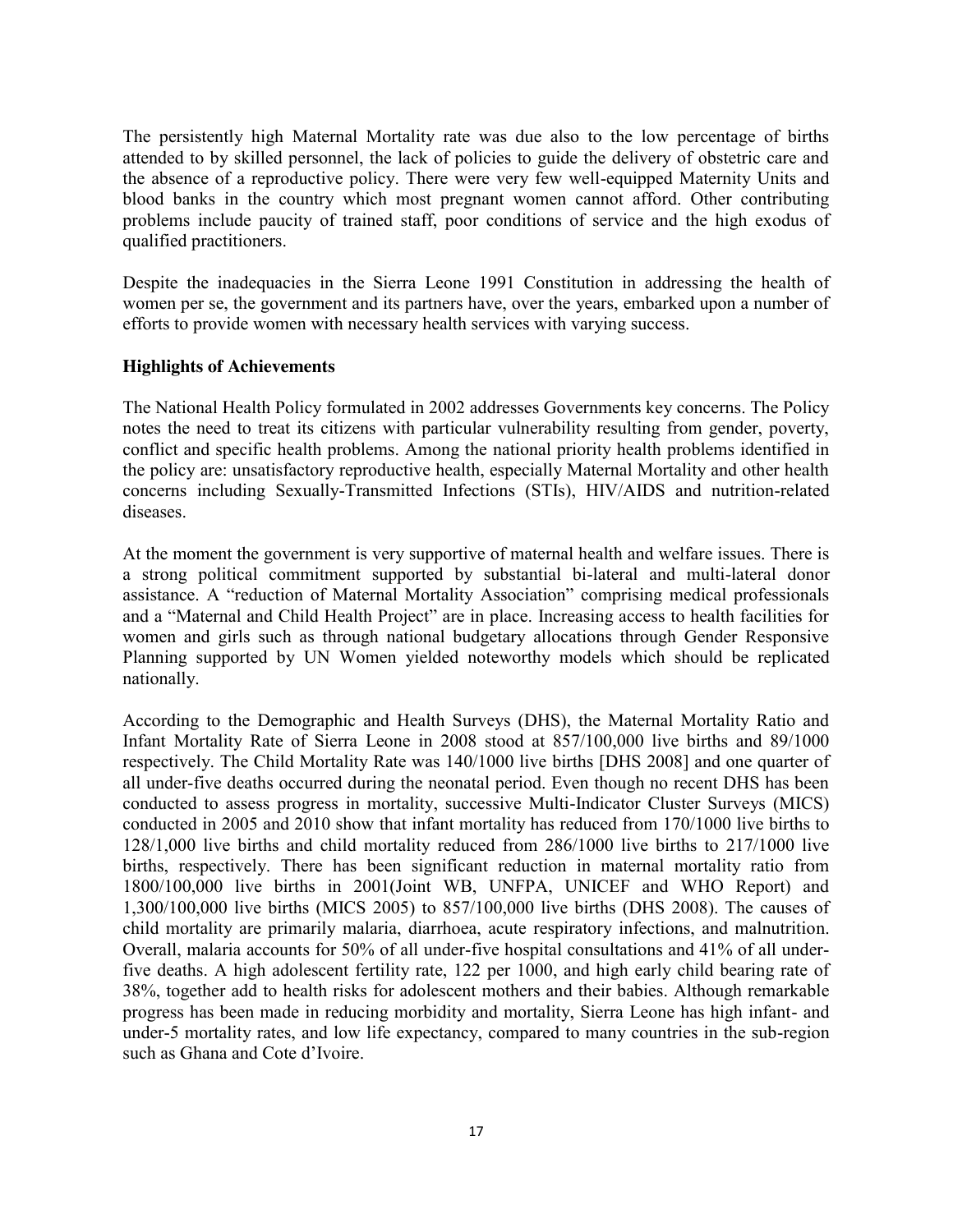In addressing infant, under-five and maternal mortality, the Government will: Strengthen and expand the Free Health Care initiatives; Improve adolescence and young people's reproductive health and rights, including implementing laws and policies, and a youth friendly environment; Improve child health by scaling-up Integrated Management of Neonatal and Childhood Illnesses (IMNCI); Provide food and nutrition security services, focusing on women and children from conception to 2-years (see Nutrition services, below); Build capacity of health service providers and ensure provision of appropriate services for victims of GBV; Ensure enforcement and implementation of free medical examination and treatment, as per the Domestic Violence Act 2007 and Sexual Offences Act 2012; Provide therapeutic services for all cases of unsafe abortion; review and enact the abortion law; Ensure male support in female health care; Strengthen community outreach and participation to elicit positive behavioural change amongst men and women at all levels; improve coordination at all levels ensuring all actors are working from approved protocols; increase program integration.

#### **Challenges**

Due to early and forced marriages young girls start child bearing as children and are exposed to risks and complications arising out of early pregnancy and child birth. Coupled with high illiteracy and inadequate health infrastructure these women and girls do not access adequate health care for themselves in such circumstances.

Traditional practices such as venerating women because of their childbearing capabilities and encouraging them to increase the number of children they bear, tend to put their health at risk while satisfying societal norms. Negative traditional and cultural practices have also prohibited women from enjoying sexual and reproductive rights.

#### **Recommendations for Action**

- Government to sustain the free health care initiative for pregnant women, lactating mothers and children under five. This can be up scaled into a policy and legislation for implementation by successive governments
- Scale up community wellness initiative programme currently implemented by the  $\bullet$ Ministry of Social Welfare, Gender and Children's Affairs with support from UNFPA, UNICEF UN Women among others to contribute to the reduction of maternal mortality, teenage pregnancy, advocacy for gender equality and awareness raising on the Gender Justice Laws (Registration of Customary Marriage and Divorce Act 2009; Domestic Violence Act 2007; Devolution of Estates Act 2007; Sexual Offences Act 2012).

#### **Violence Against Women**

Women and girls became particular targets of gender based violence during the civil conflict in Sierra Leone. They suffered abduction and exploitation at the hands of the various warring factions. They were raped, forced into sexual slavery and endured acts of gross sexual violence. They were taken from their homes and villages by force. Refusal to comply with the demands of their captors often met with death. For those fortunate enough to escape, there followed displacement and separation from families. Humanitarian workers meant to offer them respite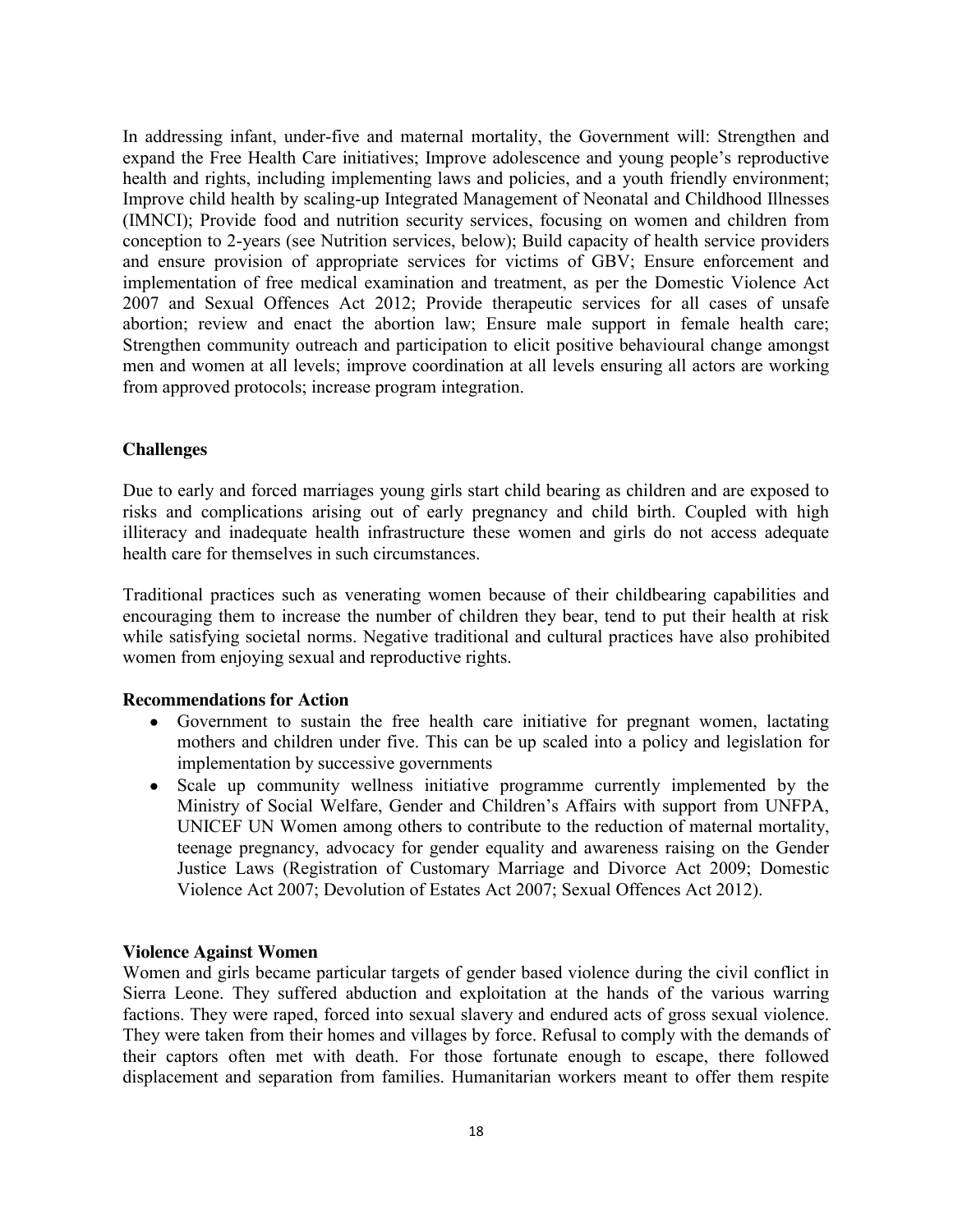and protection, also violated their rights. Women and girls were compelled to barter their bodies in order to survive and access aid to which they were rightfully entitled. Girls as young as twelve (12) years were forced to pay for aid with sex to secure assistance for their families. Statistics pertaining to the numbers of women affected by the conflict in Sierra Leone remain a huge concern. In 2003, Human Rights Watch published a report in which they stated that as many as 275,000 women and girls may have been sexually violated during the war (TRC Report Vol. 3B page 86). The incidence of domestic and gender-based violence received prominence in the aftermath of the war especially during hearings presented to the Truth and Reconciliation Commission.

The Family support Unit (FSU) of the Sierra Leone Police was set up in 2003 to specifically handle cases of rape, other sexual offences and domestic violence. Currently there exist Thirty four (34) Family Support Units throughout the country. However, Officials at the FSU stated that in most cases families prefer to solve the issue at home and only in the cases of death are cases prosecuted. However, a supportive environment has been created for the efforts to address domestic violence by They are specially trained in the collection of necessary evidence for prosecution of such crimes and handling of victims of such abuses. Branches of this Unit have been opened in all police stations in the headquarter towns. Family Support Unit Personnel benefited from series of trainings on gender and Human Rights organized by the UN Country Team and there are plans for further trainings to build their capacity.

The TRC found that women and girls were subjected to systemic abuse during the conflict, such as torture, rape, sexual abuse, sexual slavery, trafficking, enslavement, abductions, amputations, forced pregnancy, forced labour, and detention. The TRC noted that due to discrimination, women suffer from low socio-economic status. This affects women's personal security, inhibits their access to and participation in public decision-making bodies, and is a barrier to viable economic activities. Many of these practices remain after the civil war. Women and girls continue to suffer gender based violence even today. The policy as well as programme responsiveness by Government in this area are a good indication of political commitment.

#### **Highlights of Achievements**

Sierra Leone has ratified CEDAW, "the Women's Bill of rights". However there is slow implementation of CEDAW and the gender justice laws, resulting in under-reporting of violence. VAWG, particularly sexual violence, remains a major challenge. One in six women report being raped or sexually assaulted in their lifetime. Nearly 70% are attacked by someone they know. Research has shown that most women do not report their rapes to police, so the actual number of women raped may be much higher. Progressively the country is moving in the right direction with political will from the highest office in the land. More effort is required at programme and service delivery level to make the policies become beneficial on a daily basis.

Sierra Leone became one the first countries in the Continent  $3<sup>rd</sup>$  in West Africa) to develop a National Action Plan to implement UNSCRs 1325 and 1820. The Sierra Leone National Action Plan affirms that effective steps to prevent and respond to acts of sexual violence can significantly contribute to the maintenance of peace and security. It focuses on core areas of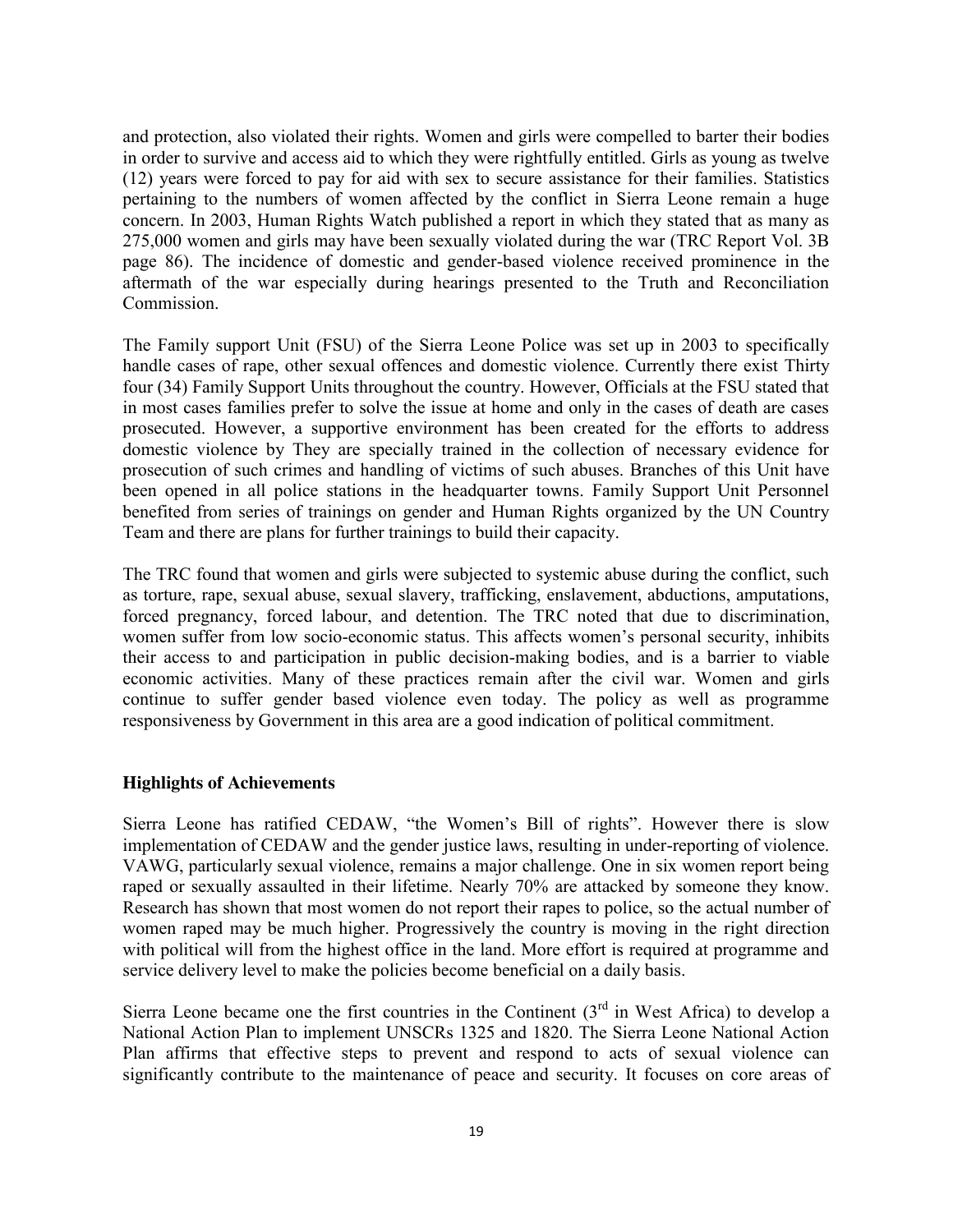reducing violence against women and girls: Prevention of conflict including violence against women and children; Protection, empowerment of victims and vulnerable persons especially women and girls; Prosecute, punish perpetrators effectively and safeguard women and girls' human rights to protection during and post-conflict, as well as rehabilitate victims and survivors of sexual gender based violence.

The Government of Sierra Leone through the Ministry of Social Welfare, Gender and Children's Affairs developed the National Action Plan on Gender-Based Violence in 2012. To strengthen the prevention and response mechanisms to end violence against women and girls government has created a mechanism in the Agenda for Prosperity to include interventions like: increase prevention and response mechanisms to ensure violence against women and girls is reduced by at least 5% and response increased by at least 10%; implement gender justice laws and strengthen access to legal protection for women and girls, in partnership with non-governmental organizations and development partners; enhance knowledge and skills of the judiciary and the security forces to respond to VAWG; programmes will be initiated to ensure that communitylevel prevention and response agents, particularly men, boys, school heads, and traditional/cultural and religious leaders, have a better understanding of and attitudes towards VAWG and its implications, and respond adequately to VAWG; roll out the National Action Plan on GBV and strengthen GBV referral protocol linkages; enactment of law against underage initiation rites of passage for girls; reduce underage initiation rites of passage of children as commitment to Universal Periodic Review; strengthen accountability for gender equality through monitoring and reporting on international and national instruments, with CSO engagement. The Ministry of Social Welfare, Gender and Children's Affairs will shortly table before Parliament the Maputo Protocol for Parliamentary review and subsequent ratification. This will further reinforce government's commitments and responsiveness to gender related issues.

The Sierra Leone Police has made remarkable progress in handling violence against women issues including but not limited to the following: development of a Standard Operating Procedures and other tools for investigation of sexual and domestic violence cases; training of 450 police personnel from general duty and Family Support Unit on procedures and processes for the investigation of sexual and domestic violence; case management guidelines developed for investigation and prosecution of gender-based violence cases and outreach programmes to educate communities on laws relating to sexual and domestic violence laws; in 2008 SLP developed the twin policies (gender mainstreaming and Sexual Exploitation and Harassment); establishment of gender Directorate within the SLP which is headed by an Assistant Inspector General of Police; key player in the establishment of Women in Security Sector Sierra Leone (WISS-SL) comprising of Police, Military, National Fire Force, Prisons Services and other private security entities and the establishment of local police partnership boards in communities among others.

#### **Challenges**

The formal justice institutions, such as the FSU based in the Sierra Leone Police, have displayed weak capacity to provide redress for VAWG survivors. This is largely due to inaccessibility to the majority of women and girls, leading to impunity for sexual violence related crimes. VAWG Cases are either resolved or under review by the police; few are charged to Court, and very few of those are successfully prosecuted. Community level mechanisms, such as traditional dispute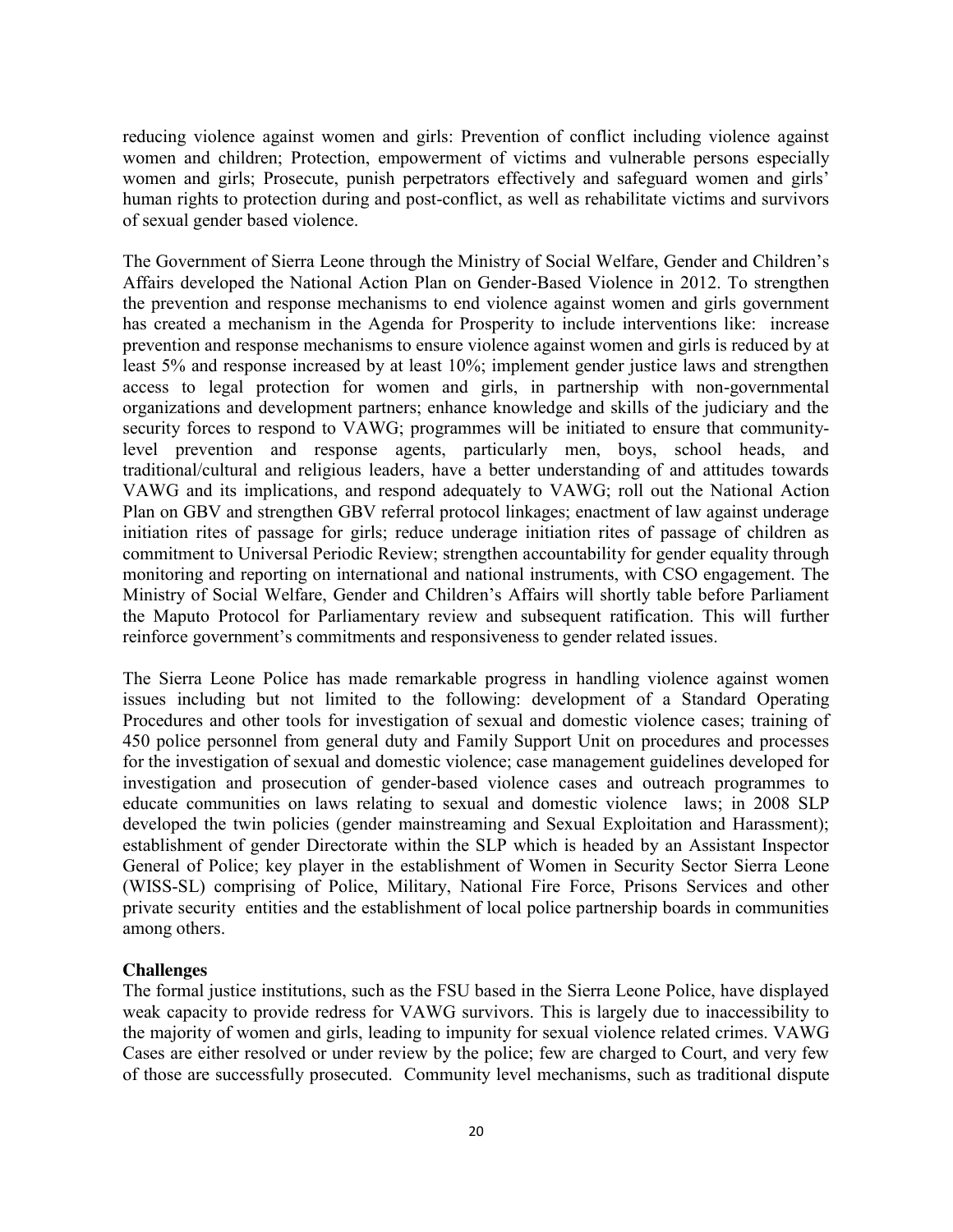resolution mechanisms, have the potential to bridge the gap in justice service provision, but require more awareness on rights of women and girls. Furthermore, there has been little engagement of men and boys as agents of change. These gaps offer opportunities for more progressive action.

The Sexual Offences Act 2012 and the Domestic Violence 2007 has stated that victims of sexual and domestic violence shall receive free medical examination, treatment and certificate but this is yet to be actualized for the vulnerable women and girls. There is also lack of police officers in some of the remote areas to handle violence against women issues since these are criminal matters. Currently the country lacks to a great extent safe homes for victims/survivors of sexual and domestic violence much as the government has built two and working on the modalities to get them operationalized.

#### **Recommendations for Action**

Implement the strategies outlined in the Agenda for Prosperity especially under the violence against women and girls cluster in pillar 8 which will form the key interventions;

- To increase prevention and response mechanisms to ensure violence against women and girls is reduced by at least 5% and response increased by at least 10%.
- $\bullet$ Implement gender justice laws and strengthen access to legal protection for women and girls, in partnership with non-governmental organizations and development partners.
- Enhance knowledge and skills of the judiciary and the security forces to respond to VAWG.
- Programmes will be initiated to ensure that community-level prevention and response agents, particularly men, boys, school heads, and traditional/cultural and religious leaders, have a better understanding of and attitudes towards VAWG and its implications, and respond adequately to VAWG.
- Roll out the National Action Plan on GBV and strengthen GBV referral protocol linkages.
- $\bullet$ Roll out guidelines to the Local Councils in the Northern and Western Regions
- Enactment of law against underage initiation rites of passage for girls; reduce underage  $\bullet$ initiation rites of passage of children as commitment to Universal Periodic Review.
- Strengthen accountability for gender equality through monitoring and reporting on  $\bullet$ international and national instruments, with CSO engagement.
- Provide victim support for domestic and sexual violence

#### **Women and Armed Conflict**

Statistics pertaining to the number of women affected by the conflict in Sierra Leone was a huge concern. In 2003, Human Rights Watch published a report in which they stated that as many as 275,000 women and girls may have been sexually violated during the War.

While peace has returned to the country, many of the wounds still remain open. Women and girls still bear the scars, both physically and psychologically. Many have borne children from their horrific experiences. Many women are shunned and punished by members of a society who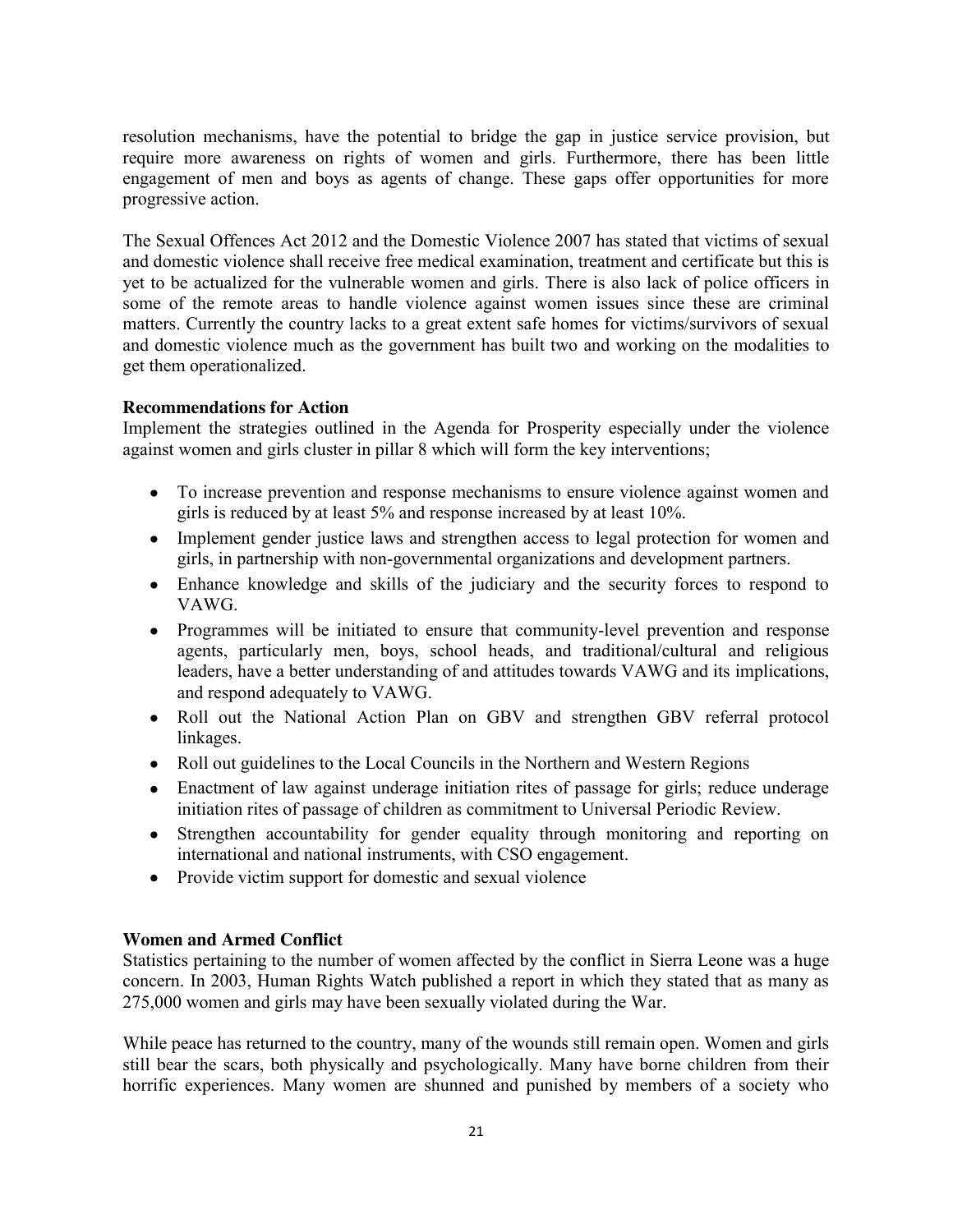refuse to acknowledge that it is their failures that led to this conflict and their failure to protect women and girls that has led to the plight in which they find themselves today. Women who were violated throughout the conflict are ostracized from society for giving birth to children of "rebels."

#### **Highlights of Achievements**

To address this untoward state of affairs, the government of Sierra Leone in collaboration with Civil Society and the UN Agencies developed and officially launched the Sierra Leone National Action Plan (SiLNAP) on UNSCR 1325 and 1820 (2010-2013). The SiLNAP has five pillars including participation, protection, prevention, prosecution and coordination. The Security Sector (Office of the National Security, Republic of Sierra Leone Armed Forces, Sierra Leone Police, Sierra Leone Prisons Services, Sierra Leone Fire Force and private security services) apparatus played critical role in its development.

In 2010 the National Commission for Social Action (NaCSA) NACSA/UNWomen/Victim of Sexual Violence's (VSVs) Project provided training based on the prioritized needs of the female survivors war. Beneficiaries received skills, a micro grant and a tool kit worth after training of 3-6 depending on the cause. This was meant to assist women in starting over, through engagement in meaningful and productive activities. There has been no progress in terms of training the remaining victims of sexual violence since the phase wise trainings ended in 2012, due to the challenge of mobilizing additional funds. In 2011 the UN Women funded a beneficiary impact assessment of the first phase of the VSV Project. Most of the beneficiaries found the training programme empowering and are gainfully using the livelihood skills acquired and that it has helped to increase their self-esteem. This programme model should be up-scaled and replicated.

The National and Regional Steering Committees for the full implementation of the SiLNAP established.

#### **Challenges**

- Lack of sufficient funds to fully implement the reparations programme undertaken by NaCSA
- Inadequate financing of the full implementation of the Sierra Leone National Action Plan  $\bullet$ on UNSCR 1325 and 1820 and its active institutionalization of the Steering Committee in the Ministry of Social Welfare, Gender and Children's Affairs.

#### **Recommendations for Action**

- Setting up of full-fledged follow-up committee to monitor the implementation of the  $\bullet$ recommendations of the TRC especially those dealing with reparations of female war victims.
- Ensure that widows can enjoy their rights to property and to inheritance without  $\bullet$ restrictions, including by implementing the Devolution of Estates Act No. 21 and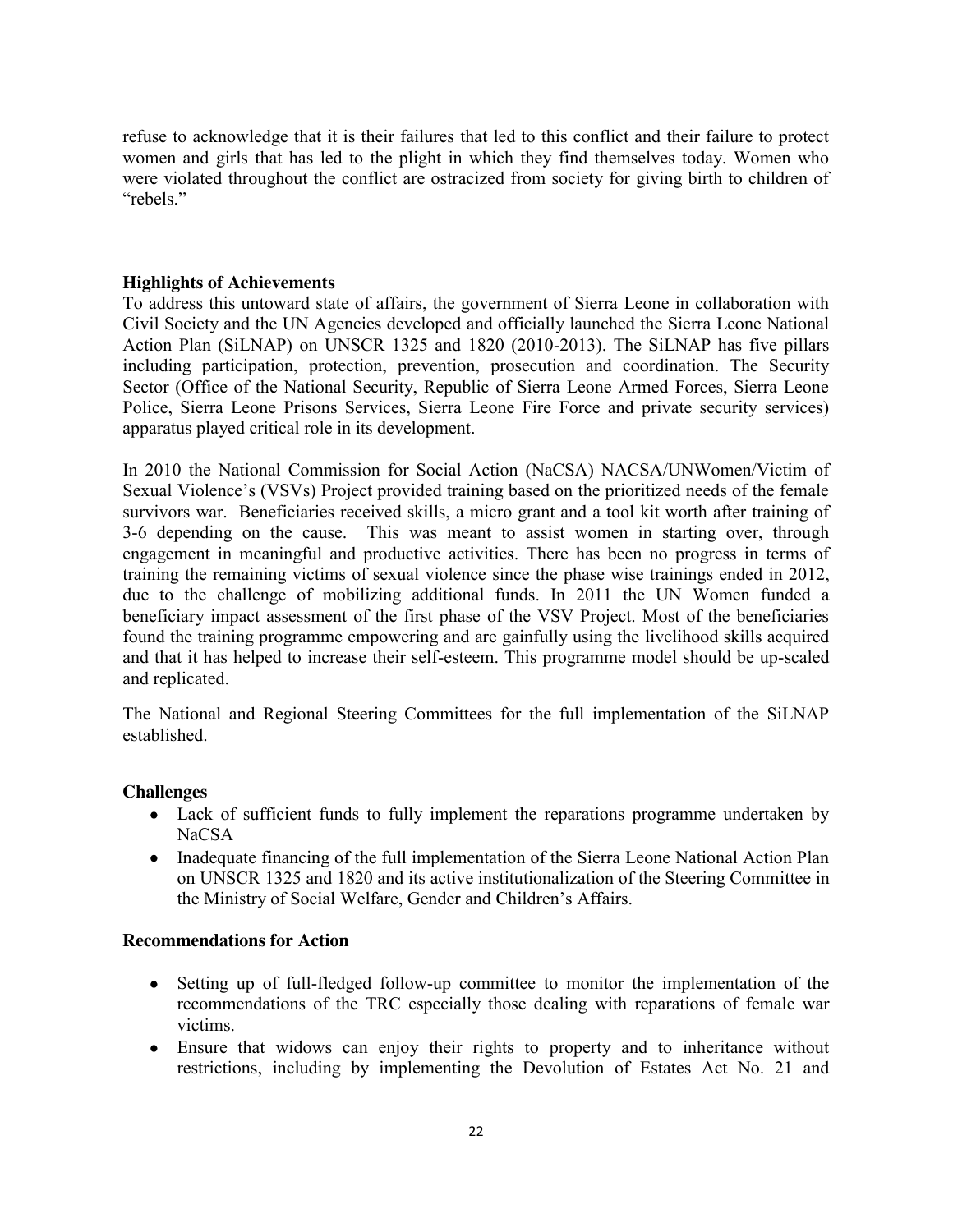adopting measures to modify social and cultural patterns that perpetuate women's inferiority and impede their access to property and inheritance; and,

- Ensure that all potential beneficiaries of war reparation, especially women victims of  $\bullet$ conflict-related sexual violence, are adequately compensated without further delay
- The Human Rights Commission and NACSA amongst others should be strengthened in moving forward these recommendations.
- To make the National and Regional Steering Committee for implementation functional

#### **Women and the Economy**

Before the war women constituted the majority of the rural labour force. They made vital contributions to the economy. They have always played a substantial role in the subsistence of the family. Women provided more than 60 per cent of farm labour for food production. While men had greater access to ownership and control of cash crop production, women were engaged in subsistence farming and provided the labour force for cash crop production. A micro-finance demand survey, undertaken in 2008, revealed that 90% of households were not served by any formal, semi-formal or informal lending institutions or groups.

The Government and its partners have been focusing on access to financial services has the potential for enhancing women's economic, social and political empowerment, transforming power relations between women and men. Giving women access to working capital and training helps mobilize their productive capacity to alleviate poverty and maximize economic output. In Sierra Leone women have shown potential to be bankable. They are taking more advantage of access to microfinance services than men. There is still however a large percentage of women excluded from financial services provision, especially in the rural areas: men tend to have more access than women in commercial bank "big" borrowing.

Women make up 80% of the clients in the microfinance industry, mostly aged between 18 and 60 years. Microfinance institutions (MFIs) offer both individual and group loans. The number of clients covered by the nine MFIs in August 2012 was estimated at 78,000, approximately 75% of whom were women. The demand for microfinance services in Sierra Leone is estimated at 160,000 potential clients. Four of the ten commercial banks have downscaled to provide financial services to low income persons. There are nine MFIs and NGOs implementing best practice microfinance procedures. Many of the women that chose not to access the services did so because they felt costs were prohibitive: interest rates too high, or cash collateral exorbitant. The women engaged in business, whether or not they had access to alternate sources of financial services, were using Rotating Saving and Credit associations, "osusu", as a means of augmenting their income. For many women, 'osusu' activities, with terms unique to the various groups served, was their only means of access to financial services. The village savings and loan association methodology is tried and tested, and has been implemented successfully in remote and deprived target groups: it allows women's groups to engage in savings and loan activities utilizing their own resources. There exist about 1,000 cooperatives in Sierra Leone.

#### **Highlight of Achievements**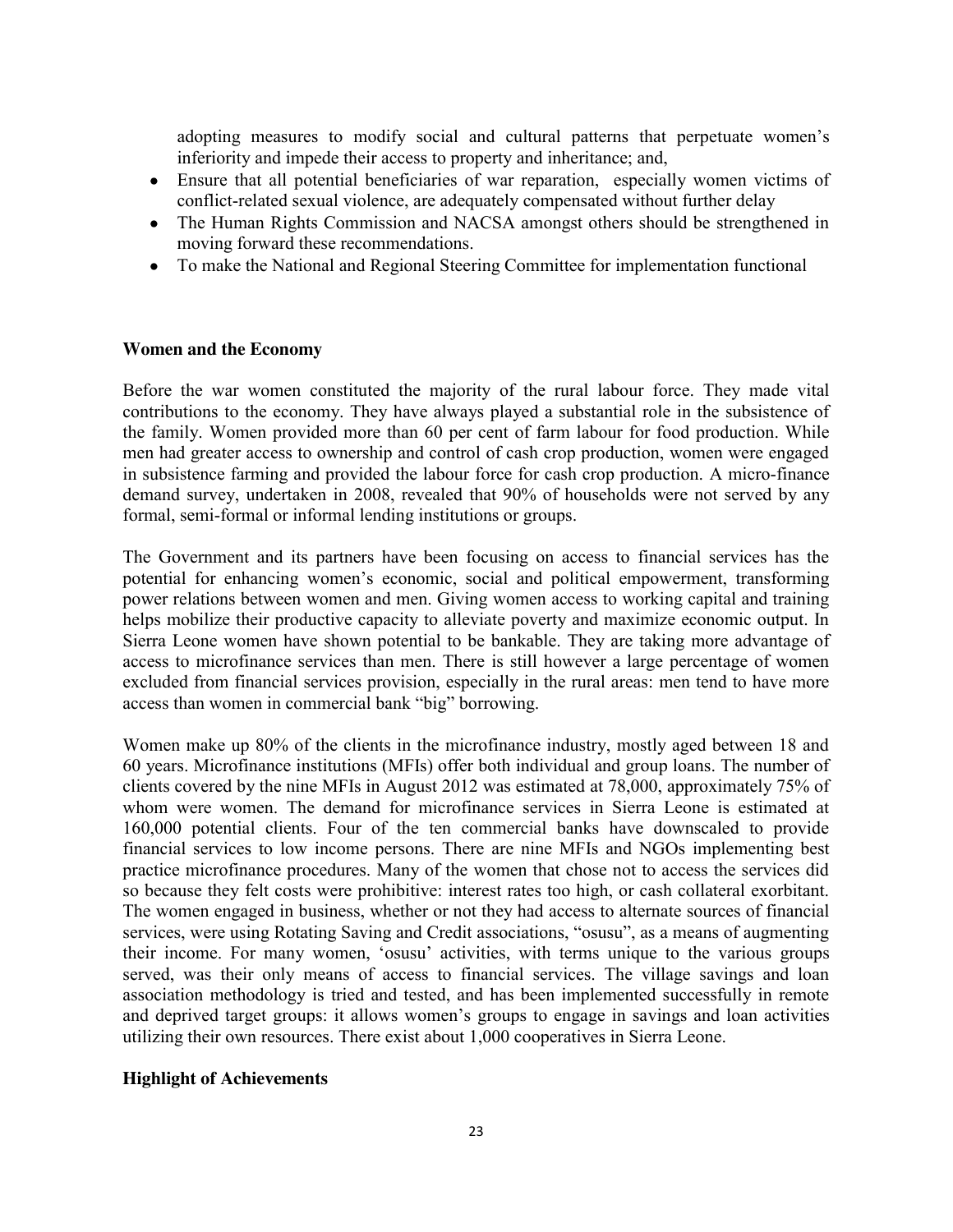The appointment of deputy ministers to key ministries, such as agriculture, is significant because according to The African Development Bank<sup>1</sup> women comprise the majority of the agricultural sector, where they engage in subsistence farming and marketing of produce. Finance is another powerful position as it is this ministry that draws up and allocates the national budget and would be responsible for any future developments in gender responsive budgeting.

Agriculture remains the backbone of the Sierra Leone economy. It contributes 40 to 50% of GDP, about 10% of exports, and provides employment to approximately two-thirds of the population. Whilst agricultural growth has significant poverty reduction effects, the sector is characterised largely by smallholders, practising mainly subsistence agriculture. In recent years, efforts have been made to introduce mechanised farming practices, through provision of tractors, power tillers and other agricultural tools to farming communities.

Over 400 Agricultural Business Centres (ABCs) have been established under the Smallholder Commercialisation Programme and provided with appropriate support to enhance agricultural productivity and promote value addition. Access to market and to credit are severe constraints: to ease them 907 kilometres of feeder roads have been rehabilitated, linking 96 ABCs to production and market centres; 3,071 hectares of inland valley swamps have been rehabilitated to facilitate multi-cropping farming practices; while with support from IFAD, over 50 Financial Services Associations (FSAs) have been established in rural areas to increase farmers' access to credit.

#### **Challenges**

Women have traditionally engaged in low-income activities such as petty trading. A labour force Survey conducted in 1988 and 1989 revealed that 69 per cent of petty traders were women, whereas 86 per cent and 67 per cent of men were service personnel and professional/technical workers respectively. While many worked as traders, women did not record substantial growth in their economic activities as a result of inadequate skills, low educational status, low economic power and access to credit facilities. The disparity between the economic status of women and men has often resulted in economic dependency by women. In many instances, men exploit this dependency to consolidate control over women, thus further perpetuating their poverty.

#### **Recommendations for Action**

- $\bullet$ Promote women's economic empowerment through establishment of women's empowerment fund, expanded business training programmes, strengthening other sources of finance, and support for regional and national business associations.
- Access to new and renewable energy for women to increase the number of women adopting clean cooking fuel and household energy; support existing initiatives such as the Bare Foot Women Solar Energy College. A plant will be established for production and training on energy-saving stoves.
- Policies, regulations and practices will be reviewed and adopted to address gender barriers to business development and growth for women entrepreneurs.

 $\frac{1}{1}$ <sup>1</sup>African Development Bank Publication, Sierra Leone Gender Profile, 2011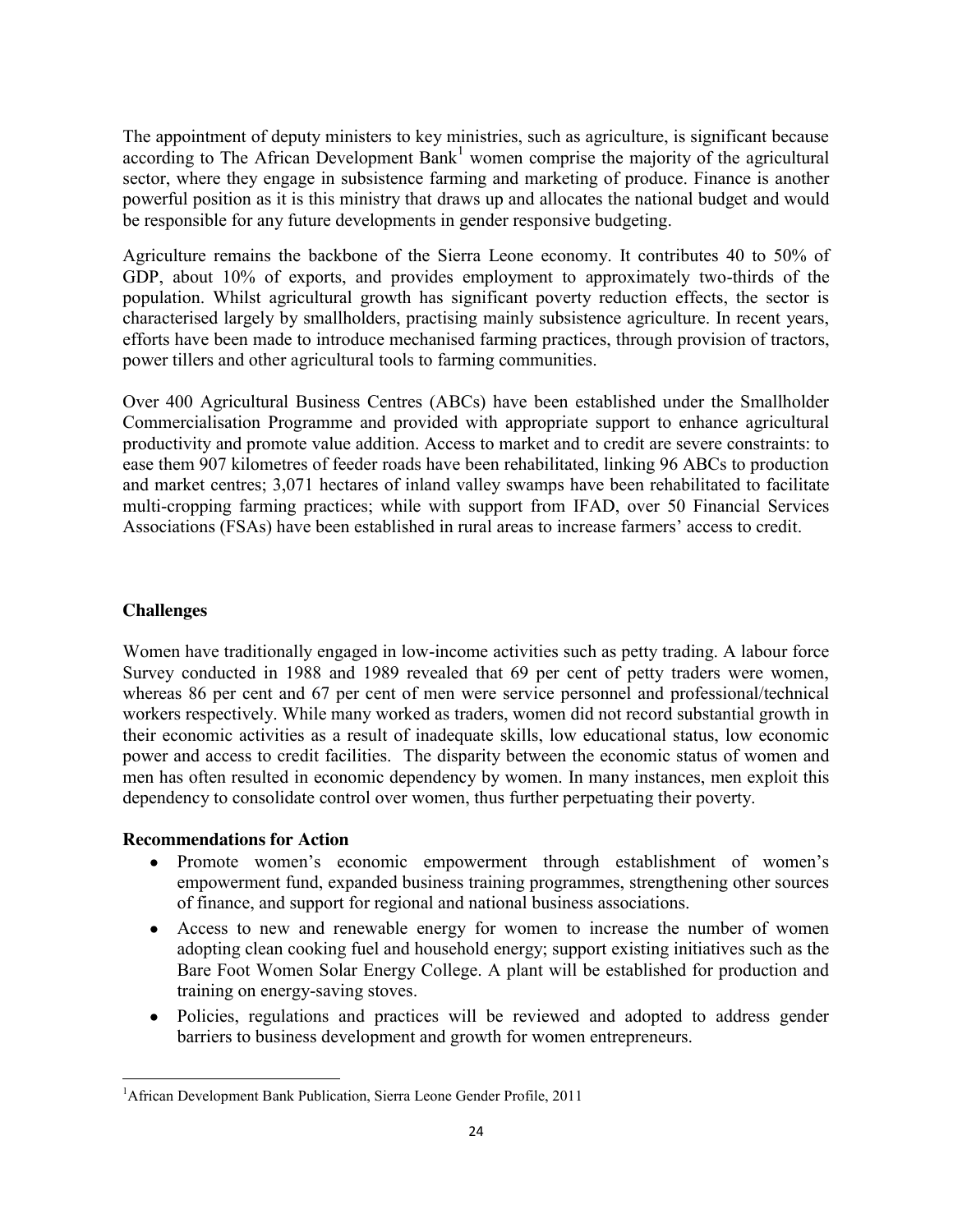- Development of financial literacy training modules for training women entrepreneurs, including training for various sources of finance (Women's Fund, micro-credit, cooperatives).
- Promote social corporate responsibility through public-private partnership to enhance women's access to finance and capacity building.
- Promote learning and best practices though regional integration for women-led businesses.

#### **Women in Power and Decision-Making**

In 1996, Women were very instrumental in the transition phase from military rule to a democratic civilian rule in what was known as Bintumani I, II and III with the theme "Peace before elections or elections before peace". This all important meeting, chaired by an eminent woman, led to the conduct of the Presidential and Parliamentary elections in 1996 and subsequent handing over of power to the democratically elected government by the military in the same year. During the 1996 Presidential and Parliamentary elections there was a female Presidential aspirant who withdrew her candidature just before the polls. Two female Cabinet Ministers were appointed in a Cabinet of 25, and 2 Deputy Ministers out of 20 constituting 8 per cent and 10 per cent female appointees respectively. The 1996 Presidential and Parliamentary Elections, the first after 20 years of one party dictatorship and military rule, saw women winning five out of the eighty Parliamentary seats, indicative of 6.25 per cent female representation.

In 2000 the 50/50 Group was established with a mission to increase the level of female participation in government and to ensure gender parity in all walks of life. Since them it has been involved in the training of women politicians. They also lobbied the political parties for the reservation of a certain percentage of political seats for women during the 2004 local government elections.

The Presidential and Parliamentary elections of 2002, also had a female Presidential candidate, and in the Cabinet of 21 Ministers appointed thereafter, 3 female Ministers representing 14.3 per cent while Deputy Cabinet Ministers increased to 30 per cent. By the Parliamentary elections, women won 18 out of the available 124 parliamentary seats which translate to 14.5 per cent representation. The Deputy Speaker of Parliament was a woman.

For the Local Government elections of May 2004, of the 19 Councils, only one woman was serving as chairperson while 2 are serving Deputy Chairpersons. Out of 149 paramount chieftaincy positions, 11 are women representing 7.4 per cent. As earlier discussed, the Ward Development Committees (WDCs) have a 50-50 gender composition.

Local Government Service Commission (LGSC) has been established and charged with the responsibility of recruiting staff in the Local Councils. The commission comprise eight (8) members, three (3) of whom are women. The LGSC is expected to ensure gender parity in recruitment processes.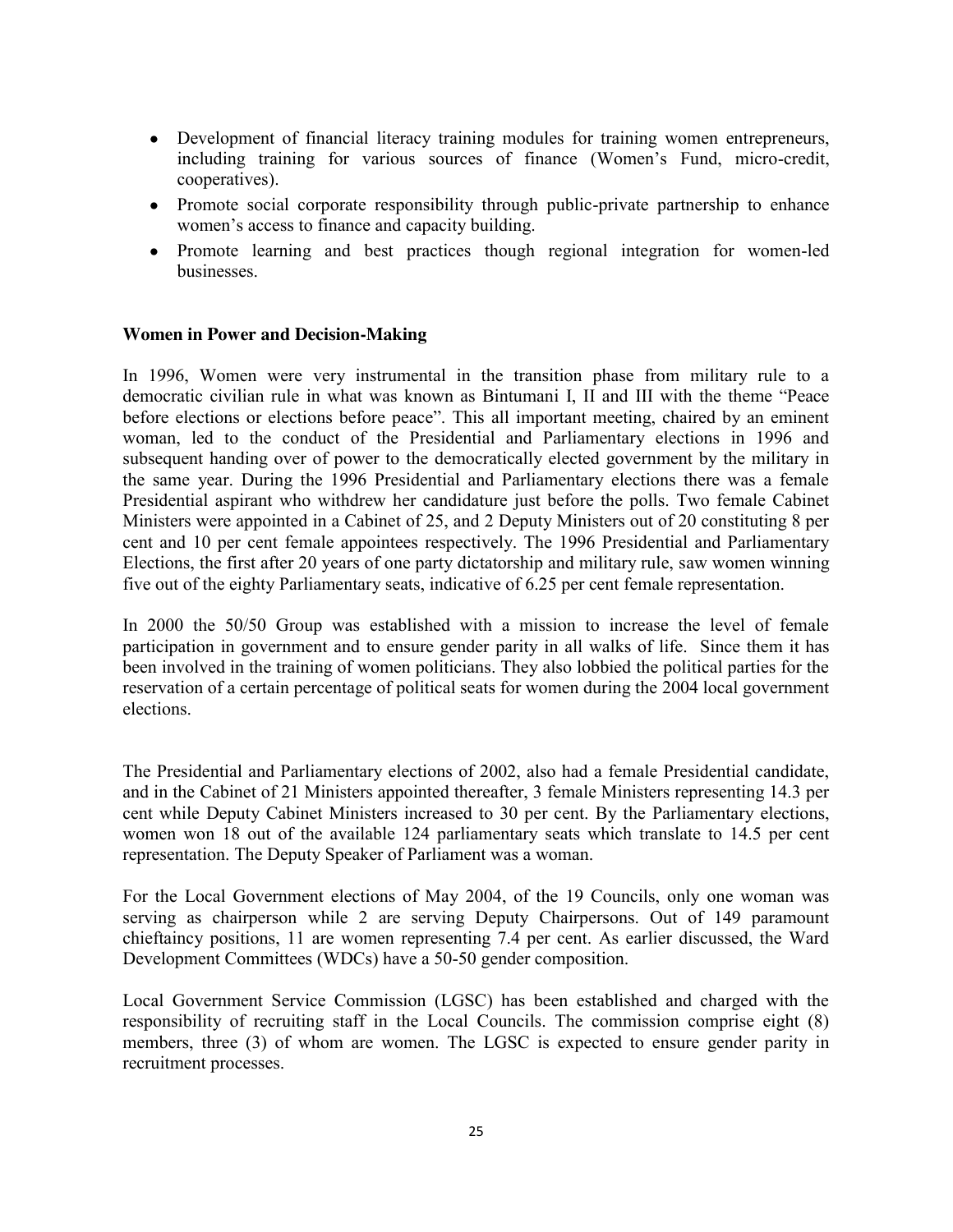#### **Highlights of Achievements**

To enhance women's participation in decision- making, **Section 95 (2c) of the Local Government Act 2004** provides that within every District, the Ward Development Committees i.e. the level closest to the community pursues a statutory 50/50 gender balance affirmative policy. This has created an unprecedented opportunity for accommodating women's views and voices in public policy formulation to ensure that women's priorities and concerns are equitably reflected in local planning. This initiative is expected to help dispel myths surrounding women's participation on an equal basis with men. It is expected to serve as grooming ground for women leaders and showcase the added value of women's participation in public and political life to overall development.

On November 2012, Sierra Leoneans went to the polls to elect a President, Members of Parliament, Mayors/Chairpersons and Local Councillors. This was the third election since the end of the civil war and the first election to be solely led by the National Electoral Commission (NEC); international partners had in previous elections given tremendous technical and other support to NEC.

Ten political parties and nine Presidential candidates contested the elections. None of the ten political parties was headed by a woman and no woman contested the Presidency. The 2012 presidential elections were a breakthrough for women's political participation. For the first time in the history of presidential elections in Sierra Leone, a woman was selected as the running mate of the SLPP flag bearer (the SLPP is the oldest political party in the country). Four other females were also chosen as running mates by other political parties.

There was a high national turnout of voters- 87.3 percent with more females than males registering to vote. Only 65 women were nominated to contest for parliament and they represent 11 percent of candidates. This mirrors the same figure as 2007. Out of the 65 women nominated as candidates only 16 were elected to Parliament. This falls short of the 13.7 percent who were in the parliament of 2007 and the 30 percent recommended by the Beijing Platform for Action (BPFA). The high number of women registered as voters does not automatically result in women elected to the posts.

Compared to 2002 little progress has been made. In the Legislature, women's representation is on the decrease since 2002 and 2007 when 18 and16 women were elected respectively out of a required number of 124 Parliamentarians. In the 2012 elections the number of women elected was again 16. The type of voting system employed in the 2007 and 2012 elections, "First Past the Post", did not favour women, especially in the absence of an official policy on affirmative action. Women have to depend on the goodwill of the party symbols committee which is predominantly male dominated.

In spite of a drop in the number of elected female Members of Parliament (MPs), the 2012 General Elections resulted in three women candidates for parliament gaining the highest number of votes cast in national elections. Two of these women won in two constituencies in the Northern region, which traditionally does not elect women as chiefs and does not encourage women to hold decision making positions.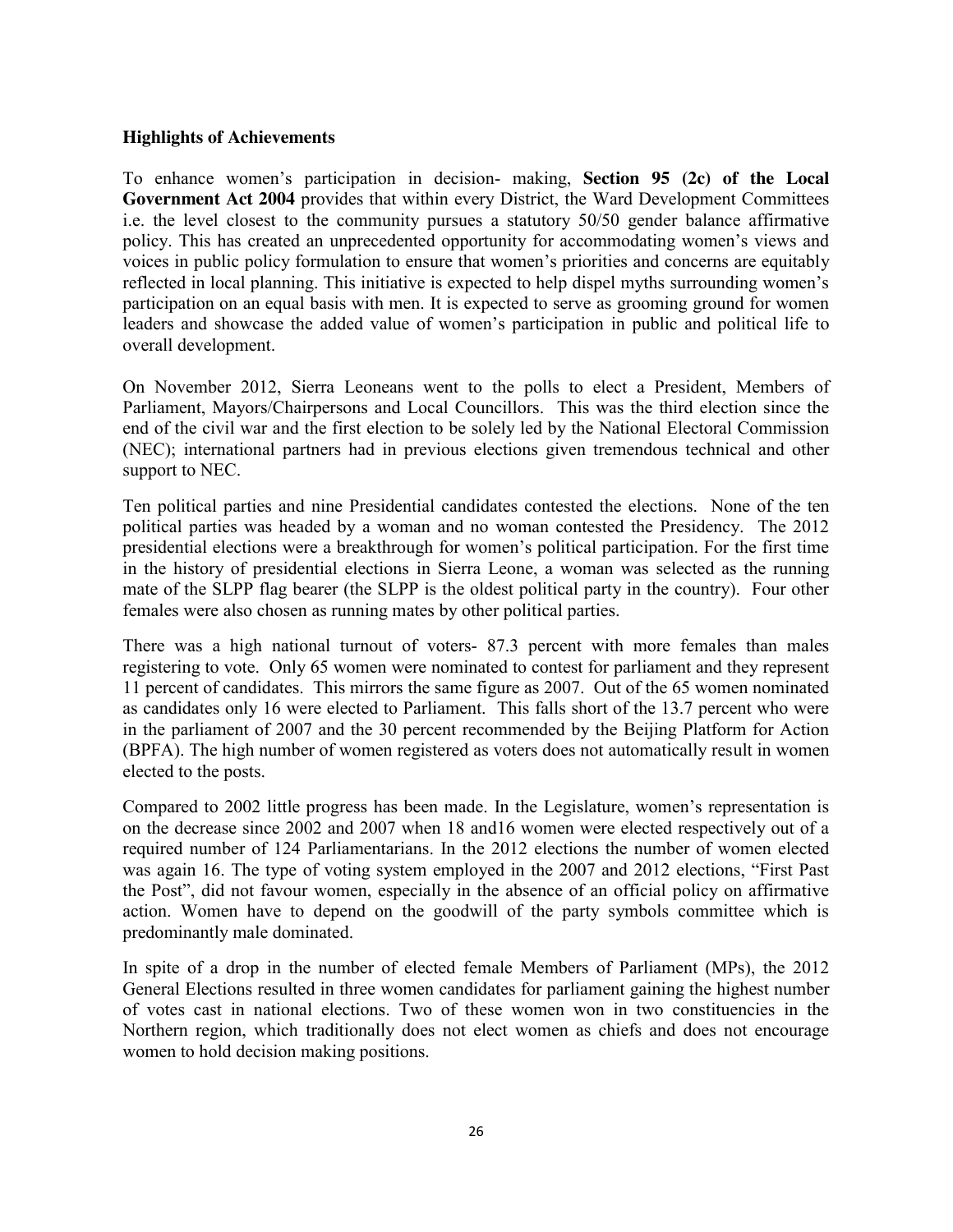At the executive level, nine women have been appointed as ministers, although only two have cabinet rank in the Ministry of Health and Sanitation (MOHS), and the Ministry of Local Government and Rural Development (MLGRD). The other seven women are deputies in key ministries like Finance, Foreign Affairs and Agriculture, which traditionally are occupied by men. Another female is a Minister of State in the Vice President's Office. The participation of women to appointive political ministerial positions is higher than in elective positions because of President Dr. Ernest Koroma's commitment to gender equality and women's empowerment.

The appointment of deputy ministers to key ministries, such as agriculture, is significant because according to The African Development Bank<sup>2</sup> women comprise the majority of the agricultural sector, where they engage in subsistence farming and marketing of produce. Finance is another powerful position as it is this ministry that draws up and allocates the national budget and would be responsible for any future developments in gender responsive budgeting.

Elections for local councils were also conducted in 2012 and citizens elected their councilors and mayors or chairmen. Mayors were elected for Freetown, Bo City, Kenema City, Koidu City, Makeni City and Bonthe Municipality. Women were elected as 16.7 percent of mayors, 7 percent of chairpersons, 66.7 percent of deputy majors, and 19.1 percent of councilors.

The local council elections held in 2012 noted an infinitesimal rise, as merely two additional women were elected. This does not reflect a positive change in women's representation at the local level. However, there are individual cases of a rise in the number of women elected to office at local council level. For example in Kailahun, the number of elected female councilors increased from 3 to 12, and the district Koinadugu increased its number of female councilors from 6in 2008 to 8 women representatives. In Bo, Moyamba and Pujehun districts, there were drops in the number of female councilors elected. The role model is the Makeni City Council, where the Mayor and Deputy are women, and 7 out of the 15 councilors are also women.

The Chairperson of National Electoral Commission (NEC) is a woman, and 40 percent of the Commissioners are also women. This is the first time in the history of the country that a woman is heading this institution which was previously deemed a male purview due to the violence associated with elections in the past. Also, the elections of 2012 were the first to be solely Sierra Leonean led.

The number of women in the Judiciary is increasing following the appointment of a female Chief Justice. In the Supreme Court, out of five judges, two of them are women. In the Court of Appeal, out of six judges, three are women. In the High Court, out of ten judges, four of them are women.

## **Challenges**

Several reasons have been given for the decrease in the number of female parliamentarians. Firstly, there is no statute/law which requires political parties to give a quota of their party symbols to female candidates; hence parties did not pursue a policy of affirmative action in the award of party symbols to capable and competent women to run for elective seats. This was in spite of their promises to adopt affirmative action in the award of symbols to women. Secondly, political parties did not give financial assistance to female candidates so that they can run

 $\frac{1}{2}$ <sup>2</sup>African Development Bank Publication, Sierra Leone Gender Profile, 2011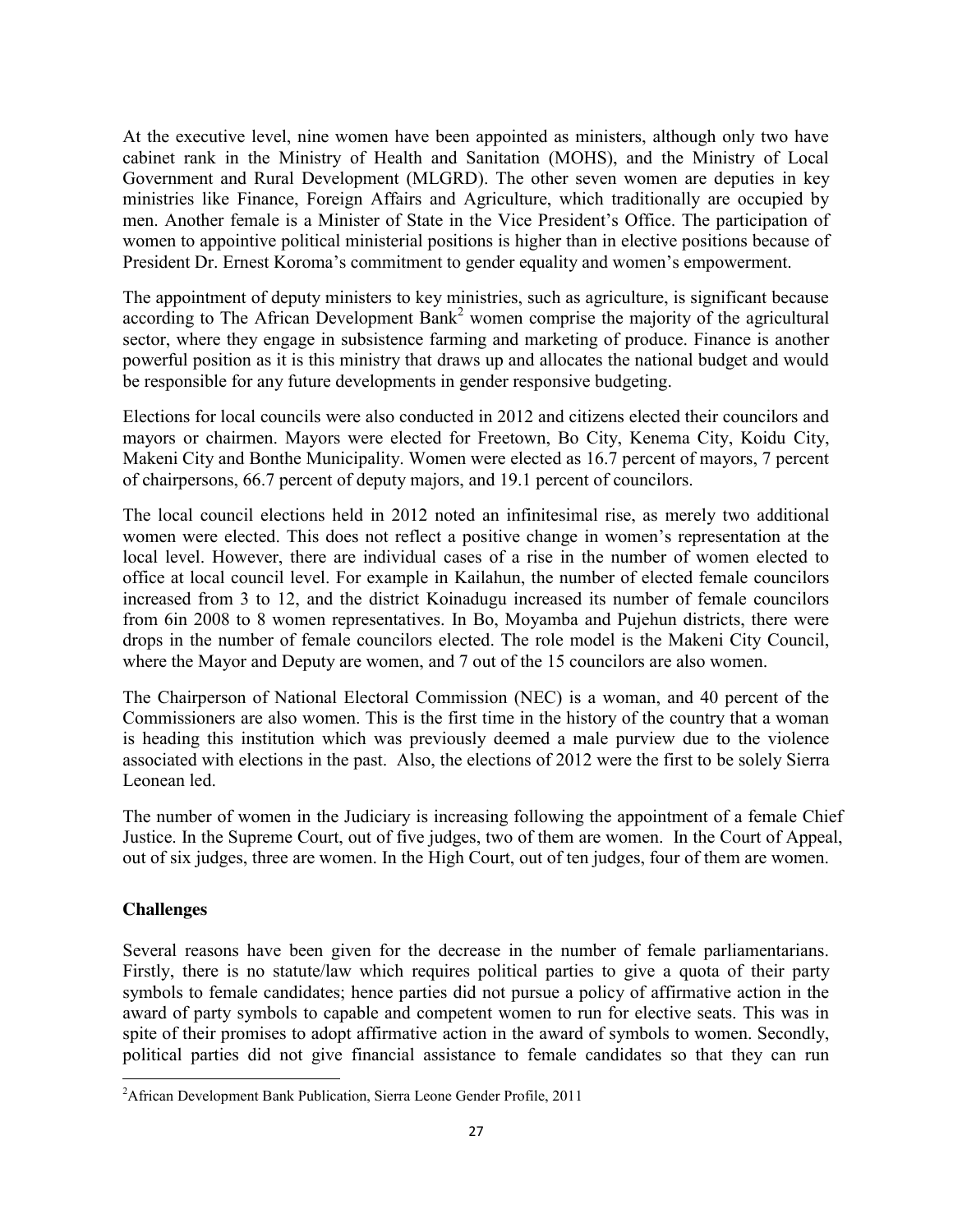effective campaigns. Women's low levels of education, low self-esteem regarding political positions and discriminatory traditional beliefs regarding women's ability to head decisionmaking bodies were barriers that prevented them from running effective campaigns and winning. Additionally, in some instances, women candidates were sent to constituencies where their party had a weak presence.

Only 8.5 percent of women are top managers in the public sector and 20 percent in the diplomatic service and boards of parastatals. The National Gender Strategic Plan, 2010-2013 attributes this to the structural discrimination which women face in law and in practice; the pervasive beliefs surrounding women's roles in decision making, coupled with their multiple roles as wives mothers, family caregivers and employees.

Paramount Chiefs are the traditional rulers in districts where this institution exists. The Western Area does not have this form of leadership. Paramount Chiefs in each district elect one of their peers to represent them in Parliament and they occupy 12 seats. However, in the Northern region and parts of the Eastern region women are debarred from holding this office. In regions that have female Paramount Chiefs, no woman was elected by her peer paramount chiefs to represent a district in parliament. The elections failed to enhance women's representation and are a microcosm of what obtains at all levels of governance.

#### **Recommendations for Action**

- Government to develop a comprehensive policy on Gender Equality and Women's Empowerment Policy
- Government to enact into law Gender Equality and Women's Empowerment Bill to include the minimum 30% quota for women in governance at all levels as one of the flagship projects in the Agenda for Prosperity
- Development Partners support women veering for leadership positions through capacity building, mentoring, coaching and material support for campaigns
- Use the current Constitutional Review process to support women's participation in elective and appointive positions.

#### **Institutional mechanism for the advancement of women**

In 1988, a Women's Bureau was established in the Ministry of Social Welfare and Rural Development which coincided with the year Sierra Leone signed and ratified the Convention on the Elimination of All Form of Discrimination against Women. Going forward, in 1993, a Gender Desk was established in the office of the chairman and head of state of the National Provisional Ruling Council to advise government on modalities for mainstreaming gender, promoting the advancement of women and coordinating gender and development activities at large.

Building on the performance of the Gender Desk, a Ministry of Gender and Children's Affairs was created in 1996, with the aim of promoting women's advancement and empowerment in accordance with the CEDAW and the Protocol to the African Charter on Human and Peoples Rights on the rights of women in Africa.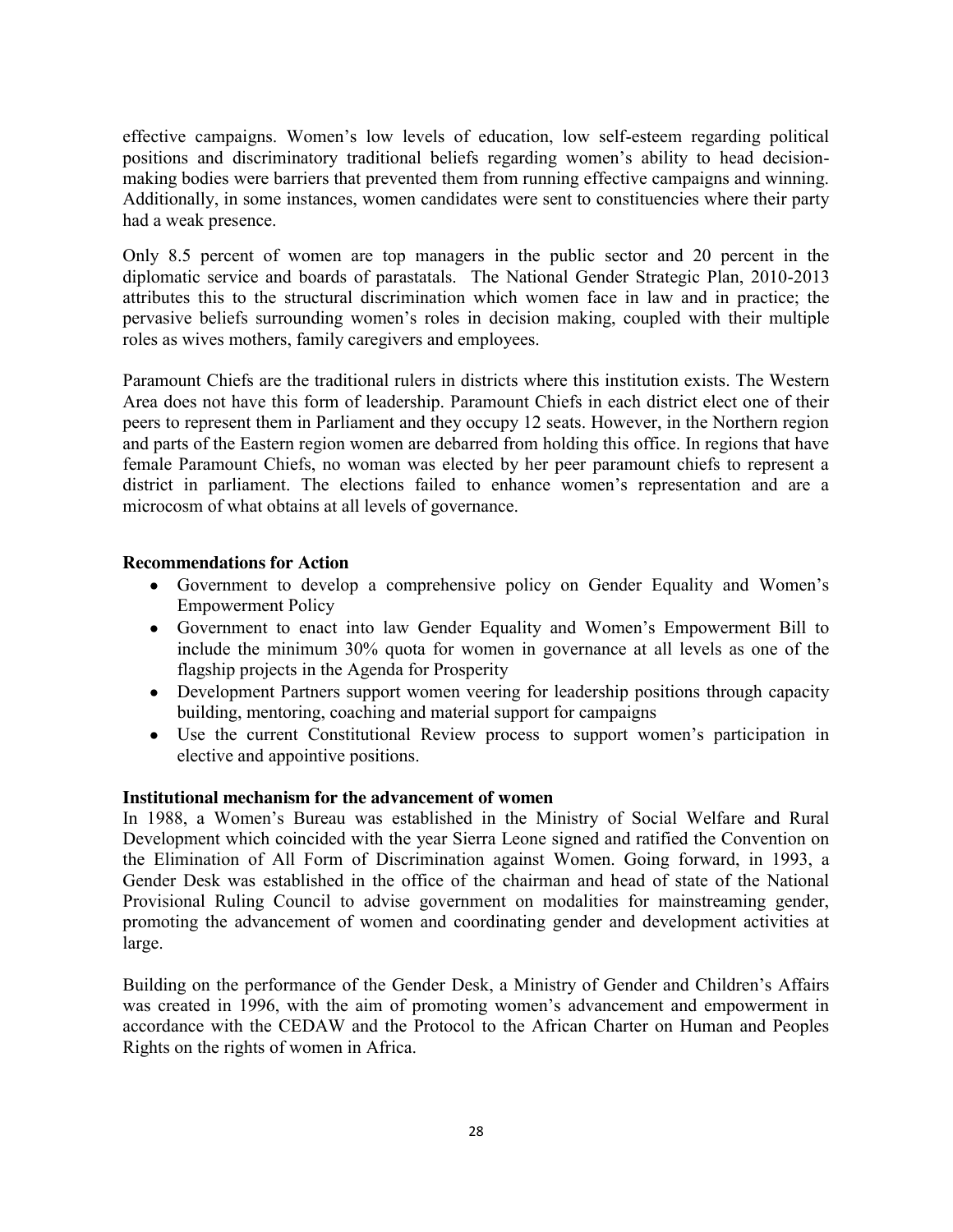#### **Highlights of Achievements**

Following the military interregnum in 1998, the Ministry of Gender and Children's Affairs was merged with the then Ministry of Social Welfare to form the Ministry of Social Welfare, Gender and Children's Affairs.

The Ministry of Social Welfare, Gender and Children's Affairs is the National Machinery for promoting gender equality, gender mainstreaming and monitoring of the implementation of CEDAW. The Ministry through the Minister, reports to the Executive arm (Cabinet) during Cabinet briefings. Cabinet in turn reports to Parliament. The Ministry also reports to the public and external actors such as the UN.

The specific mandate of the Gender and Children's Affairs Division includes: coordinating activities that are related to the integration of gender and children's issues into mainstream national and sectoral development plans and programmes; addressing relevant issues in policies, practice and law for improving the lives of women and children; promoting the recognition, at the highest levels in society, of the full value of the social, political and economic contribution of women in national development and; advocating for issues of child survival, development, protection and participation to be placed at the top of the national agenda. Key achievements include the following:

- $\bullet$ The Ministry of Social Welfare, Gender and Children' Affairs has made tremendous effort in meeting its International, Regional and National Commitments to Gender Equality and Women's Empowerment. The government submitted its combined initial, 2<sup>nd</sup> -5<sup>th</sup> Periodic Report on the Convention on the Elimination of All Forms of Discrimination Against Women to the Committee of Experts on CEDAW in 2006. On the 19<sup>th</sup> February 2014, the government of Sierra Leone defended and had constructive dialogue with the Committee of Experts on CEDAW for the  $7<sup>th</sup>$  Periodic CEDAW report.
- The Ministry of Social Welfare, Gender and Children's Affairs developed and adopted  $\bullet$ the twin policies on the Advancement of Women and Gender Mainstreaming in 2000. There was high level of cooperation from Civil Society Organizations (CSOs) in the drafting of the policies. Non Governmental Organizations were involved at every stage of the formulation.
- The Ministry organised women's consultative meeting relating to human rights abuses in  $\bullet$ 2003 which ended as a women's law reform agenda. This consultative meeting culminated in the drafting of the "Gender Justice Bills
- The Ministry has undergone a functional management review which has set up five  $\bullet$ directorates including the Gender Affairs Directorate. The Gender Directorate is staffed by permanent government employees which include at professional level, a Director, Deputy Director, Assistant Directors, Senior Social Services Officers and Social Services Officers. There are in total nineteen (19) Councils in the country and the Ministry has devolved its functions, staff and resources to the Local Councils to ensure implementation of social welfare, gender and children affairs issues.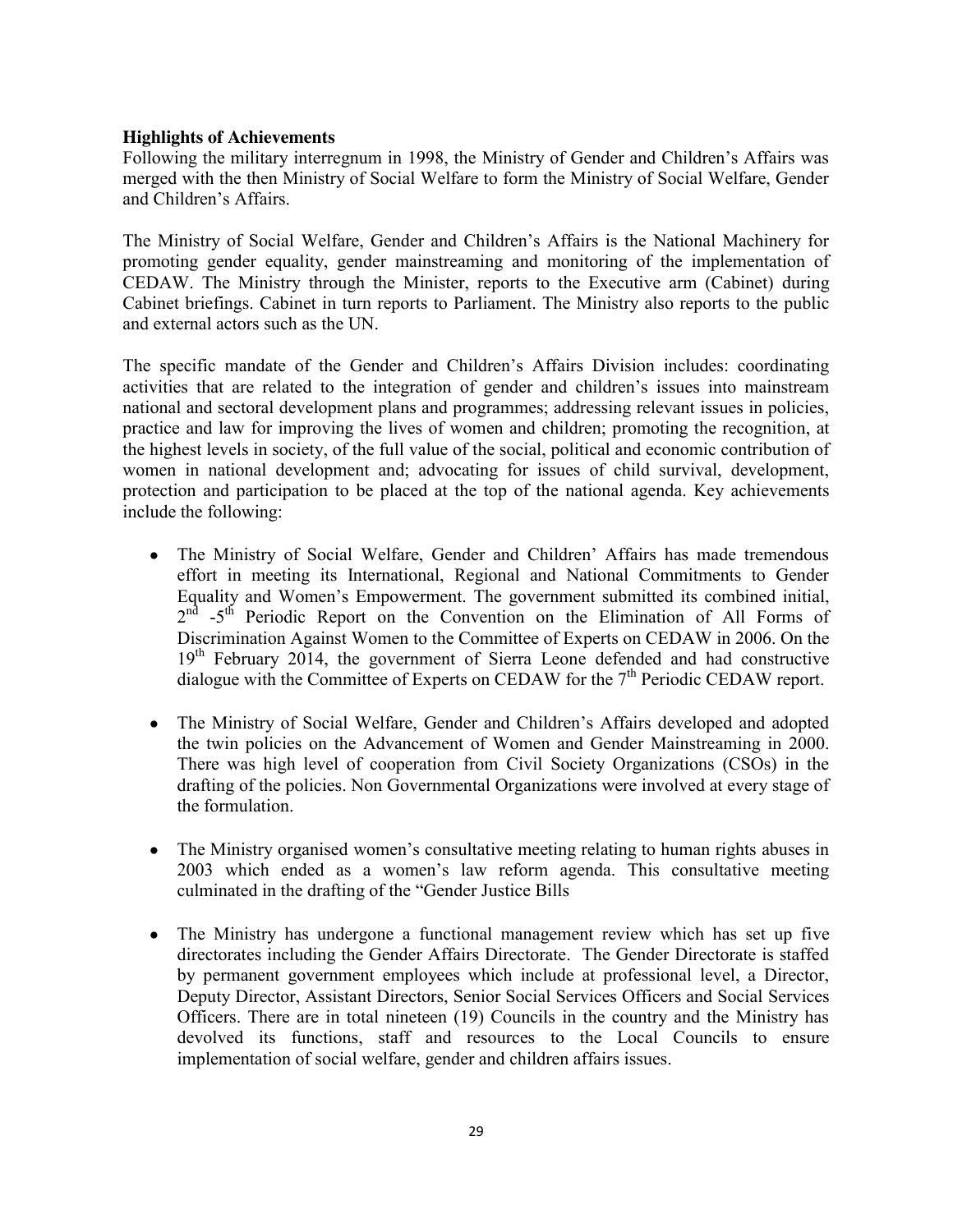- In 2007 the Ministry spearheaded the landmark legislation of 3 "Gender Acts" namely the Registration of Customary Marriage and Divorce Act 2009; Domestic Violence Act 2007; Devolution of Estates Act 2007
- In 2012, the Ministry provided leadership for the enactment of the Sexual Offences Act 2012
- Development of plans and protocols including National Gender Strategic Plan 2010- 2013; Sierra Leone National Action Plan on UNSCR 1325 and 1820; National Action Plan on Gender-Based Violence; National Referral Protocol on Gender-Based Violence among others.
- Submitted country report on the AU Heads of State Solemn Declaration on Gender Equality in Africa.

## **Challenges**

Gender programmes are largely funded from the National Budget. The ministry immediately after the conflict was consistently receiving less than 1 per cent of the national budget for the fiscal year but the goalpost has changed over the last two years in an upward trend of above 1 percent. Support is also provided by multi-lateral organizations including UN agencies and Nongovernmental organizations.

There are Gender Focal Point/ Persons in all Line Ministries but most times they are middle level Administrative staff who cannot influence decisions. This situation is further heightened by the weak collaboration between the National Machinery and the Gender Focal Point Persons in the Line Ministries. To address this issue, the Ministry in 2013 trained 84 senior level personnel including forty two Ministries/Departments and Agencies.

## **Recommendation for Action**

The National Policy on Advancement of Women provides a conducive environment which will allow women to improve their status and participation; integrated guidelines for evaluating the activities of government departments/institutions, donor agencies and NGOs that are engaged in implementing CEDAW. The goals of the policy on the Advancement of Women are as follows:

- To fully integrate women in development process, to empower them, enhance their capabilities as agents of economic .social and political development and in this way ensure the full development of human resources for national development
- To achieve national awareness and respect for women's rights as citizens and as agents and beneficiaries of development
- To ensure that all forms of discrimination against women and abuse of women are eliminated
- To ensure the elimination of attitudinal , cultural , traditional, legal and religious  $\bullet$ constraints to greater recognition of and respect for and respect for the improvement of the status and situation of women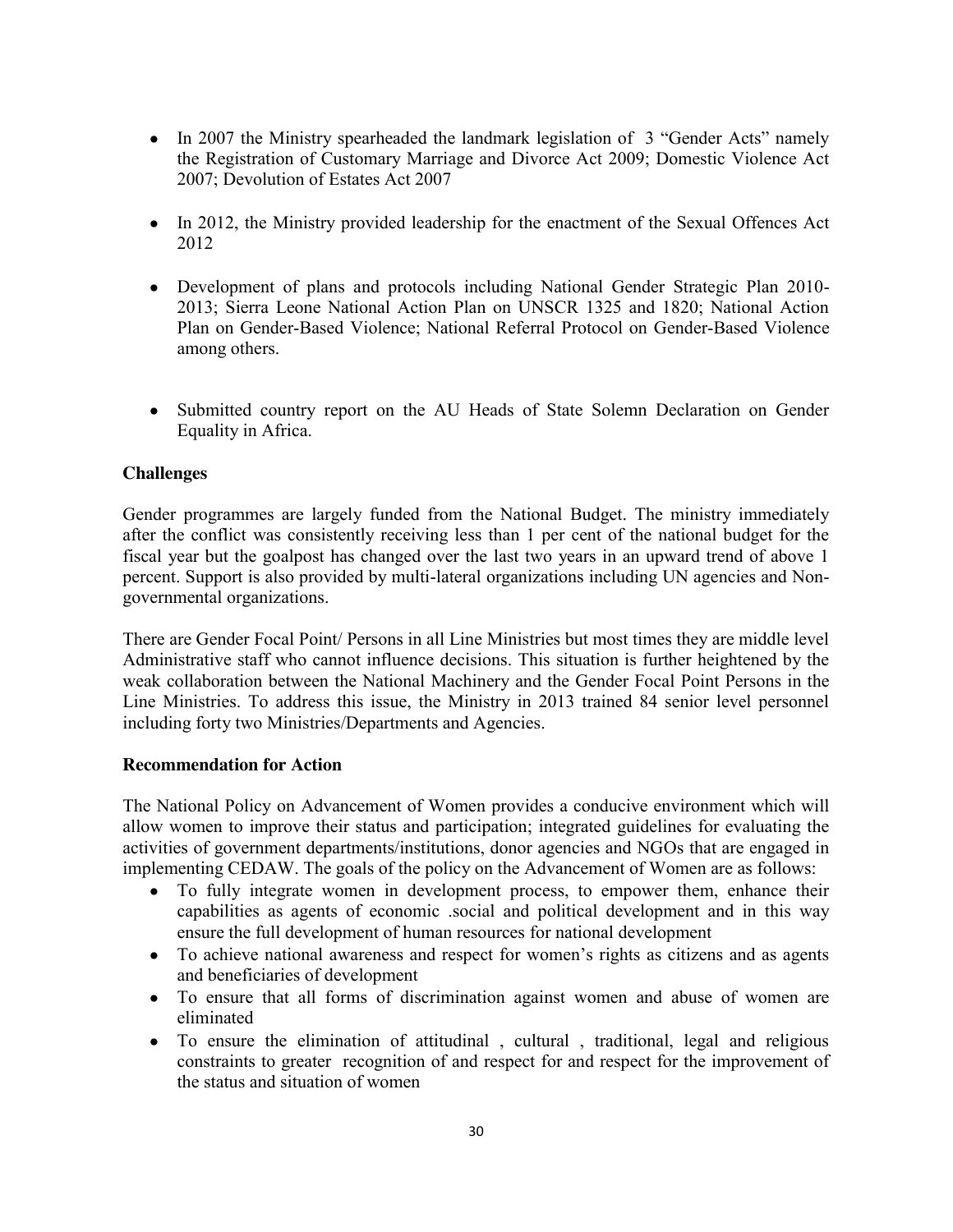To ensure that ingrained legal, cultural, religious, political, customary and economic practices that present obstacles to the advancement of the status of women are removed.

The policy sets out an implementation strategy which involves the establishment of structures within the MSWGCA and all other ministries, institutions and organizations of civil society. These structures (focal points) are to ensure the incorporation of women's issues, concerns and needs into the plans and programmes of their respective ministries, institutions and organizations. They are to monitor and evaluate the activities, programmes and projects of the various ministries, institutions and organizations with a view to ensuring that women benefits from these activities, programmes and projects.

Gender Mainstreaming Policy - the overall goal of the Gender Mainstreaming policy is to incorporate a gender perspective in all legislative measures, policies, programmes and projects. Its aim is to provide for policy makers and other actors in the development field, reference guidelines for identifying and addressing gender concerns, particularly when taking decisions to address imbalances which arise from existing inequalities; to promote equal access to and control over economically significant resources and benefits, to ensure the participation of both women and men in all stages of development.

Implementation strategy involves among other things, promoting appropriate education, sensitization and creation of awareness on the responsibility of all concerned parties in each sector to address the specific gender concerns within the sector.

In the Agenda for Prosperity, government has thought it wise to ensure that twin policies are merged into a comprehensive National Gender Equality and Women's Empowerment Policy. The draft of the policy is currently available and next steps leading to the validation, adoption and official launch of the policy will follow soonest. Additionally the policy will provide the framework for the enactment of the Gender Equality and Women's Empowerment Bill including the minimum 30% quota for women in governance at all levels.

As a long term strategy, the Ministry has a five (5) year strategic plan of action (2002-2007) for the advancement of women incorporating CEDAW and the BPFA. However, weak capacity, coupled with inadequate financial and human resources and competing government priorities, has further undermined the implementation of the five (5) year plan of Action and other programmes of the Ministry. In addition, the Ministry has done very little in making the plan of action public. The lack of data disaggregated by sex in many areas is another factor inhibiting the effective performance of the Gender national machinery. There is weakness in generating and collection of sex disaggregated data from sectoral ministries and Statistics Sierra Leone.

#### **Human Rights of Women**

#### **Achievements**

In article 15 of the Constitution protection of fundamental human rights is afforded regardless of sex; however, the same cannot be said for the rest of the Constitution i.e. section 27 (4) (d). Statutes have been enacted to rescue this blatant discrimination against women in the form of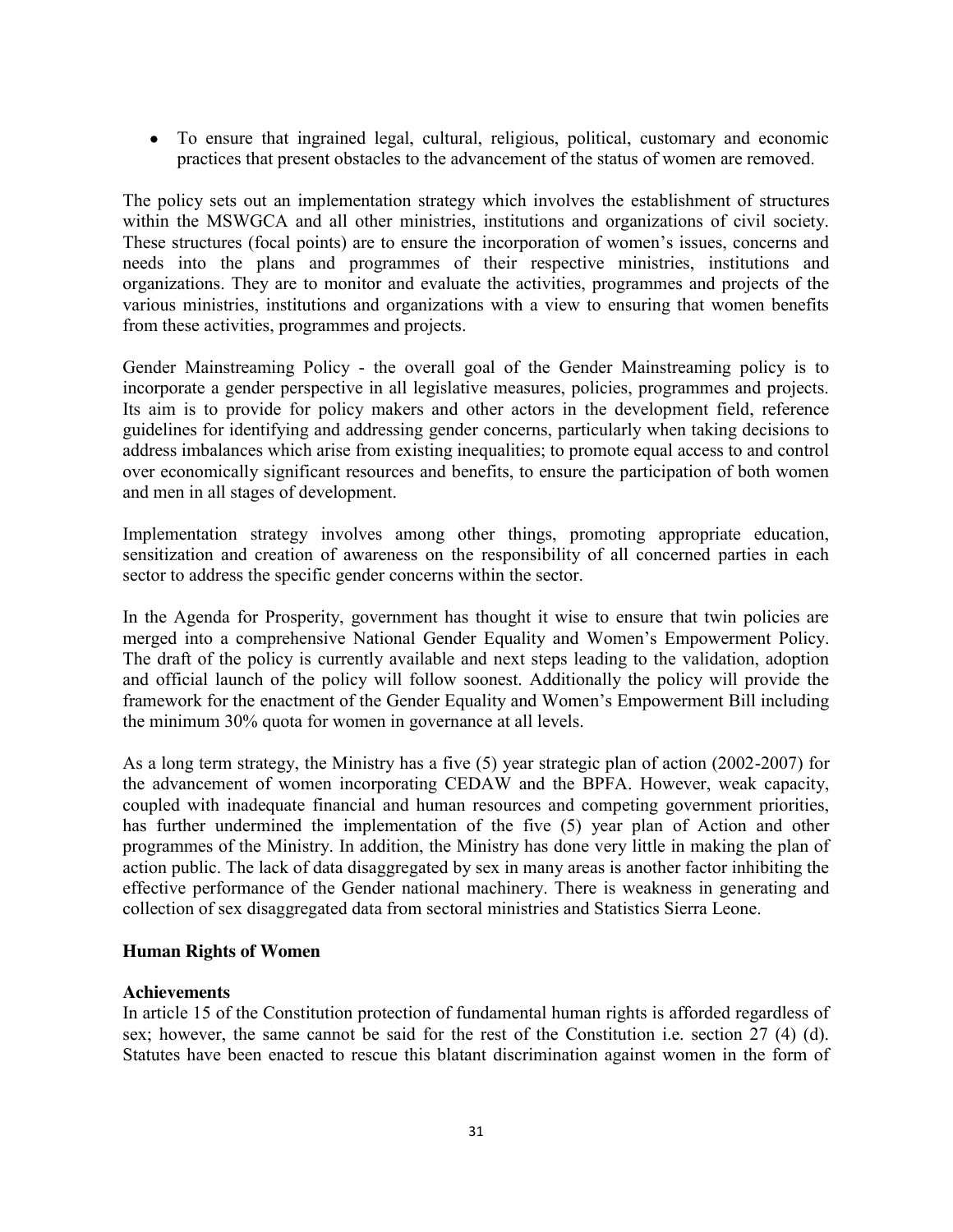what is popularly referred to as the three Gender Acts: Registration of Customary Marriage and Divorce Act 2007; The Devolution of Estate Act 2007; Domestic Violence Act 2007

In addition to these, the Sexual Offences Bill has been enacted by Parliament and the Matrimonial Clauses Bill and the Gender Equality and Women's Empowerment Bill awaits submission to Cabinet. These Acts and Bills have all been promulgated/drafted in part fulfilment of the domestication of the Convention on the Elimination of All Forms of Discrimination against Women (CEDAW) as mandated in Section 40 of the 1991 Constitution of Sierra Leone.

At the same time, several policies aimed at further empowering women have been developed. The National Gender Strategic Plan was developed and launched on 3 June 2010 by His Excellency the President and is currently under review so as to further strengthen the provisions within it and support implementation. The document has six priority areas including: Capacity Building, Management and Oversight; Women Participation in Governance; Sexual and Reproductive Health Rights; Women Empowerment; Research, Documentation and Information Communication and Technology; and Gender Budgeting and Accountability.

Further, a National Action Plan on United Nation Security Council Resolutions 1325 and 1820 which has five pillars: Participation; Prevention; Protection; Prosecution; and Coordination was launched by His Excellency, the President, on 8 June 2010.

In accordance with its obligation to the treaty body, the Ministry of Social Welfare Gender and Children Affairs (MSWGCA) submitted its combined initial, second - fifth periodic reports under CEDAW to the United Nations Committee of Experts on CEDAW in May 2007. The Ministry has recently submitted its sixth periodic report to the CEDAW Committee.

Sierra Leone's reparations program was launched in January 2009; seven years after the war ended and nearly five after the TRC issued its report. The state's obligation to provide reparations to victims of human rights violations derives both from international law and domestic sources, in that reference is made to such an obligation in the LPA as well as in the TRC's recommendations. The National Commission for Social Action (NaCSA), the agency implementing the reparations program, has registered and verified 27,992 victims across the country in all categories including children, amputees, and others wounded in the fighting, war widows, and victims of sexual violence. In December 2009 the Trust Fund for Victims was launched, and in March 2010 President Ernest Bai Koroma finally issued a public apology to all women for the violations they suffered during the conflict.

In addition to the provision for tribunals to guarantee an individual's right to have his course heard, the constitution, makes provision for an individual to be entitled to legal aid. There was a Pilot National Legal Aid Scheme (PNLA) in Freetown piloted by the JSDP with support from DFID. Although this pilot came to an end in May 2012, one of its key successes was the passage into law of the Legal Aid Act 2012. In addition, it was able to finish approximately five thousand (5000) matters during its two and a half year span. There are also other organizations which provide legal aid and paralegal services such as Legal Assistance through Women Yearning for Equality, Rights and Social Justice (LAWYERS), 'Timap' for Justice and the Open Society Justice Initiative. Legal aid and paralegal services done by these organizations do extend to the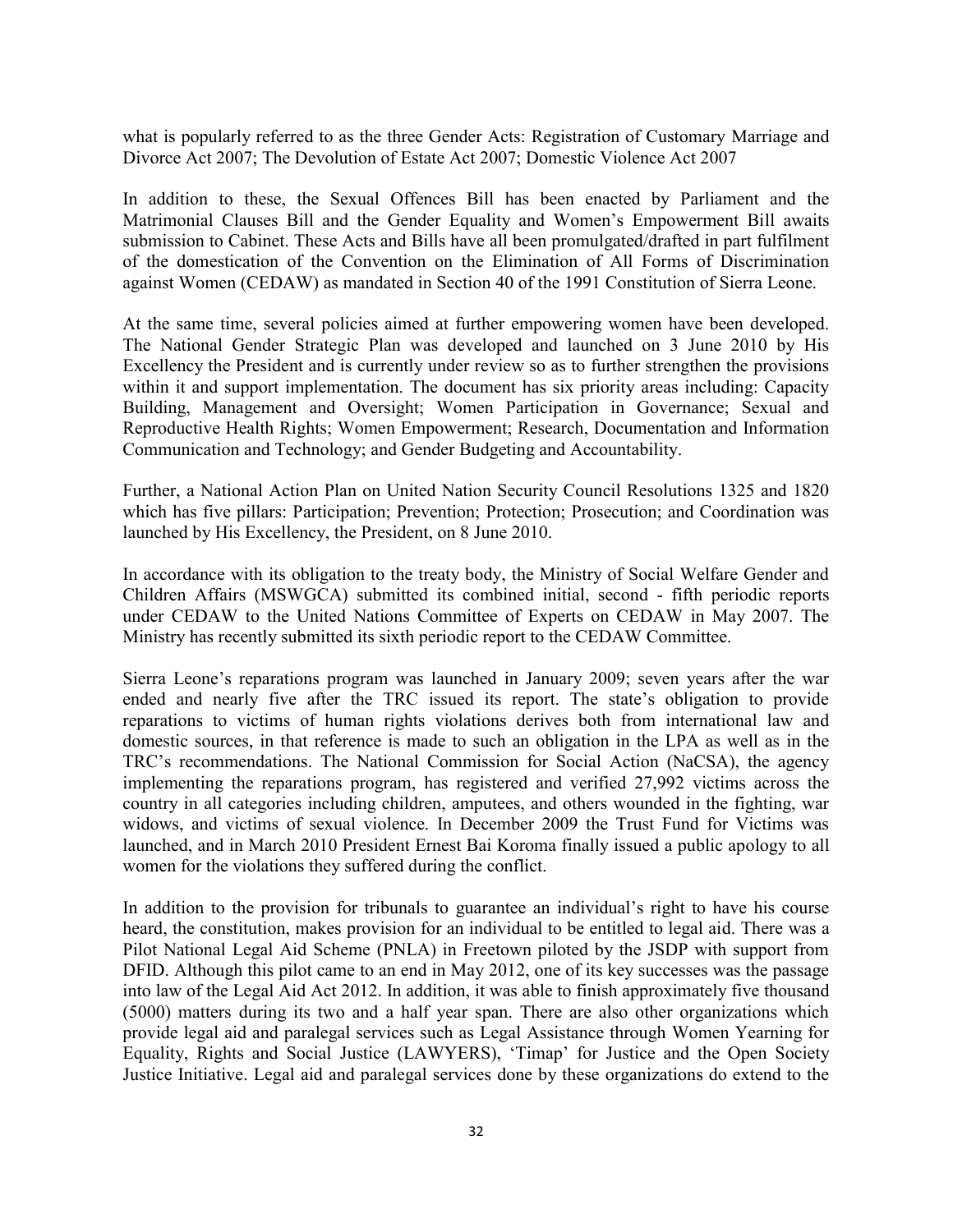provinces but this is not sufficient to cater for the needs of the large impoverished number of potential clients. However, one of the provisions in the Legal Aid Act 2012 is that there should be a paralegal representative in every chiefdom.

The Constitution in section 23 guarantees equality before the law and equal protection of the law. It denotes that all persons charged with a criminal offence shall be tried by an impartial and competent court, and shall be permitted to defend himself in person or by a legal practitioner of his choice. In addition, a person so charged shall be afforded facilities to examine witnesses called to testify before a competent tribunal on his behalf, be permitted to have an interpreter if he cannot understand the language of the tribunal and shall be given adequate time and facilities for the preparation of his defence. Furthermore, such person shall be presumed innocent until proved guilty.

Other complementary legislations to the Constitution for the guarantee of equality before the law and by the law are what has been famously labelled "the Gender Laws" (including the Devolution of Estate Act, the Customary Marriage and Divorce Act and the Domestic Violence Act.), the Chieftaincy Act 2009 and the Disability Act, make provisions for security of equal protection of the Law.

Theoretically, the Constitution affords a guarantee for the enjoyment of this right; this is not always the case in practice. This is not a misnomer on the part of the law makers. Customs and tradition tends to give the effect of the Constitutional guarantee as a misnomer due to the fact that they provide inroads for discrimination and unequal protection of the law especially against women.

In practice for example, a large number of sensitive cases in traditional settings are heard in the Poro Bush. The Poro Society is a male secret society and as such women and non members do not have any form of access to the Poro Bush. These cases are therefore deliberated upon in their absence and in most cases, not in their favour.

The recently enacted Devolution of Estate Act 2007 itself contains discriminatory provisions against illegitimate children. For the purposes of the Act, Section 2 of the Act defines a child as one who is born to the deceased and his lawful spouse or one born out of marriage while the deceased was married but recognized by both the deceased and his spouse, or child born to the deceased while he was unmarried and recognized by the deceased as his child. As such, an illegitimate child born while the deceased and his spouse were married but not recognized by both as the child of the deceased cannot claim under the Act. Also, as a matter of customary practice, illegitimate children cannot contest in any chieftaincy election. Section 8(a) of the Chieftaincy Act provides that a person can only be qualified for the chieftaincy title when he is born in wedlock to a rightful claimant or where tradition specifies, has direct maternal or paternal lineage to the rightful claimant.

As part of the recommendations of the Lome Peace Accord 1999 and the TRC report, government of Sierra Leone established by law the Human Rights Commission which has five Commissioners including two females and the Executive Secretary of the Commission is a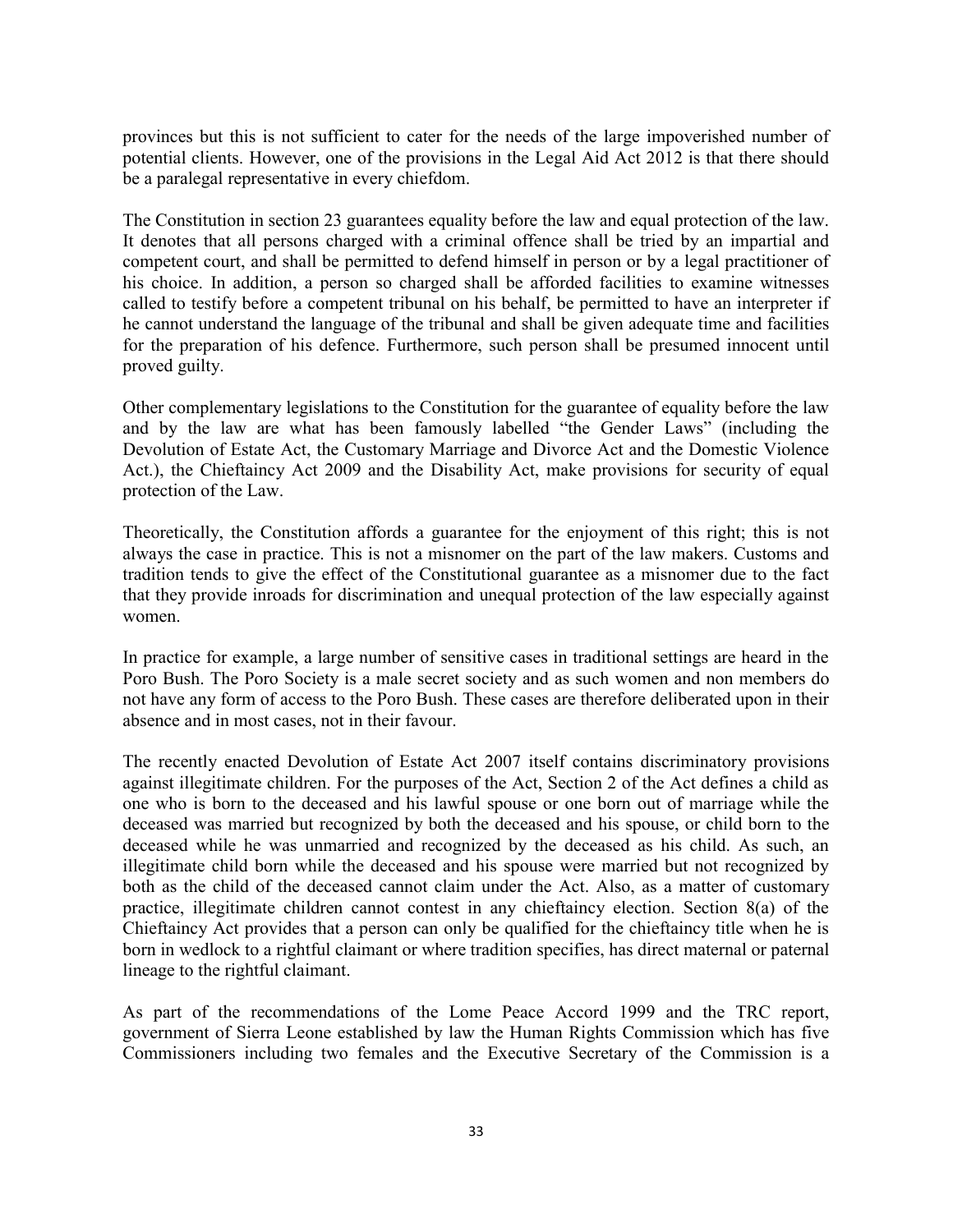female as well. Additionally the Commission has a Women and Children Department that receives complaints on women and children's issues.

## **Challenges**

- The 1991 Constitution recognizes the Customary Law in Sierra Leone and over the 70 percent of the country is governed by the customary law which is unwritten and uncertain. Most of the Chairpersons of the Local Courts are headed by males which makes access to justice for women and girls extremely difficult.
- Customs and traditions poses serious challenges to the human rights of women much as the National Constitution provides primacy over the statutory and customary laws.
- Enforcement and implementation of human rights instruments including International, Regional and National that seeks to provide protection for women and girls
- As stated earlier, the Chieftaincy Act of 2009 is discriminatory against women based on cultural and traditional practices.

#### **Recommendation for Actions**

- Government of Sierra Leone to fulfil its commitment by ratifying and domesticating  $\bullet$ outstanding International and Regional Instruments related to the human rights of women and girls
- Fully implement the outstanding imperative recommendations on women as enshrined in the Truth and Reconciliation Commission report in 2004
- The review of the 1991 Constitution to be gender and human rights responsive and ensure  $\bullet$ that all discriminatory clauses against women in the current Constitution is expunged
- Government and its partners to fully implement and enforce "Gender Justice Laws"  $\bullet$ including the Sexual Offences Act 2012

#### **Women and the Media**

There are constitutional guarantees on rights to free expression and access of individuals to information. **Chapter 3, Article 25** of the 1991 constitution categorically guarantees that:

*'except with his own consent, no person shall be hindered in the enjoyment of the freedom of expression , and for the purpose of this section, the said freedom includes the freedom to hold opinions and to receive and impart ideas and information without interference,……'*

Prominent women are often featured on television and radio panel discussions and other current affairs programmes focusing on political, social and cultural affairs and this ensures that the voices of Sierra Leonean women are heard. However there abound, many instances of use of prejudicial statements often depicting gender stereotypical views, characters and roles in all forms of the media. Soap operas reinforce the general opinion that women are illiterate, promiscuous and lovers of money thereby reinforcing derogatory models of women and propagating negative socially accepted views and standards. There are also no laws prohibiting the indecent representation of women through advertisement, books, pamphlets etc.

The national weekly television (TV) Programmes, 'Women's World', 'Inside De Petticoat' and 'Woman to Woman' also focus on women who have succeeded in gender stereotyped vocations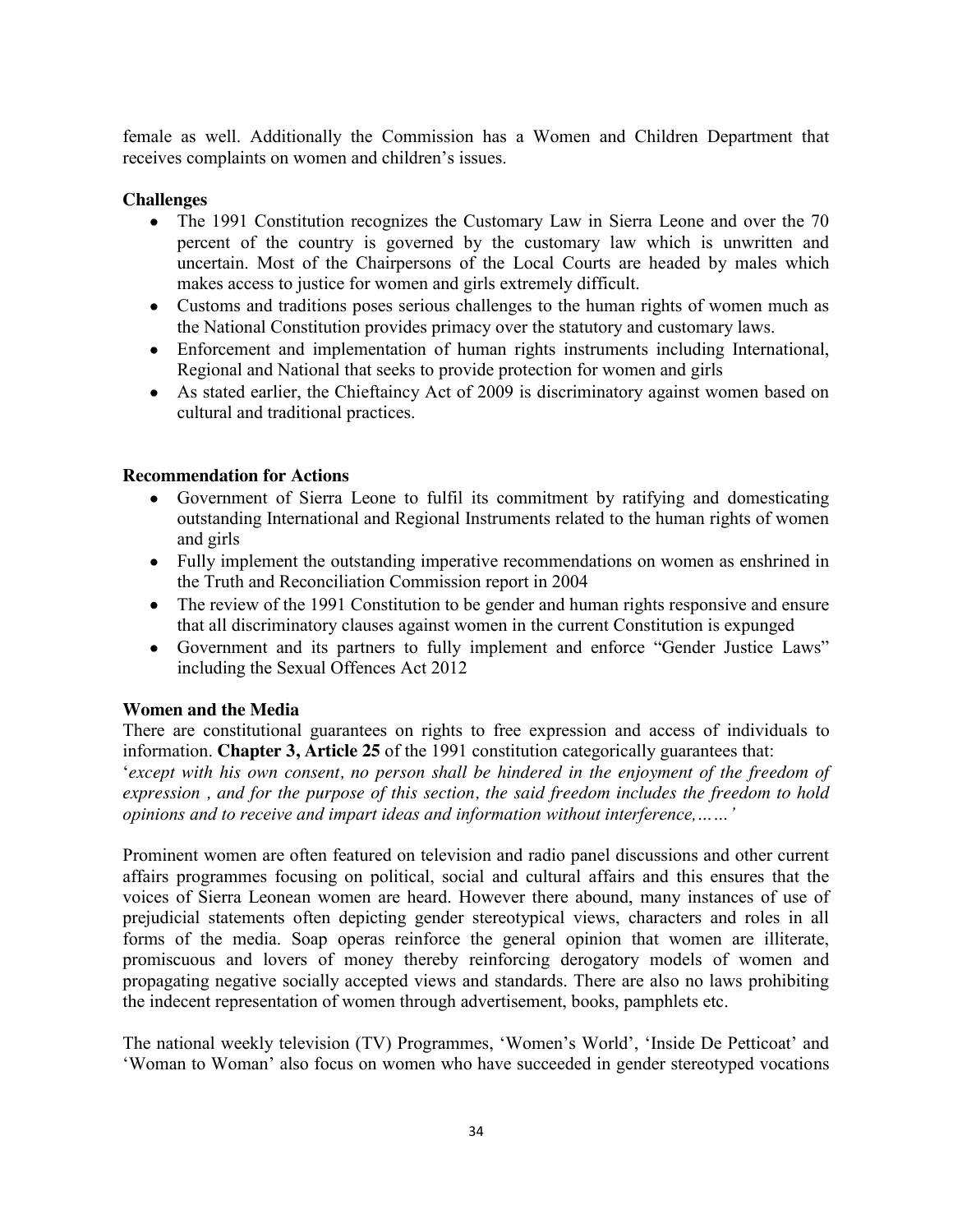such as hairdressing, catering and gara tie-dyeing. Such programs also reinforce the stereotyped roles of women in employment and productivity.

# **Highlight of achievements**

- Women in the Media in Sierra Leone (WIMSAL) was set up in 2007 as a media group to advocate for more equal rights for both female journalists and women in general in Sierra Leone. Over the past years WIMSAL has become a formidable lobby group. The organisation also functions as a support group especially for young female journalists working in the rural areas. WIMSAL has also been proactive in campaigning Government and other leaders for female journalists to be involved all aspects of journalism and not limited to women's issues.
- The setting up of Mass Communications Department in 1993 within the University of Sierra Leone to address the capacity gaps for media practitioners is also a great achievement. Over the years the department has grown and is now offering courses ranging from certificate, diploma, bachelor's and master's degree.
- Taking positions within the executive of Sierra Leone Association of Journalists for the time in 2013.

# **Challenges**

- There a few women in senior strategic positions in the media, the majority of media  $\bullet$ houses are owned and managed by men. There are very few senior female media practitioners in media institutions and this has led to a chronic lack of support for female media practitioners. There is only 1 female newspaper proprietor and publisher out of a total of 83 newspapers.
- Many female media practitioners are faced with sexual harassment in their workplace.  $\bullet$ Harassment ranges from inappropriate comments to physical advancement and this has a negative impact on the female media practitioners.
- The level of education for most of the female media practitioners is very low and this has led to a low morale and self-esteem. Many of the journalists lack formal training and this increases their chances of being overlooked by their senior managers
- There is a general perception that female journalists cannot cover stories in detail and  $\bullet$ depths as their male counterparts. As such women journalists are dispatched to cover stories of women and children issues.
- There is a general perception that journalism is a man's job and therefore unfit for women to practice.
- WIMSAL is fraught with financial as well as technical challenges.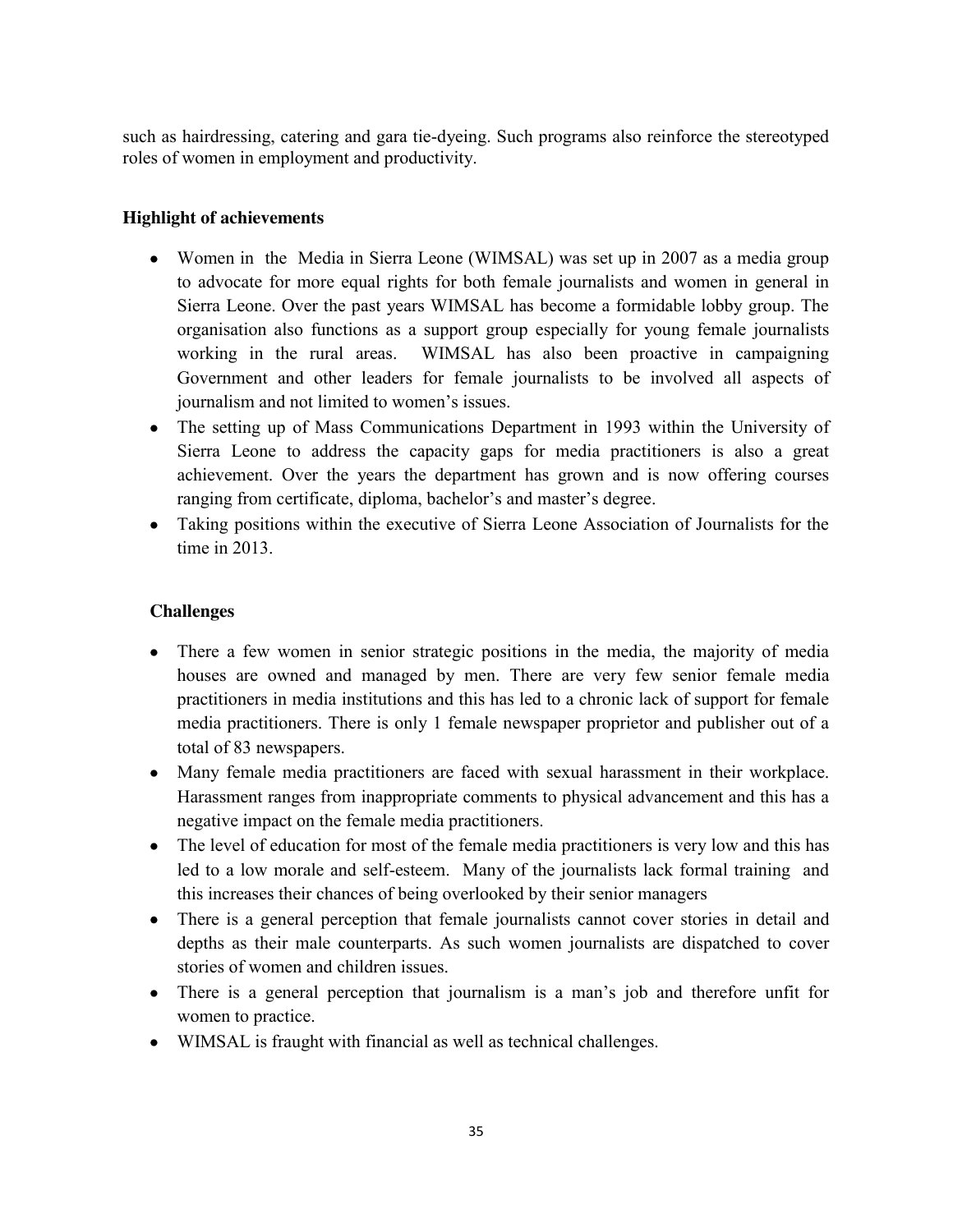#### **Recommendations for action**

- Advocating for respect for female media practitioners.
- Increasing the confidence and professionalism of female media practitioners through capacity building initiatives.
- Changing perceptions of women in the media in Sierra Leone as the media is a microlevel of perceptions of what is reflected in the society at large.

#### **Women and the Environment**

Sierra Leone has serious environmental challenges; namely, land and forest degradation, inadequate water and sanitation facilities, loss of bio-diversity, pollution of fresh water resources and coastal area degradation. While women's role and importance in environmental resource management is now accepted, little has been done to diversify the sector and enhance women's contribution in this important area depicted as propagators of deforestation from cutting wood for domestic fuel.

#### **Highlight of achievements**

#### **Women and the Environment**

Sierra Leone has serious environmental challenges; major ones including land and forest degradation, inadequate water and sanitation facilities, loss of bio-diversity, pollution of fresh water resources and coastal area degradation. While women's role and importance in environmental resource management is now accepted, little has been done to diversify the sector and enhance women's contribution in this important area. Women are often depicted as propagators of deforestation from cutting wood for domestic fuel and failing to recognise women's contribution in managing the environment.

#### **Highlight of achievements**

The Environment Protection Agency - Sierra Leone (EPA-SL) currently headed by a female was established by an act of Parliament, the Environment Protection Agency (EPA) Act, 2008, as a body corporate to provide for the effective protection and management of the environment and other related matters. The EPA policies and programs have been designed to integrate gender concerns and perspectives for sustainable development as referenced in the BDPfA.

In the area of Natural Resource Management where women play a special role in the natural resources sector, both as beneficiaries and as participants in the exploitation of the resources. Strategy and objectives of each of the subsectors in the EPA programs specifically include gender analysis, and compensatory and other mechanisms to ensure that equal benefits accrue to men and women.

**Another achievement is the National Energy Policy 2009:** This policy highlights government concerns addressing energy and development objectives and highlights the following issues:

- Involvement of women in decision making on activities in the energy sector.
- Institution of gender impact assessments on all energy projects to ensure that they do not negatively impact on women.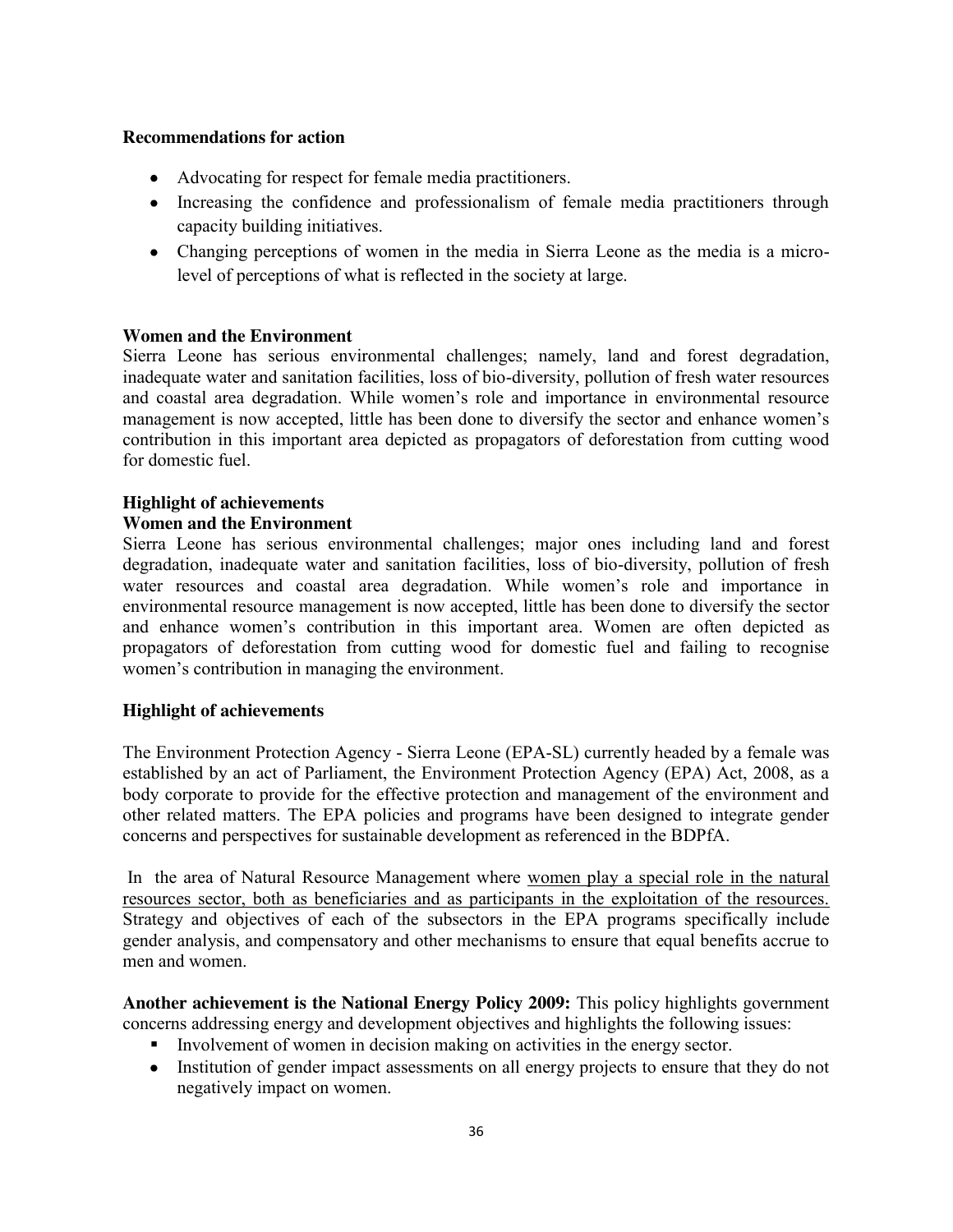• Provision of alternatives to the household energy sector.

**EPA within the Water Sector**: Creates greater participation and capacity in the management of water resources at national, provincial, district and community levels, which take account of gender concerns.

#### **Challenges**

- Environment is often regarded as a cross cutting issue in most national documents and almost swept under carpet for most of the time.
- Women are mostly seen as contributing to the depletion of of the environment rather than providing solutions to the problem
- Full implementation of the legislations, policies and action plans

#### **Recommendation for Action**

- To fully implement the Environmental Protection Act and its complementary plan of action
- Involve critical mass of women in the environmental planning processes and implementation
- To engender all environmental laws, polices and plan of action

## **The girl-child**

The Child Rights Act was enacted in 2007 as a step towards the domestication of the Convention on the Rights of the Child. The Act repealed the Children and Young Persons Act of 1960, which defined a child as a person under the age of 14; and defines a child as any person below the age of 18. The Act criminalizes underage marriage i.e. marriage under 18 years, outlaws child labour, repeals the Corporal Punishment Act, elimination of harmful tradition practice including early marriage, forced marriage etc guarantees free medical care to children. Further, the Act also outlines parental responsibilities.

Unfortunately, children are unaware of their rights and responsibilities and cannot access nor claim them. The Sexual Offences which has been in the legislative pipeline since 2004 was finally enacted in 2012. The Act which harmonized the country's three contradictory laws on sexual violence has been lauded by both international and local actors as an important piece of legislation in the struggle against widespread impunity for violations as it protects persons with disabilities, minors, and married women. The Act prohibits forced sex in marriage and protects the girl child from abuse by teachers, religious and traditional authorities. It also stipulates stringent minimum sentences for offenders and increase the minimum jail term from two years to between five and fifteen years. An observer notes that the enactment of the Sexual offences Act is a "…clear demonstration of Sierra Leone's effort in harmonizing national laws and policies with international conventions and resolutions including the Convention on the Elimination of Discrimination Against Women (CEDAW), the African Union (AU) Protocol to the African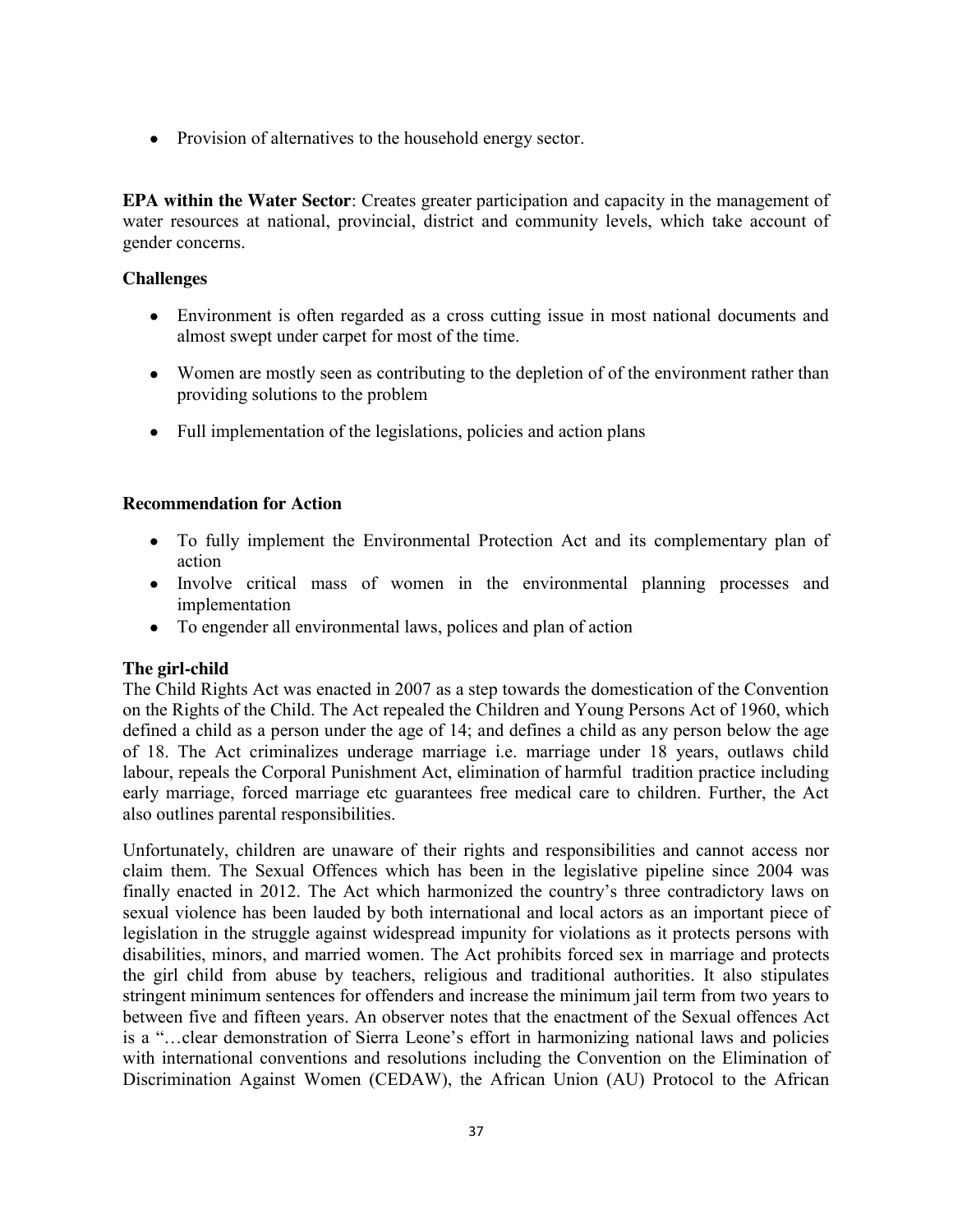Charter on Human and Peoples' Rights on the Rights of Women in Africa, United Nations Security Council Resolutions 1325 and 1820, among others".

Early marriage, polygamy, and large spousal age differences are common in Sierra Leone although their prevalence appears to be decreasing. Sixteen percent of respondents (women aged 15-49) first married before the age of 15 while 50 percent of respondents (aged 18-49) were married before the age of 18. Among women aged 15-19 who are married or in union, 35 percent are with a man who is ten or more years senior to them. One in three women (34 percent) aged 15-49 years is in a polygamous union. Indicators of early marriage are highest in the north and lowest in the West. Higher levels of early marriage are associated with rural residence and lower levels of women's education and household wealth.

## **Highlight of Achievements**

- The government of Sierra Leone developed policies and enacted laws for the protection of children especially the girl child. These include but not limited to the Child Rights Act 2007; Registration of Customary Marriage and Divorce Act 2009; Devolution of Estates Act 2007; Domestic Violence Act 2007; National Child Justice Strategy 2008 -2012; National Child Justice Strategy 2014-2018; Sexual Offences Act 2012; Child Welfare Policy 2014; Alternative C are Policy 2014; Education Act 2004; Reproductive and Child Health Policy; National Strategy for the Reduction of Teenage Pregnancy 2013-2015; Social Protection Policy among others.
- Government of Sierra Leone introduced Affirmative Action or Temporary Special Measures to ensure girls are at par with their male counterparts in the field of education. Realizing that girls were behind the boys in terms of enrolment and retention especially in the Northern and Eastern Regions of the country, government introduced free girl child education to narrow the disparity between boys and girls. However this affirmative action has been extended to all girls in the basic education across the country.
- Government provides preferential scholarship or grant in aid for girls pursuing the  $\bullet$ sciences and engineering to encourage them in learning disciplines that were regarded as male dominated courses.
- The Ministry of Education, Science and Technology has established a girl child education division headed by an Assistant Director of Gender Affairs to promote girl child education in the country.
- $\bullet$ The United Nations declared October 11 of each year as the International Day of Girl Child. Sierra Leone has used this advocacy forum to protect the rights and welfare of girls coupled with the observance or commemoration of the Day of the African Child on 16 June every year.

#### **Challenges**

Effective implementation of the legislations, policies, plans and protocols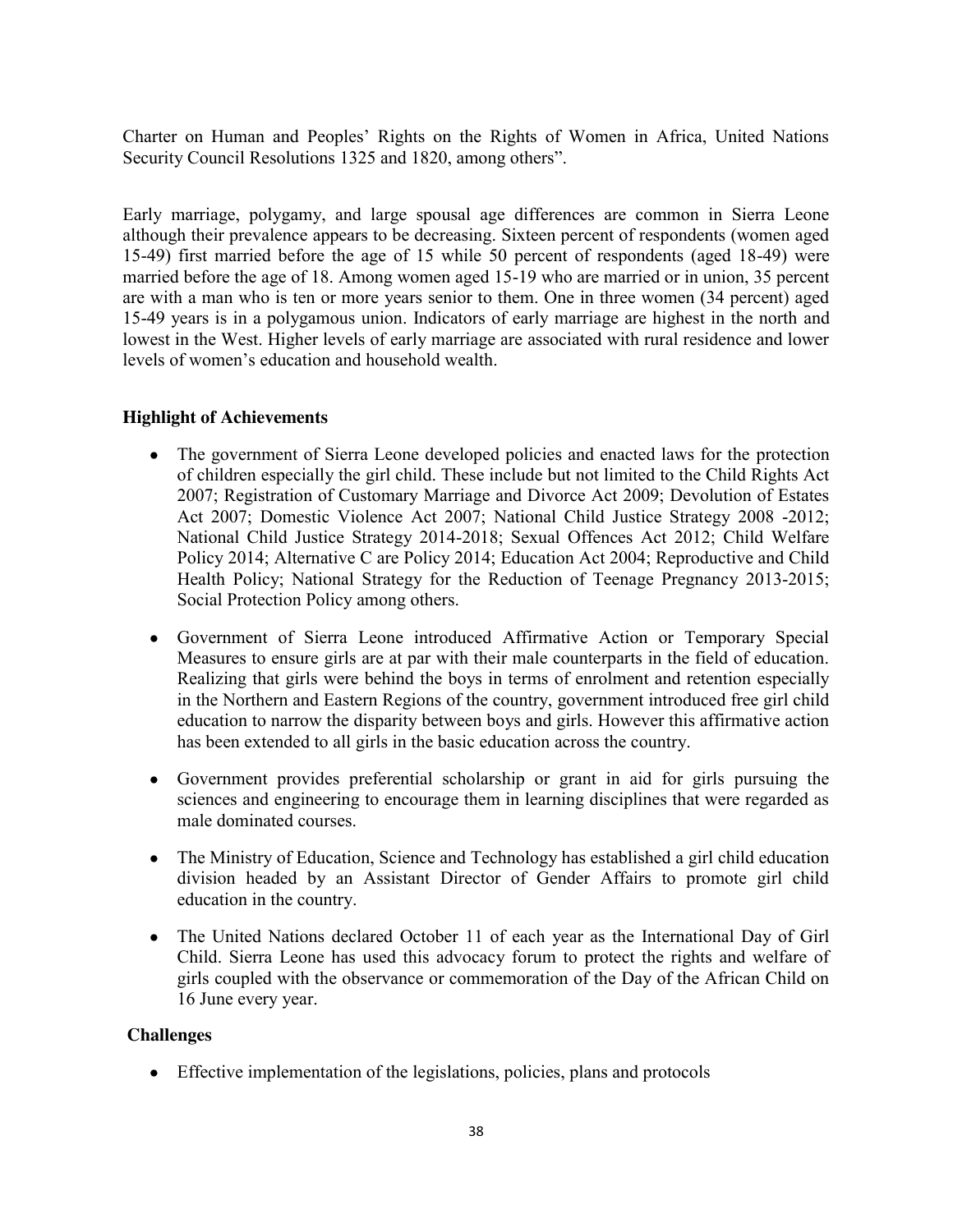- The issue of teenage pregnancy has posed serious health and social challenges to the advancement of girls in the country as one out of every four girl becomes pregnant before 18 years
- Though on the decrease because of the sensitizations, awareness raising programmes on  $\bullet$ the harmful traditional practices including early marriage and forced marriage due to the legislations and policies, these practices are still an affront to the development of girls.
- Poor parenting coupled with male preference over the females

## **Recommendation for Action**

- Fully implement all legislations, policies and plans developed to promote the rights and welfare of children especially the girl child.
- Extension of free tuition for girls from Primary through Junior Secondary School for the next five years.
- Reduce barriers for girls to complete secondary school, and improve access to higher education and lifelong learning.
- Establish special provisions for pregnant girls to continue education.  $\bullet$
- Expand career and guidance counselling; ensure safe spaces in schools for discussing  $\bullet$ sensitive issues and confidence-building.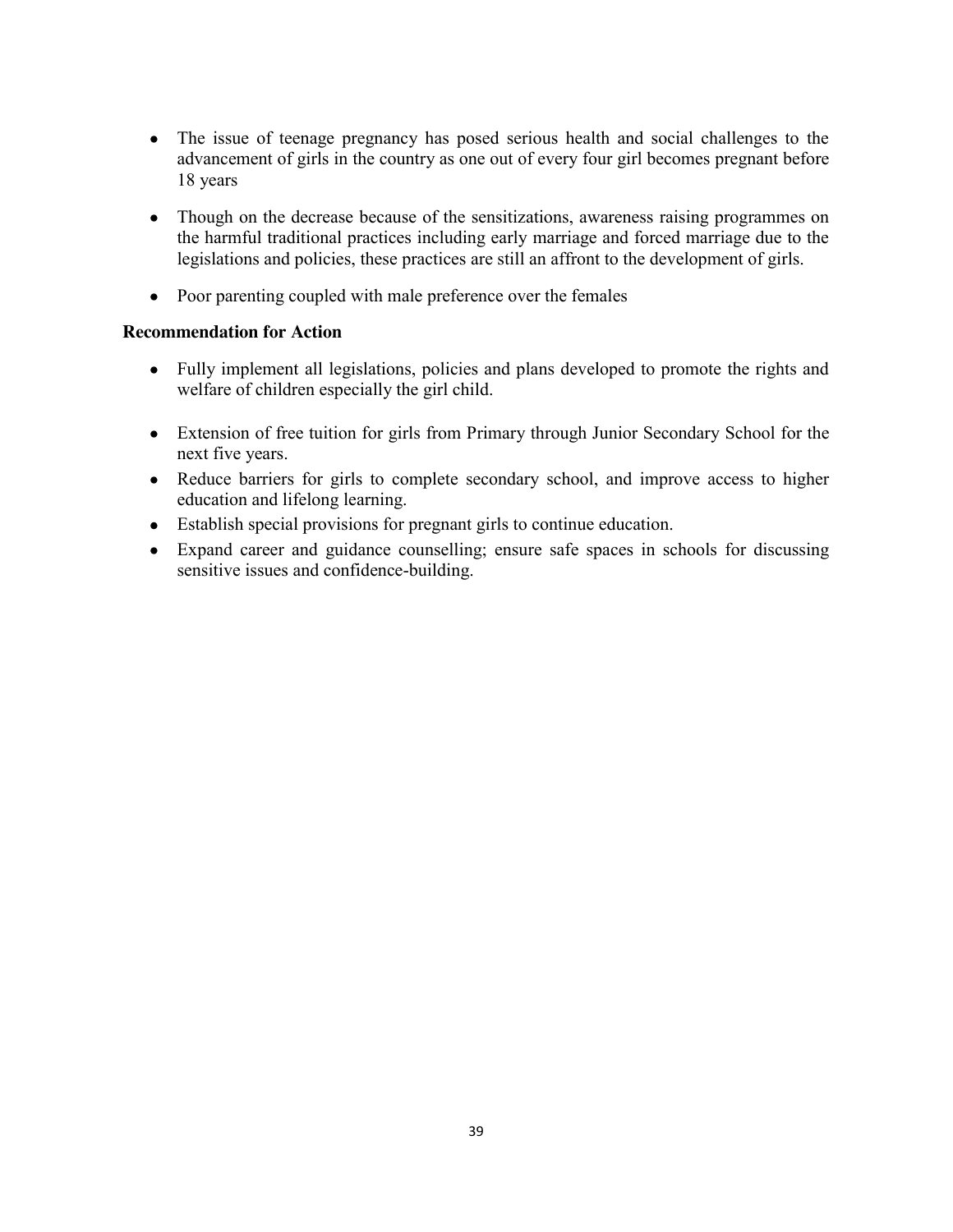#### **SECTION III**

Statistics Sierra Leone is the national institution responsible for the collection, compilation, coordination, analysis and dissemination of high quality statistical data which informs decision making and discussion within the Government as well as the wider national and international community. Up till 2014, Gender equality indicators were designed by various surveys undertaken including the Demographic Health Survey 2008 and 2013, the Family Support Units (FSU) etc.

The Government of Sierra Leone through the Ministries of Social Welfare, Gender and Children's Affairs, Ministry of Finance and Economic Development in coordination with development partners have set up a gender portal website with established national indicators. The web portal is hosted within the Ministry of Social Welfare, Gender and Children's Affairs. A self-assessment toolkit was developed for assessing Government's performance in addressing gender inequality in Sierra Leone. The toolkit is intended to generate scores that will assist the Government implement appropriate policies. A technical Committee comprising of Government and development partners, has been set up with clear terms of reference to develop the indicators. (See Indicators in Annex 4) The web portal is purpose to create a platform to share information and progress about the Gender and Development and mainstreaming within the Agenda for prosperity, to share ideas, expertise and connect key experts and identify key experts on gender mainstreaming at the various levels on Gender. The main users will be all MDAs and local councils, technical experts, policy makers, bilateral Organizations, research centres, universities and NGO. The website will soon be launched. The domain name is www.genderagenda.sl

Preliminary report of Sierra Leone's 2013 Demographic and Health Survey (DHS) was launched on January 2014. The report presents some of the key findings of the 2013 DHS that was conducted by Statics Sierra Leone in collaboration with the Ministry of Health and Sanitation. The survey provides information on a variety of health and population indicators relating to fertility trends, family planning, maternal and child health, childhood mortality, nutrition and child feeding practices, and maternal mortality and HIV/AIDS. The survey was conducted to provide evidence based information for policy action and programme design and implementation to improve services. It was funded by the government of Sierra Leone and various UN agencies including WHO, UNFPA, UNICEF, donors including DFID, the World Bank and other development partners.

The Family Support Unit within the Sierra Leone Police has the mandate to address child abuse, sexual abuse, and domestic violence in a broader perspective. The FSUs are also responsible for compiling statistics on Violence Against Women and girls. This information is not collected in accordance with the minimum set of gender indicators.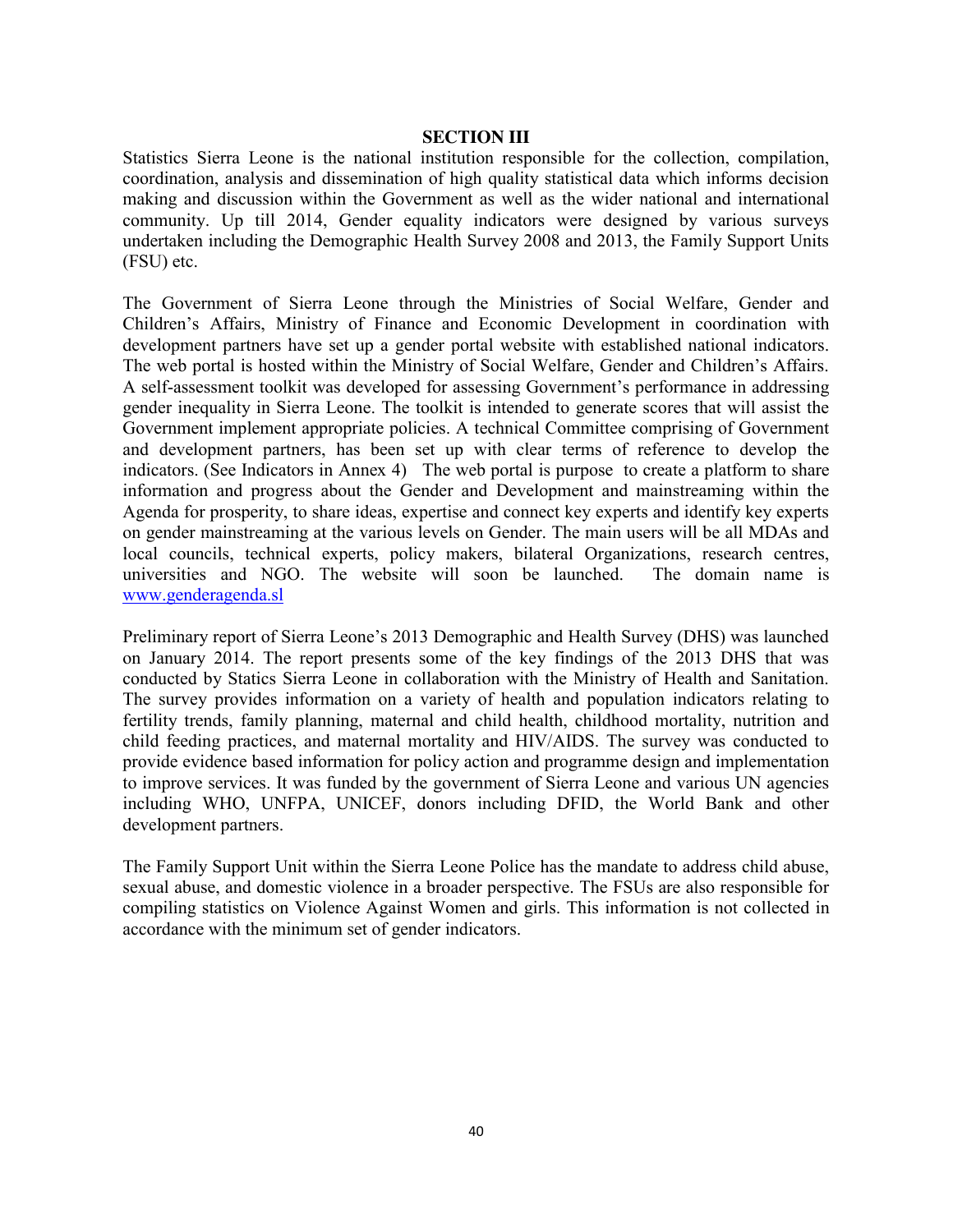## **SECTION IV**

It is evident that some progress has been made in Sierra Leone since the adoption of the BDPfA. Over the next three to five years key priorities for action for accelerating implementation of the Beijing Declaration and Platform for Action and the outcomes of the twenty-third special session of the General Assembly, and subsequent intergovernmental agreements for the achievement of gender equality and the empowerment of women at the national level include the following:

Consistency in the implementation of all national gender related legislation, plans and policies including specific institutional gender policies are still slow. Much more remains to be done in effectively applying them wider out reach into communities needs to be urgent and deliberate. .

#### **Government priorities include**

Ensure the effective implementation of the Domestic Violence Act (2007) and the Sexual Offences Act (2012), including by reviewing the discriminatory provision in Section 27(4) (d) of the Constitution to bring it in line with the above laws and increasing the human and financial resources of the judicial system;

(b) Establish a mechanism to monitor the progress in the implementation of the National Action Plan on Gender-Based Violence;

(c) Provide systematic and mandatory capacity building programs for judges, prosecutors, lawyers, police officers and health-care providers, to ensure that victims of violence are dealt with in a gender-sensitive manner;

(d) Raise awareness about the existence of new legal provisions prohibiting marital rape and incest, encourage women to report domestic and sexual violence, and ensure that they are duly informed about available legal remedies;

(e) Ensure that all reports of domestic and sexual violence are effectively investigated and that perpetrators are effectively prosecuted and punished. In this regard, the State party should expedite the enactment of the Criminal Procedure Bill with a view to expediting criminal proceedings in cases of gender based violence; and,

(f) Provide adequate assistance and protection to women victims of violence, in particular by increasing the number, capacity and funding of shelter facilities.

Launch awareness-raising campaigns to highlight the importance of women's full and equal participation in leadership positions at all levels of governance.

The Sierra Leonean government is seizing the opportunity generated by the global review of the MDGs to reorganise the structures and mechanisms it has established to push forward its gender equality and women's empowerment agenda through:

- Reviewing gender discriminatory clauses within the 1991 Constitution
- Accelerating efforts for the finalization of the Gender Equality and Women's Empowerment policy and ensure it is sufficiently funded and effectively implemented. The new Policy should contain clear goals, benchmarks and timetables as well mechanisms for regular and systematic monitoring and evaluation of progress in its implementation, including indicators
- Intensify efforts to fast track the *draft law on Gender Equality and Women's Empowerment establishing a quota of 30% for women's representation in elected and*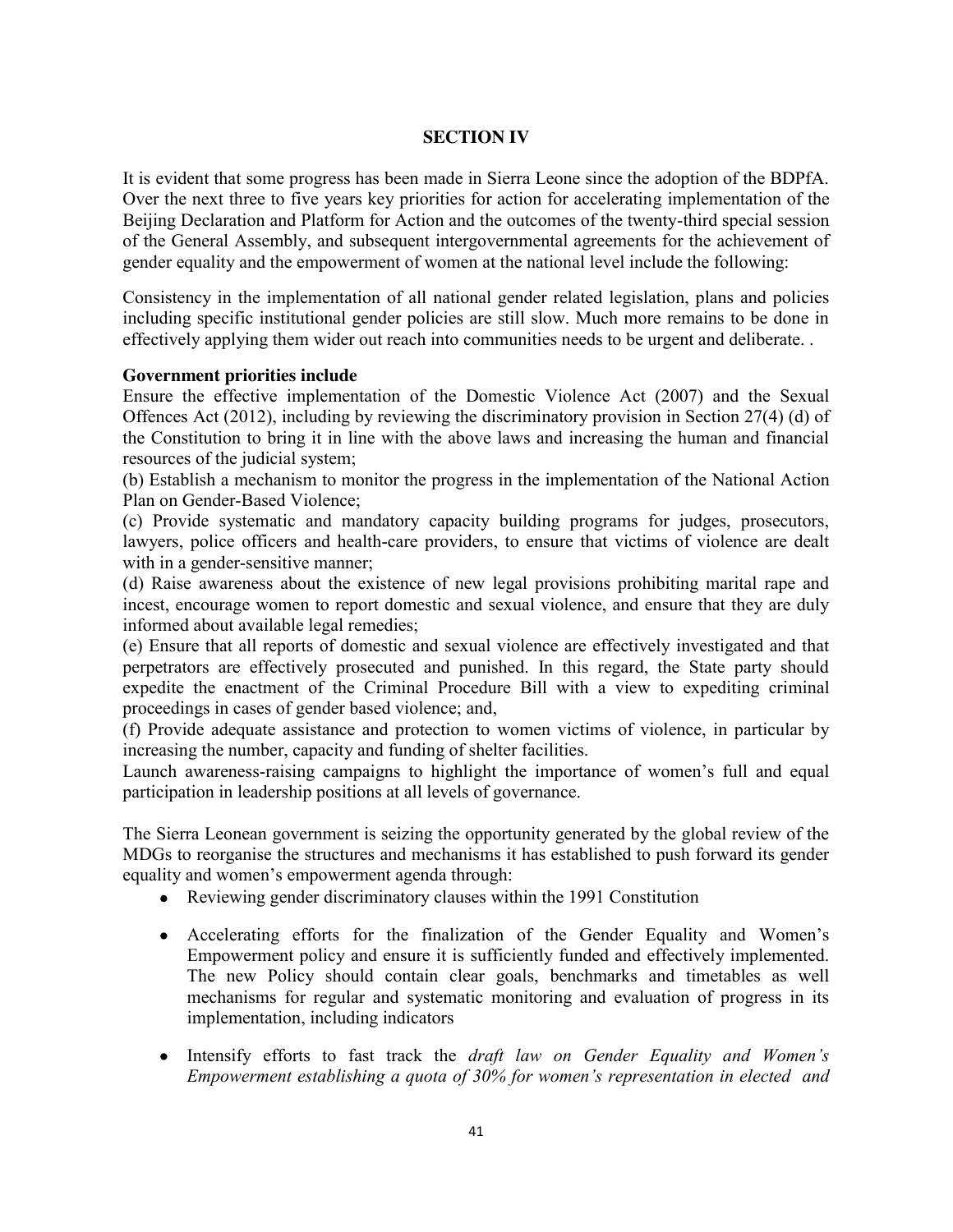*appointed political positions, and in all levels of the judiciary; and ensure that the Constitutional review recommendations, inter alia, repeal the provision in the Chieftaincy Act that restricts women's participation in chieftaincy elections;* 

- Support to operationalise the Women's Empowerment Fund for which seed money has been provided by the government of Sierra Leone.
- Domesticating CEDAW and ratifying and domesticating the Maputo Protocol
- Strengthen the institutional and human capacity of the Ministry and ensure a sustained and steady increase in budgetary allocation to the MSWGCA.
- Engaging Sierra Leone Statistics Office to ensure that gender disaggregated data is readily available in all Ministries, Departments and Agencies (MDAs) and that all MDAs adopt affirmative action in the recruitment and promotion of women in their institutions.
- Reviewing and expediting the passage of Local Councils' bye-laws on curbing SGBV that have been stuck in the office of the Attorney General
- Make widely known the National Referral Protocol/ Pathways for SGBV and support communities to use them through training
- Providing forensic tools to FSU to obtain legally admissible evidence on especially rape
- Re-introducing the teaching of Family Life Education in secondary schools in a bid to strengthen prevention of SGBV and Teenage pregnancy
- Strengthening the Local Council Social Services' Unit to monitor SGBV cases reported, acquitted or charged to court
- Establishing SGBV/Family courts that already exist (Saturday courts) in Freetown ,in each district
- Promoting functional literacy for women and campaign for retention of girls in schools to completion of basic education and promote women's enrolment at tertiary level and other educational institutions
- Raise awareness on the side effects and long term impact of various family planning  $\bullet$ products on teenage girls
- Localization/harmonization of United Nations Security Council Resolution 1325 and 1820 with Local Partners and its full implementation.
- Government is also hoping to review the Sierra Leone National Action Plan on UNSCR 1325 and 1820.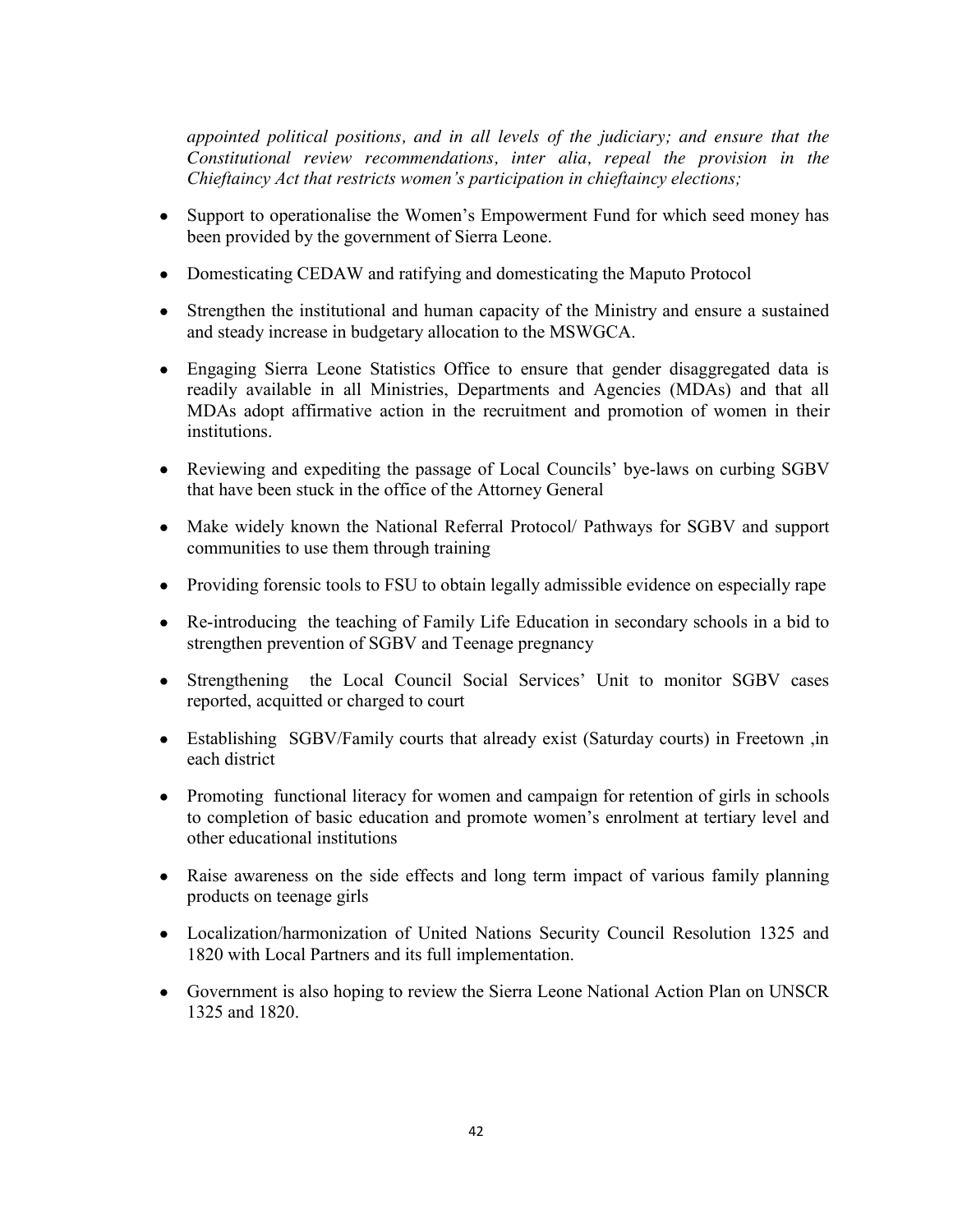#### **Annex 1 List of Documents Consulted**

- 1. Abdullah, H.J (2012), Gender equality in post-2015 Sierra Leone , Addressing inequalities- a Global Thematic Consultation , Dakar Senegal
- 2. African Development Bank Group, Sierra Leone Country Gender Profile, October 2012
- 3. Initial Social and Gender ASSESSMENT (ISGA) to Poverty Reduction and Economic Growth in Sierra Leone, October 2013
- 4. Multiple Indicator Cluster Survey Report 2010
- 5. Sierra Leone  $6<sup>th</sup>$  periodic CEDAW Report 2011
- 6. Sierra Leone CEDAW Report: Initial,  $2<sup>nd</sup> 5<sup>th</sup>$  Periodic Report, 2006
- 7. Sierra Leone Demographic Health Survey 2008
- 8. Sierra Leone Demographic Health Survey 2013, Preliminary Report without Results of HIV prevalence
- 9. Sierra Leone GNWP Members In-Country Monitoring 2013, Report of the Implementation of UNSCR 1325 (2000), (2013)
- 10. Government of Sierra Leone Millennium Development Goals Progress report (2010)
- 11. Sierra Leone TRC Recommendations, (2004) Volume 3B, Chapter 3
- 12. The Agenda for Prosperity: Sierra Leone's Third Poverty Reduction Strategy Paper (2013-2018)
- 13. Sierra Leone National Action Plan on the UNSCR 1325 on Women, Peace and Security and UNSCR 1820 on Sexual Violence (2010-2013)
- 14. Sierra Leone National Action Plan on the UNSCR 1325 on Women, Peace and Security and UNSCR 1820 on Sexual Violence (2010-2013)
- 15. Women's Manifesto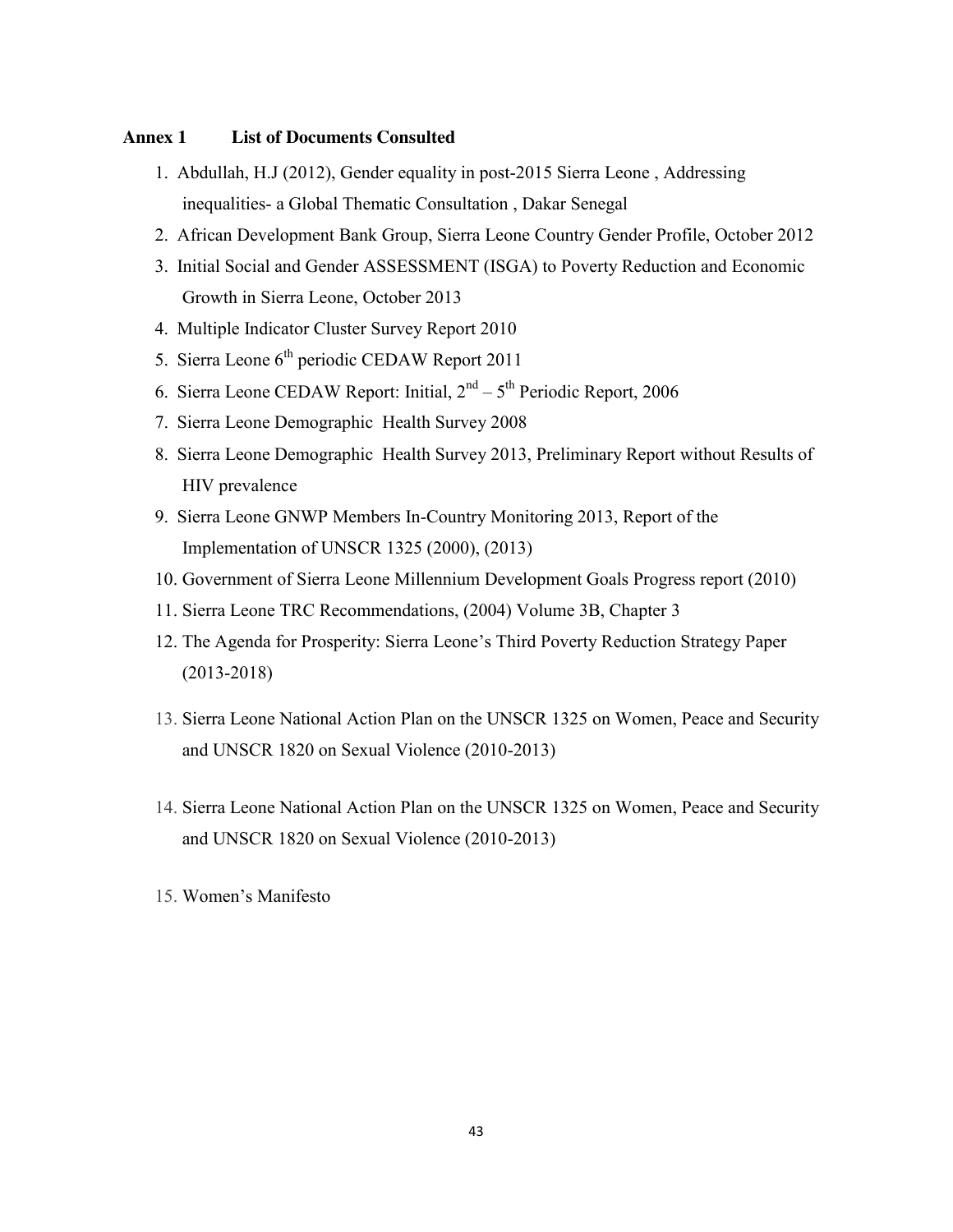# **Annex 2**

## **Processes of preparing National level review**

- The Ministry of Social Welfare, Gender and Children's Affairs which is the national machinery for the Advancement of Women did the following during the preparation of the national review:
- Organise a senior management meeting comprising of all Directorates of the Ministry to plan the report writing process
- Engage UNWOMEN Country Office to provide technical support in the writing of the national report
- Shared the reporting guidelines with line Ministries and engaged them in a briefing meeting to fully discuss with them the guidelines for reporting. Subsequently, the line Ministries, Departments and Agencies were charged with the responsibility of providing relevant information relating to their sector in line with the critical areas of concern.
- Ministries, Departments and Agencies supplied the relevant information to the coordinating Ministry for collation and editing
- The Ministry of Social Welfare, Gender and Children's Affairs organised a validation meeting to ensure ownership of the report. The report was then shared with the various Ministries, Departments and Agencies (MDAs) and Civil Society Organisation (CSOs) for their information.
- $\bullet$ The Ministries, Departments and Agencies that were involved in the process included: Ministry of Finance and Economic Development; Ministry of Foreign Affairs and International Cooperation; Ministry of Trade and Industry; Ministry of Education, Science and Technology; Ministry of Health and Sanitation; Ministry of Defence; Ministry of Information and Communication; Ministry of Agriculture and Food Security; Ministry of Labour and Social Security; Environmental Protection Agency; Justice Sector Coordination Office; Statistics Sierra Leone; Human Rights Commission; Directorate of Gender, Sierra Leone Police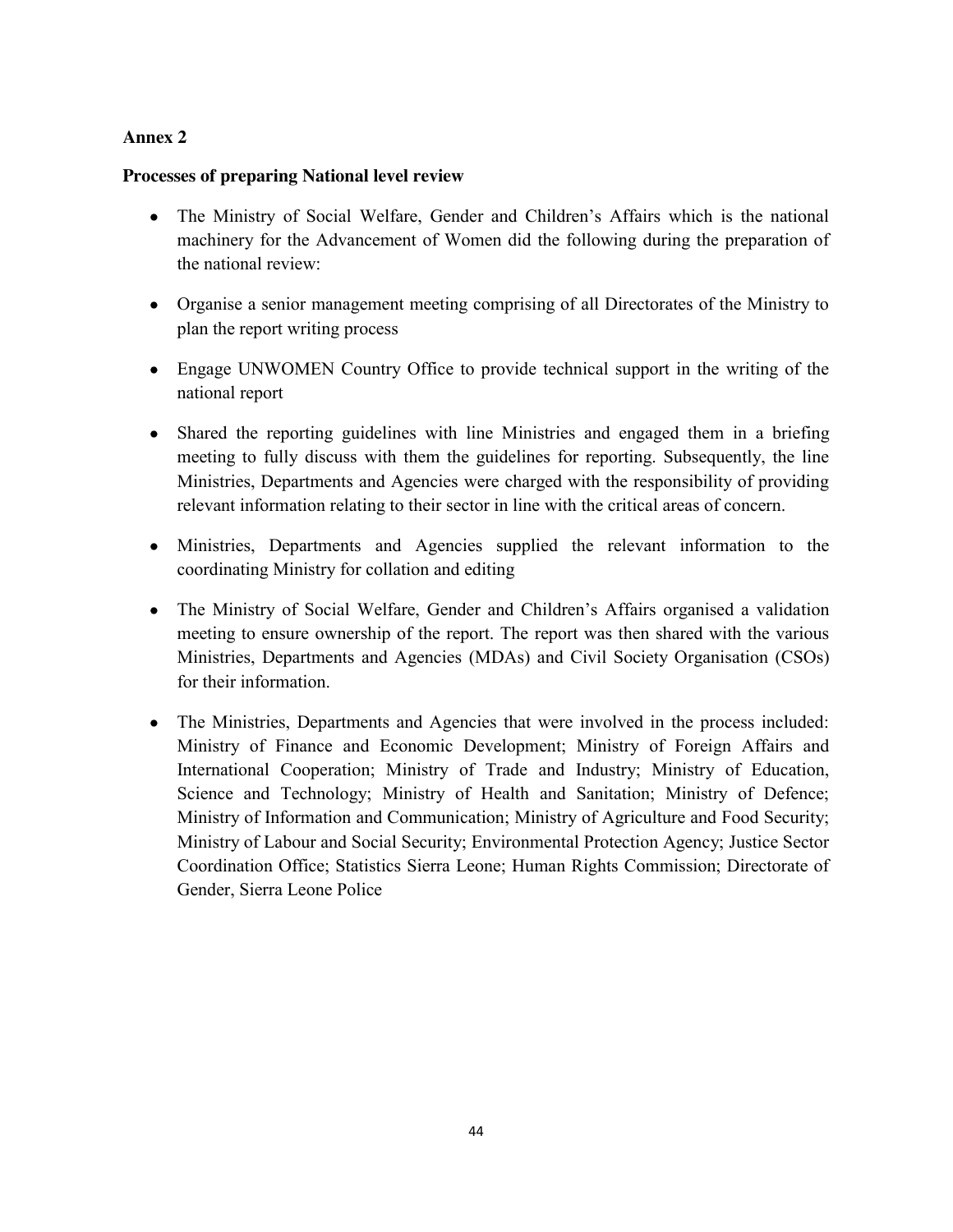# **Annex 3**

# **List of Laws, Policies, Action Plans**

- 1. The Agenda for Prosperity: Sierra Leone's Third Poverty Reduction Strategy Paper  $(2013 - 2018)$  www.undp.org/.../**sierraleone**/.../project**documents**/.../undp\_sle\_The%20**Agenda**%20for%20**Pr osperity**%20.pdf
- 2. The Anti-Human Trafficking Act, 2005 www.sierra-leone.org/**Laws**/**2005**-7p.pdf
- 3. The Chieftaincy Act, 2009 www.**sierra**-**leone**.org/**Law**s/**2009**-10.pdf
- 4. The Child Rights Act of 2007 www.sierra-leone.org/Laws/**2007**-7p.pdf
- 5. The Citizenship Amendment Act (2006), www.**sierra**-**leone**.org/**Law**s/2006-11.pdf
- 6. The Constitution of Sierra **Leone,** 1991**-** www.**sierraleone**.org/Laws/**constitution1991**.pdf
- 7. The Devolution of Estates Act (2007) www.sierra-leone.org/Laws/**2007**-7p.pdf
- 8. the Domestic Violence Act (2007) , www.sierra-leone.org/Laws/**2007**-7p.pdf
- 9. The Education Act, 2004, http://www.sierra-leone.org/Laws/2004-2p.pdf
- 10. The Gender Mainstreaming Policy (2000)
- 11. The Legal Aid Act (2012)- http://www.sierra-leone.org/Laws/2012-06.pdf
- 12. The National HIV and AIDS Commission Act, 2011 http://www.sierraleone.org/Laws/2011-11.pdf
- 13. The National Gender Strategic Plan (2010-2013) scalingupnutrition.org/downloadable\_pdf/sierra-leone-national-gender-strategic-plan-2010-2013
- 14. The National Policy on the Advancement of Women (2000)
- 15. The National Strategy for the Reduction of Teenage Pregnancy
- 16. the Registration of Customary Marriage and Divorces Act (2009) www.sierraleone.org/Laws/**2007**-7p.pdf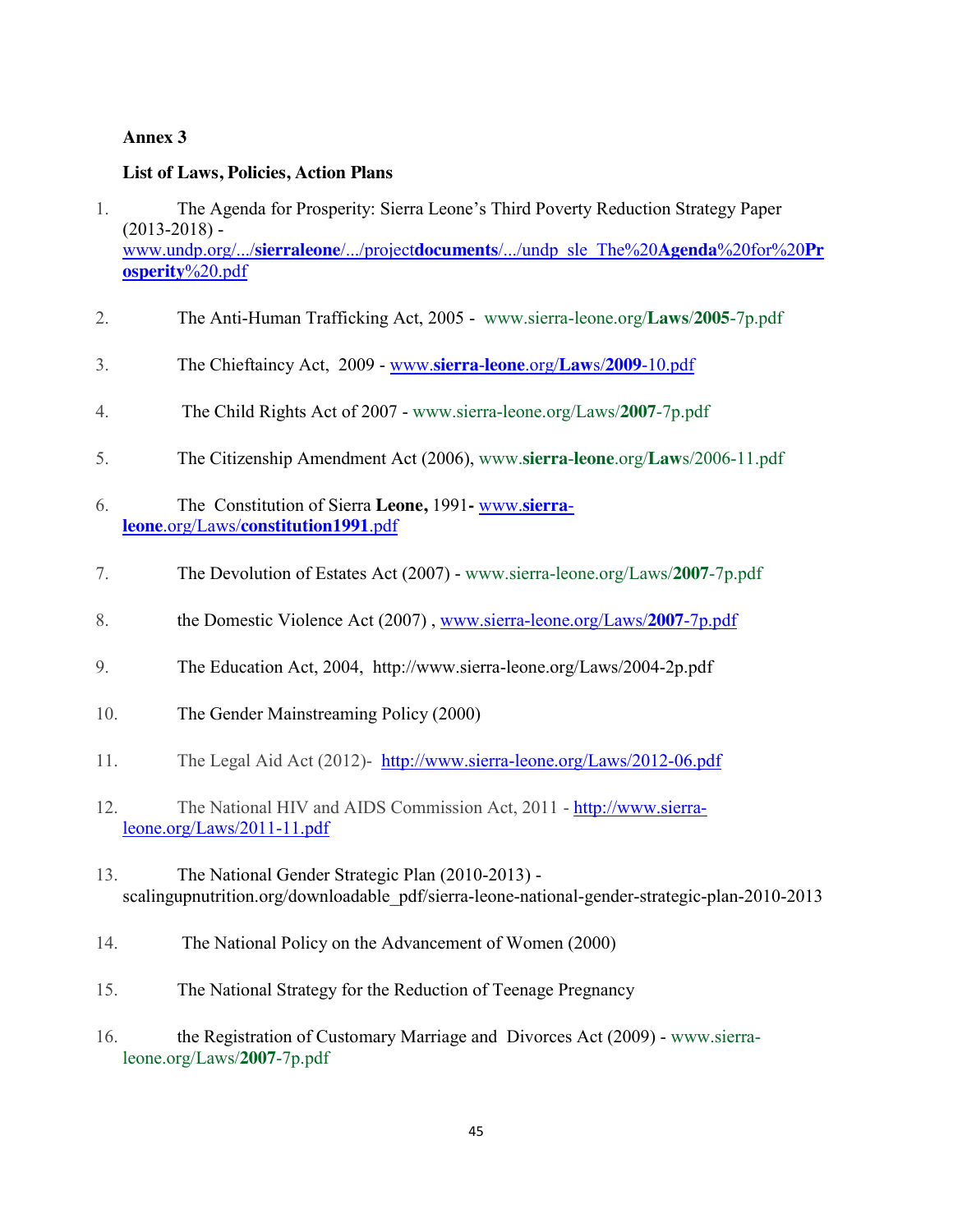- 17. The Sexual Offences Act 2012 http://www.sierra-leone.org/Laws/2012-06.pdf
- 18. Sierra Leone National Action Plan on the UNSCR 1325 on Women, Peace and Security and UNSCR 1820 on Sexual Violence (2010-2013) www.peacewomen.org/assets/file/**NationalActionPlans**/**sierra**\_**leone**\_nap.pdf
- 19. The Sierra Leone Local Government Act, 2004- www.**sierra**-**leone**.org/Laws/**2004** 1p.pdf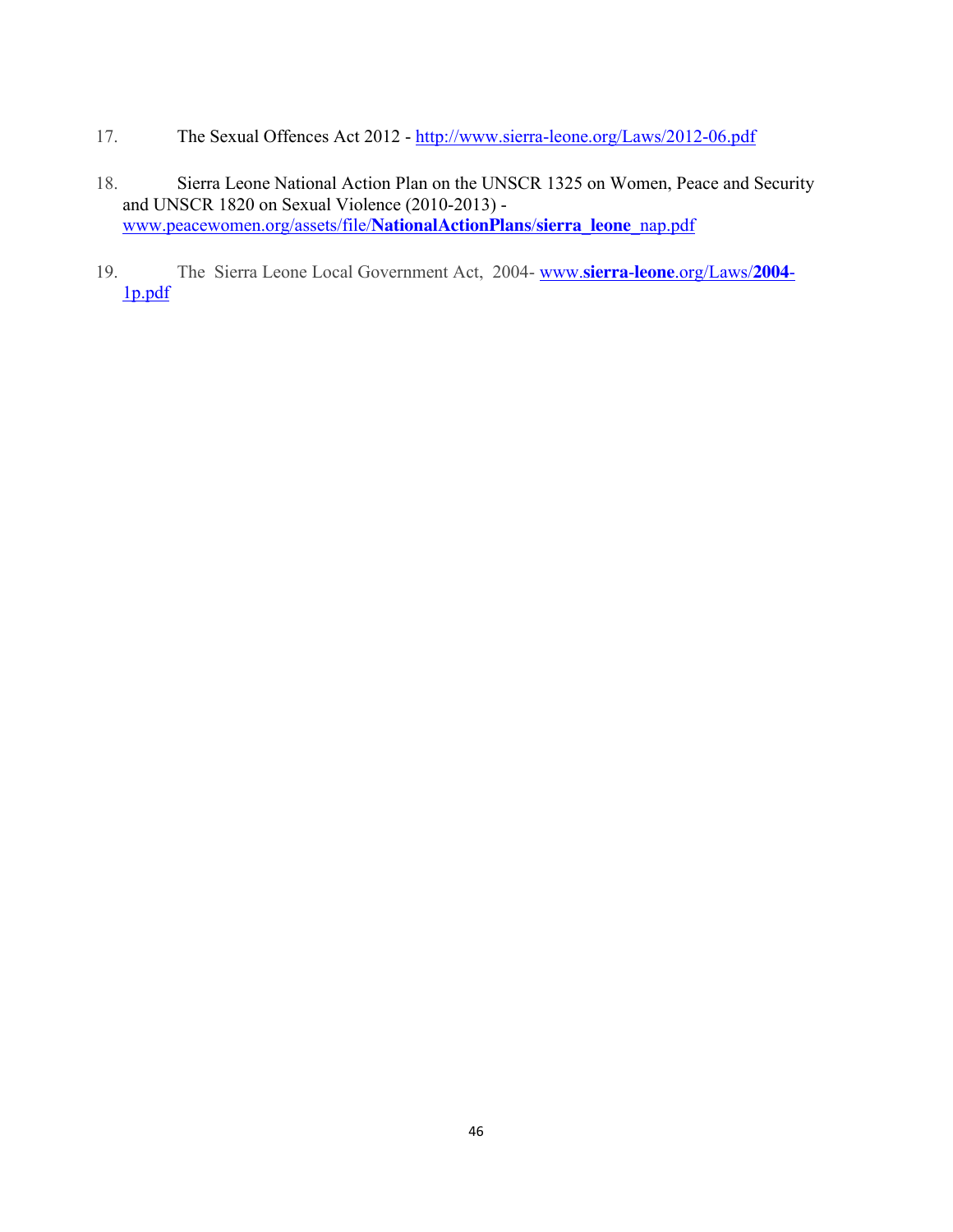**Annex 3**

## **List of Tables**

# **Women and Education**

# **Table 1: DISAGGREAGTED SEX DATA ON ENROLMENT FOR 2011/2012 ACADEMIC YEAR**

| <b>Pre-Primary</b>   |         |         |         |  |  |
|----------------------|---------|---------|---------|--|--|
| Region               | Male    | Female  | Both    |  |  |
| East                 | 3,748   | 4,290   | 8,038   |  |  |
| North                | 3,375   | 3,524   | 6,899   |  |  |
| South                | 3,250   | 3,509   | 6,759   |  |  |
| West                 | 13,266  | 14,044  | 27,310  |  |  |
| National             | 23,639  | 25,367  | 49,006  |  |  |
| Girls/Boys ratio     | 1.07    |         |         |  |  |
| $%$ at level         | 3%      |         |         |  |  |
| Population           | 293,727 | 292,733 | 586,460 |  |  |
| Gross enrolment rate | 8.0%    | 8.7%    | 8.4%    |  |  |

| Primary          |         |         |             |  |  |
|------------------|---------|---------|-------------|--|--|
| Region           | Male    | Female  | <b>Both</b> |  |  |
| East             | 146,980 | 147,281 | 294,261     |  |  |
| North            | 232,389 | 216,025 | 448,414     |  |  |
| South            | 142,673 | 145,492 | 288,165     |  |  |
| West             | 106,287 | 115,227 | 221,514     |  |  |
| National         | 628,329 | 624,025 | 1,252,354   |  |  |
| Girls/Boys ratio | 0.99    |         |             |  |  |
| % at level       | 74%     |         |             |  |  |
| Population       | 500,598 | 505,990 | 1,006,587   |  |  |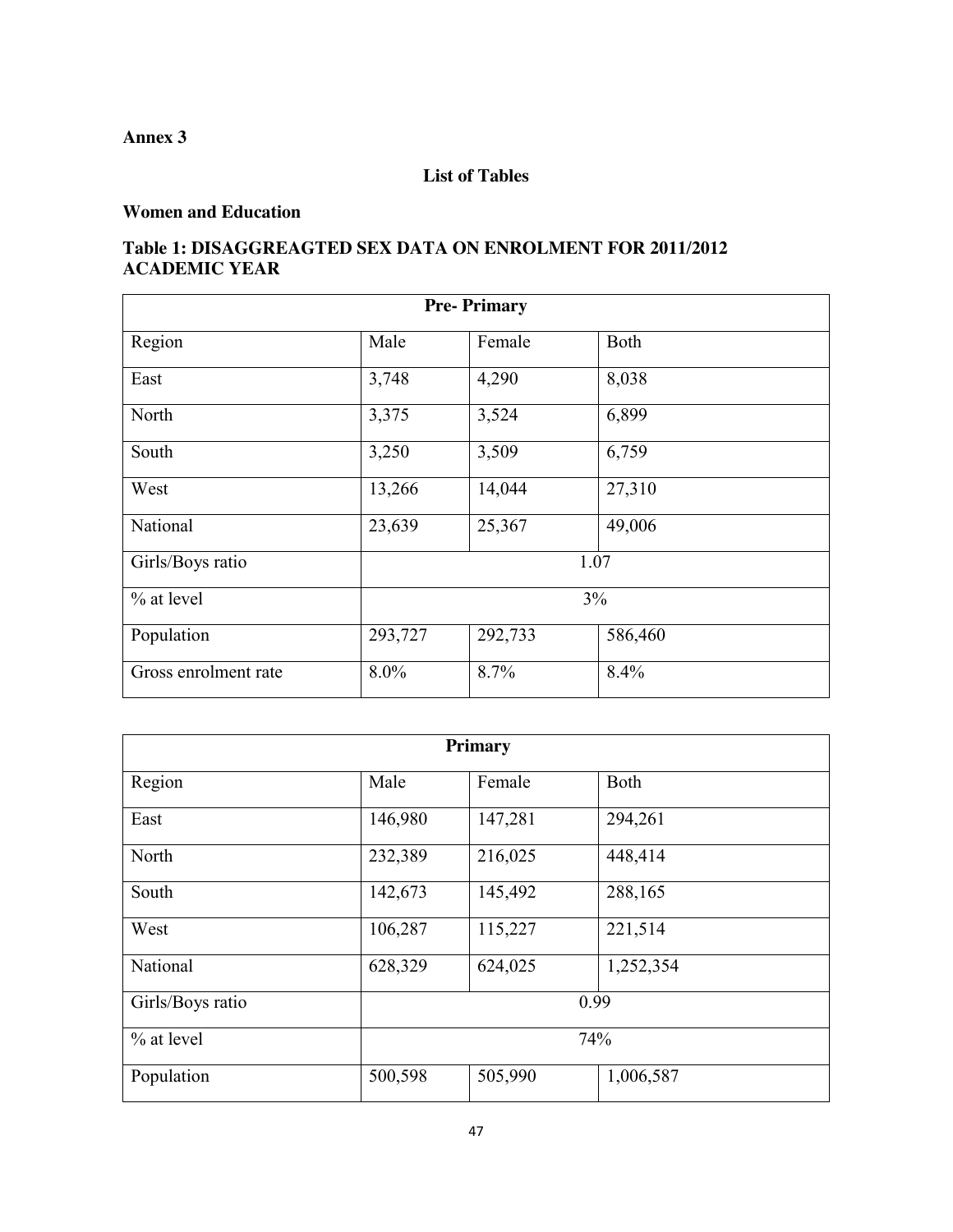| Gross enrolment rate | $\sim$ $\sim$<br>$\sim$ $\sim$<br>$v_{\alpha}$<br>7 U<br>12J.J | 30/<br>$\sim$<br>1 P J<br>ے . | 40 <sub>4</sub><br>$2\pi$<br>`/G<br>__<br>. . |
|----------------------|----------------------------------------------------------------|-------------------------------|-----------------------------------------------|
|                      |                                                                |                               |                                               |

| <b>Junior Secondary School</b> |         |         |         |  |  |
|--------------------------------|---------|---------|---------|--|--|
| Region                         | Male    | Female  | Both    |  |  |
| East                           | 28,963  | 27,692  | 56,655  |  |  |
| North                          | 50,677  | 39,322  | 89,999  |  |  |
| South                          | 25,255  | 21,962  | 47,217  |  |  |
| West                           | 39,279  | 42,765  | 82,044  |  |  |
| National                       | 144,174 | 131,741 | 275,915 |  |  |
| Girls/Boys ratio               | 0.91    |         |         |  |  |
| $%$ at level                   | 16%     |         |         |  |  |
| Population                     | 203,135 | 207,327 | 410,462 |  |  |
| Gross enrolment rate           | 71.0%   | 63.5%   | 67.2%   |  |  |

| <b>Senior Secondary school</b> |         |         |             |  |  |
|--------------------------------|---------|---------|-------------|--|--|
| Region                         | Male    | Female  | <b>Both</b> |  |  |
| East                           | 12,044  | 7,659   | 19,703      |  |  |
| North                          | 19,062  | 10,343  | 29,405      |  |  |
| South                          | 10,571  | 5,998   | 16,569      |  |  |
| West                           | 29,559  | 29,649  | 59,208      |  |  |
| National                       | 71,236  | 53,649  | 124,885     |  |  |
| Girls/Boys ratio               |         | 0.75    |             |  |  |
| $%$ at level                   | 7%      |         |             |  |  |
| Population                     | 175,407 | 179,842 | 355,249     |  |  |
| Gross enrolment rate           | 40.6%   | 29.8%   | 35.2%       |  |  |

Source: Ministry of Education, Science and Technology 2012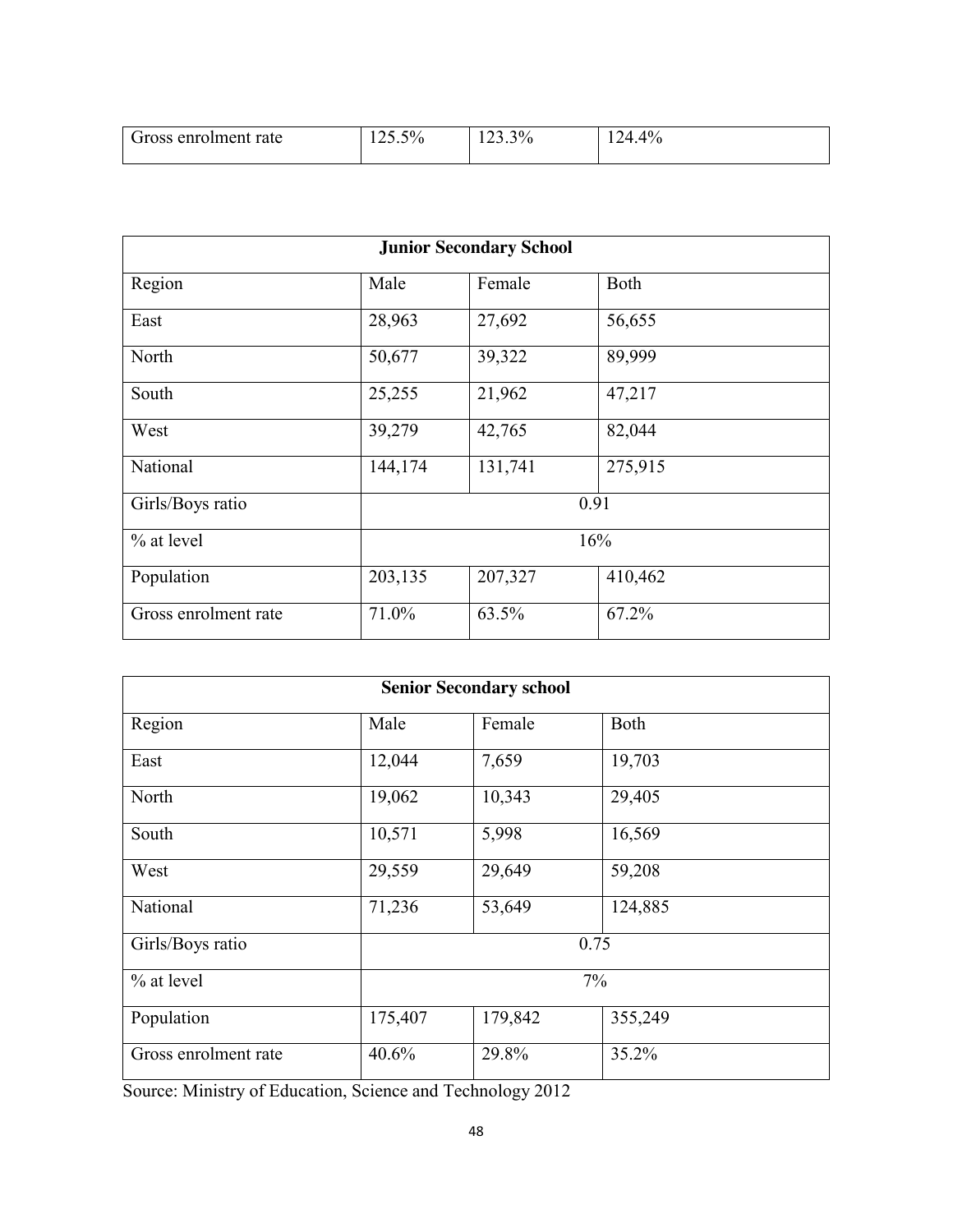| Index of women's participation in governance in 2013 |                           |                         |                               |  |
|------------------------------------------------------|---------------------------|-------------------------|-------------------------------|--|
|                                                      | <b>Number of</b><br>women | <b>Number</b><br>of men | <b>Percentage of</b><br>women |  |
| <b>National government (total) 185</b>               | 23                        | 162                     | 12.4                          |  |
| <b>Executive</b>                                     |                           |                         |                               |  |
| President                                            | $\boldsymbol{0}$          | $\mathbf{1}$            | $\boldsymbol{0}$              |  |
| Vice President                                       | $\bf{0}$                  | $\mathbf{1}$            | $\boldsymbol{0}$              |  |
| <b>Cabinet Ministers</b>                             | $\overline{2}$            | 25                      | 7.4                           |  |
| <b>Deputy Ministers</b>                              | 5                         | 21                      | 19.2                          |  |
| Ministers of State                                   | $\mathbf{1}$              | 5                       | 16.7                          |  |
| Legislative                                          |                           |                         |                               |  |
| <b>Parliamentarians</b>                              | 15                        | 109                     | 12.1                          |  |
| <b>Speaker of Parliament</b>                         | $\bf{0}$                  | $\mathbf{1}$            | $\boldsymbol{0}$              |  |
| <b>Deputy Speaker of Parliament</b>                  | $\bf{0}$                  | $\mathbf{1}$            | $\boldsymbol{0}$              |  |
| <b>Sessional Committees of Parliament</b><br>(32)    | 15                        | 109                     | 12.1                          |  |
| Local government (total) 624                         | 102                       | 522                     | 6.4                           |  |
| <b>Mayors of Local Councils</b>                      | $\mathbf{1}$              | 5                       | 16.7                          |  |
| <b>Chairpersons of Local Councils</b>                | $\mathbf{1}$              | 12                      | 7.7                           |  |
| <b>Deputy Mayors of Local Councils</b>               | $\overline{\mathbf{4}}$   | $\overline{2}$          | 66.7                          |  |
| <b>Deputy Chairpersons of Local Councils</b>         | $\mathbf{1}$              | 12                      | 7.7                           |  |
| <b>Paramount Chiefs</b>                              | 13                        | 136                     | 8.7                           |  |
| <b>Councillors</b>                                   | 87                        | 369                     | 19.1                          |  |
| <b>Total</b>                                         |                           |                         |                               |  |

# **Table 2: Index of Women's Participation in Governance in 2013**

Source: National Electoral Commission Report, 2012, In – Country Monitoring Report on UNSCR 1325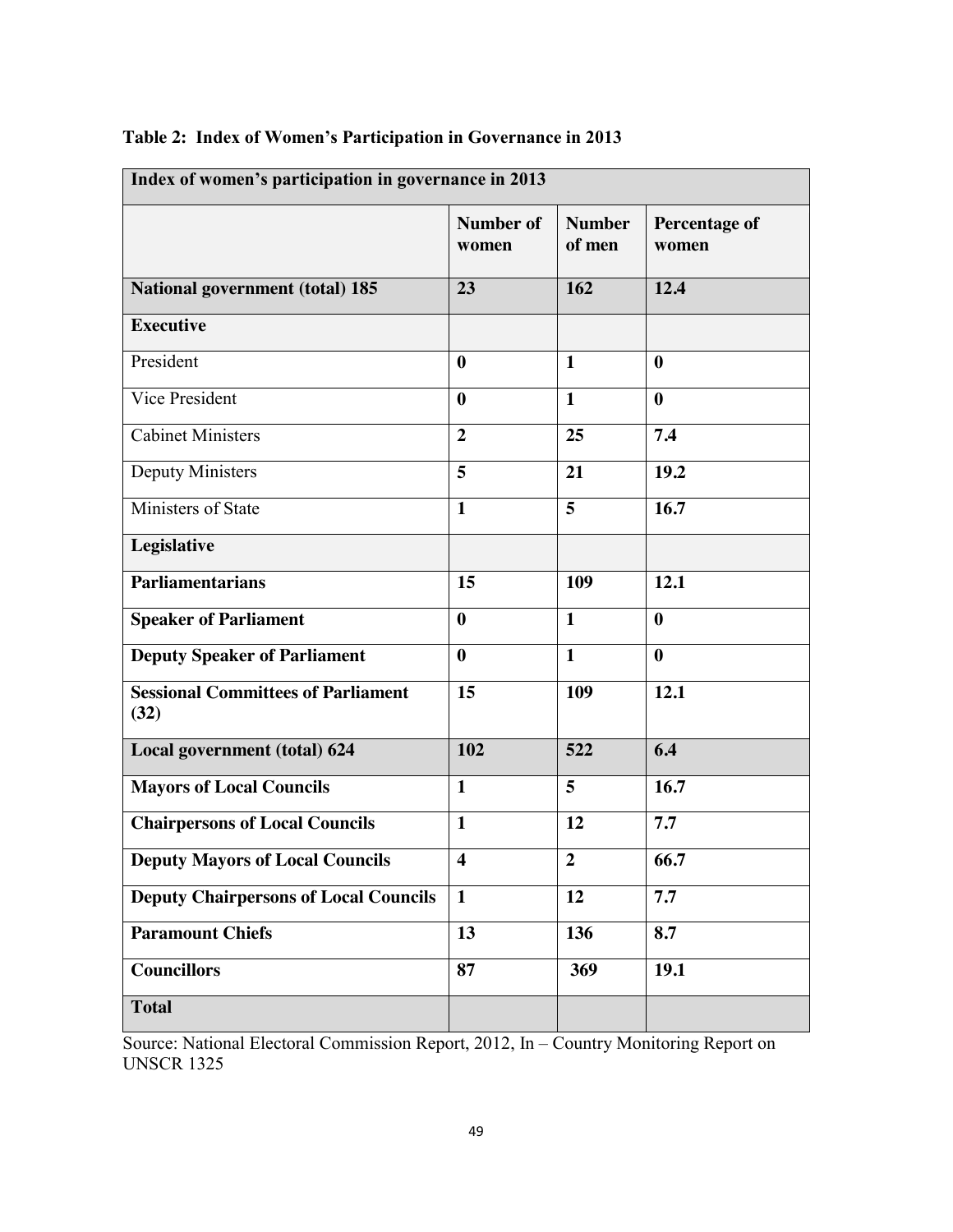# **Table 3: Number of women and men in Decision Making Positions in the Diplomatic Service and NEC**

|                                                                        | <b>Number of</b><br>women | <b>Number of</b><br>men | <b>Percentage of</b><br>women |
|------------------------------------------------------------------------|---------------------------|-------------------------|-------------------------------|
| <b>Diplomatic/Public Service</b>                                       | 4                         | 22                      | 15.4                          |
| <b>High Commissioners</b>                                              | $\overline{0}$            | $\overline{2}$          | $\theta$                      |
| Ambassadors                                                            | 3                         | 14                      | 17.6                          |
| Deputy High Commissioners                                              | 1                         | $\overline{2}$          | 33.3                          |
| Deputy Ambassadors                                                     | $\overline{0}$            | $\overline{4}$          | $\boldsymbol{0}$              |
| National Electoral Commission<br>- Chief and Regional<br>Commissioners | 3                         | $\overline{2}$          | 60                            |
| <b>Total</b>                                                           |                           |                         |                               |

*Source: Ministry of Foreign Affairs and International Cooperation; National Electoral Commission {NEC 2013)*

# **Table 4: Women participating in the Justice Sector in 2013**

| Index of women participating in the justice sector in 2013 |                 |                  |                  |                 |                |               |
|------------------------------------------------------------|-----------------|------------------|------------------|-----------------|----------------|---------------|
|                                                            | 2012            |                  |                  | 2013            |                |               |
| <b>Sector of Judiciary</b>                                 | No. of<br>women | No.<br>of<br>men | $\%$ of<br>women | No. of<br>women | No. of<br>men  | % of<br>women |
| Justice of the Peace                                       | 3               | 7                | 30.0             | $\overline{2}$  | 11             | 15.4          |
| Magistrates                                                | $\overline{2}$  | 18               | 10.0             | $\overline{2}$  | 23             | 8.0           |
| <b>High Court</b>                                          | 3               | 11               | 21.4             | $\overline{3}$  | 13             | 18.7          |
| Court of Appeal                                            | 3               | $\overline{2}$   | 60.0             | 3               | $\overline{2}$ | 60.0          |
| Supreme Court                                              | 3               | $\overline{2}$   | 60.0             | 3               | $\overline{2}$ | 60.0          |
| Law Courts - Chief Justice                                 | $\mathbf{1}$    | $\theta$         | 100.0            | $\mathbf{1}$    | $\theta$       | 100           |
| Solicitor-General                                          | 1               | $\theta$         | 100.0            | $\mathbf{1}$    | $\theta$       | 100           |
| Administrator-General                                      | $\mathbf{1}$    | $\mathbf{0}$     | 100.0            | $\mathbf{1}$    | $\mathbf{0}$   | 100           |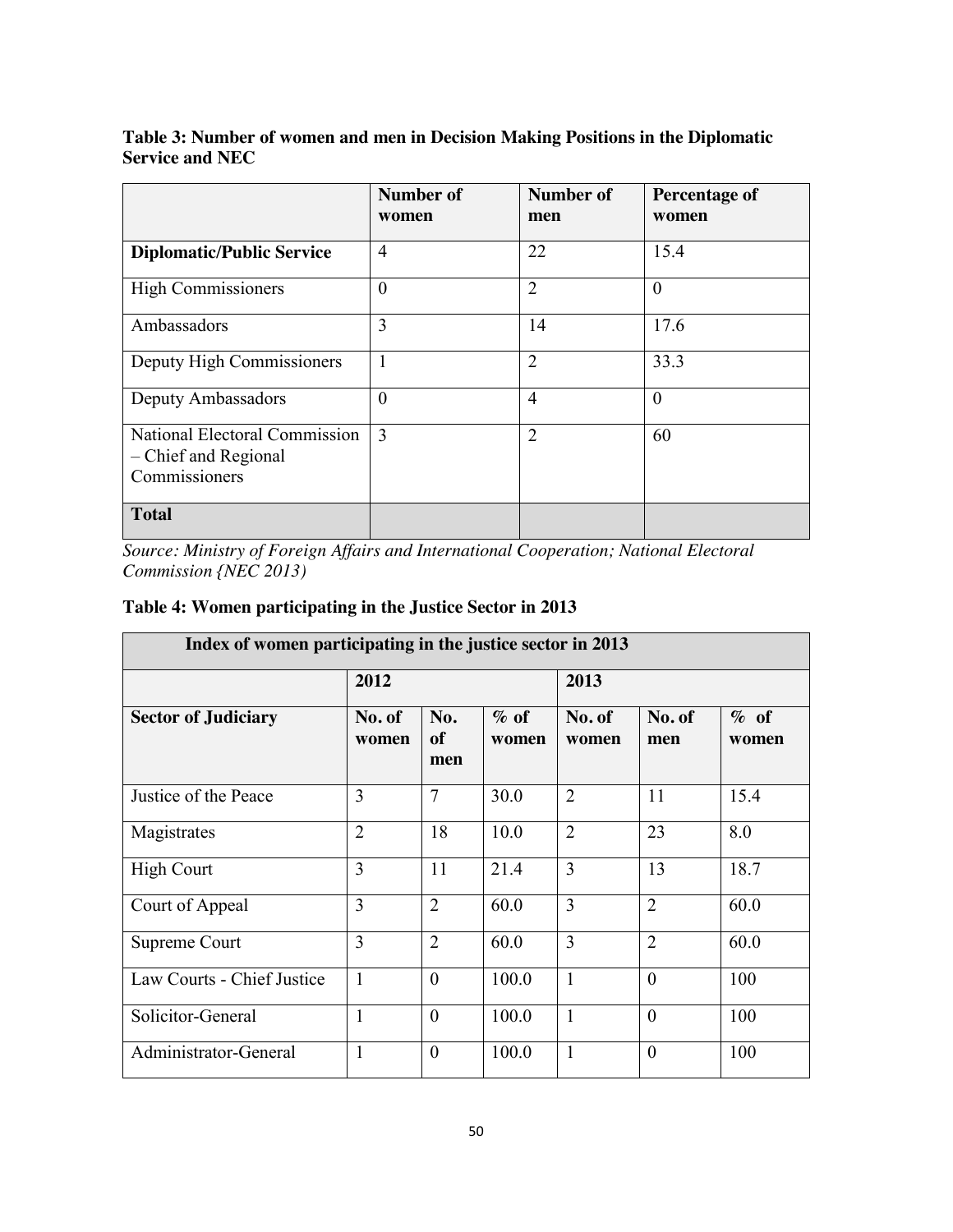**Source: In- Country Monitoring Report 2013**

## **Table 5: Number of SGBV cases reported, investigated, prosecuted and penalized from January to December 2012**

| Number of SGBV cases reported, investigated, prosecuted and penalized in 2012 |                |            |                |                  |                 |                |           |
|-------------------------------------------------------------------------------|----------------|------------|----------------|------------------|-----------------|----------------|-----------|
| <b>Type of SGBV</b>                                                           | <b>Reporte</b> | Investigat | <b>Percent</b> | <b>Prosecute</b> | <b>Percent</b>  | <b>Penaliz</b> | Percentag |
|                                                                               | d              | ed         | Investigat     | d                | <b>Prosecut</b> | ed             | e         |
|                                                                               |                |            | ed             |                  | ed              |                | penalized |
| <b>Domestic</b>                                                               | 6,210          | 3,951      | 63.6           | 1,131            | 28.6            | 152            | 13.4      |
| Violence,                                                                     |                |            |                |                  |                 |                |           |
| <b>Unlawful</b>                                                               |                |            |                |                  |                 |                |           |
| carnal                                                                        |                |            |                |                  |                 |                |           |
| knowledge <sup>3</sup> ,                                                      |                |            |                |                  |                 |                |           |
| <b>Sexual</b><br>Rape,                                                        |                |            |                |                  |                 |                |           |
| <b>Assault, Sexual</b>                                                        |                |            |                |                  |                 |                |           |
| Harassment,                                                                   |                |            |                |                  |                 |                |           |
| <b>Indecent</b>                                                               |                |            |                |                  |                 |                |           |
| Assault,                                                                      |                |            |                |                  |                 |                |           |
| <b>Child/Human</b>                                                            |                |            |                |                  |                 |                |           |
| <b>Trafficking</b>                                                            |                |            |                |                  |                 |                |           |

Source: In- Country Monitoring Report 2013

|  | Table 6: Gender Patterns of Reparations Beneficiaries in 2009 |  |
|--|---------------------------------------------------------------|--|
|--|---------------------------------------------------------------|--|

| <b>CATEGORIES</b> | <b>REGISTERED</b><br><b>VICTIMS</b><br><b>PAID 2009</b> | <b>FEMALE</b><br><b>VICTIM</b> | $\%$ | <b>MALE</b><br><b>VICTIM</b> | $\mathcal{O}'_0$ |
|-------------------|---------------------------------------------------------|--------------------------------|------|------------------------------|------------------|
| <b>AMPUTEE</b>    | 1,063                                                   | 255                            | 24%  | 808                          | 76%              |
| <b>CHILD</b>      | 7,005                                                   | 3,012                          | 43%  | 3,993                        | 57%              |

<sup>&</sup>lt;sup>2</sup><br>3 <sup>3</sup>Unlawful Carnal Knowledge i san offence under the sexual offence law before the new /strengthened sexual offences law of August 2012.It applies to sexual penetration of a girl above 13 but below 14years of age; the new sexual offences law has incorporated this offence and marriage to or consent of the victim is no longer a defence. Indecent Assault/Sexual Assault is when a person intentionally, without the victim's consent touches that person in a sexual manner or compels that person to touch the accused person in a sexual manner and in this case defence can use consent for women but not for girls under 14years